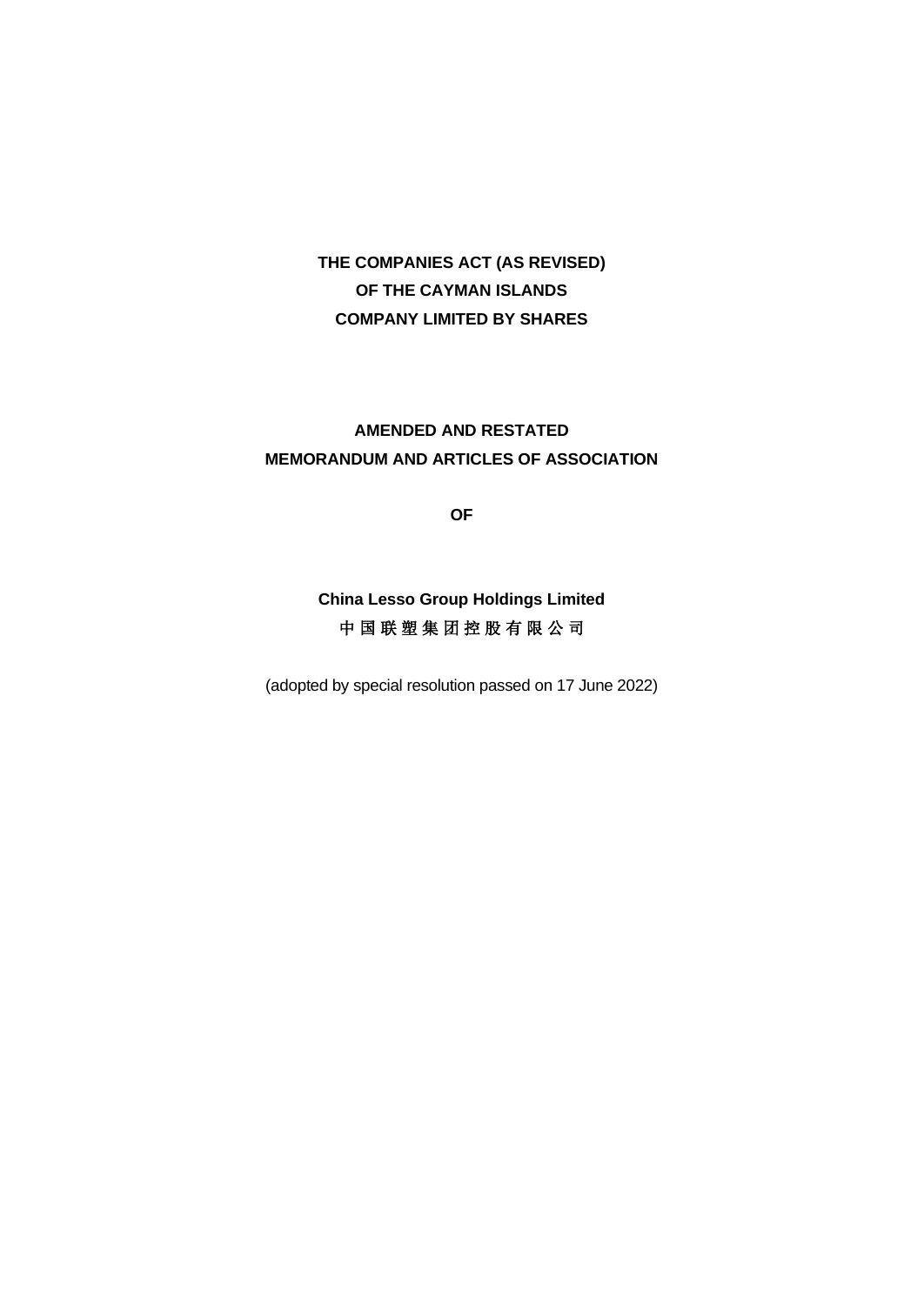# **THE COMPANIES ACT (AS REVISED) OF THE CAYMAN ISLANDS COMPANY LIMITED BY SHARES**

**AMENDED AND RESTATED MEMORANDUM OF ASSOCIATION**

**OF**

**China Lesso Group Holdings Limited** 中 国 联 塑 集 团 控 股 有 限 公 司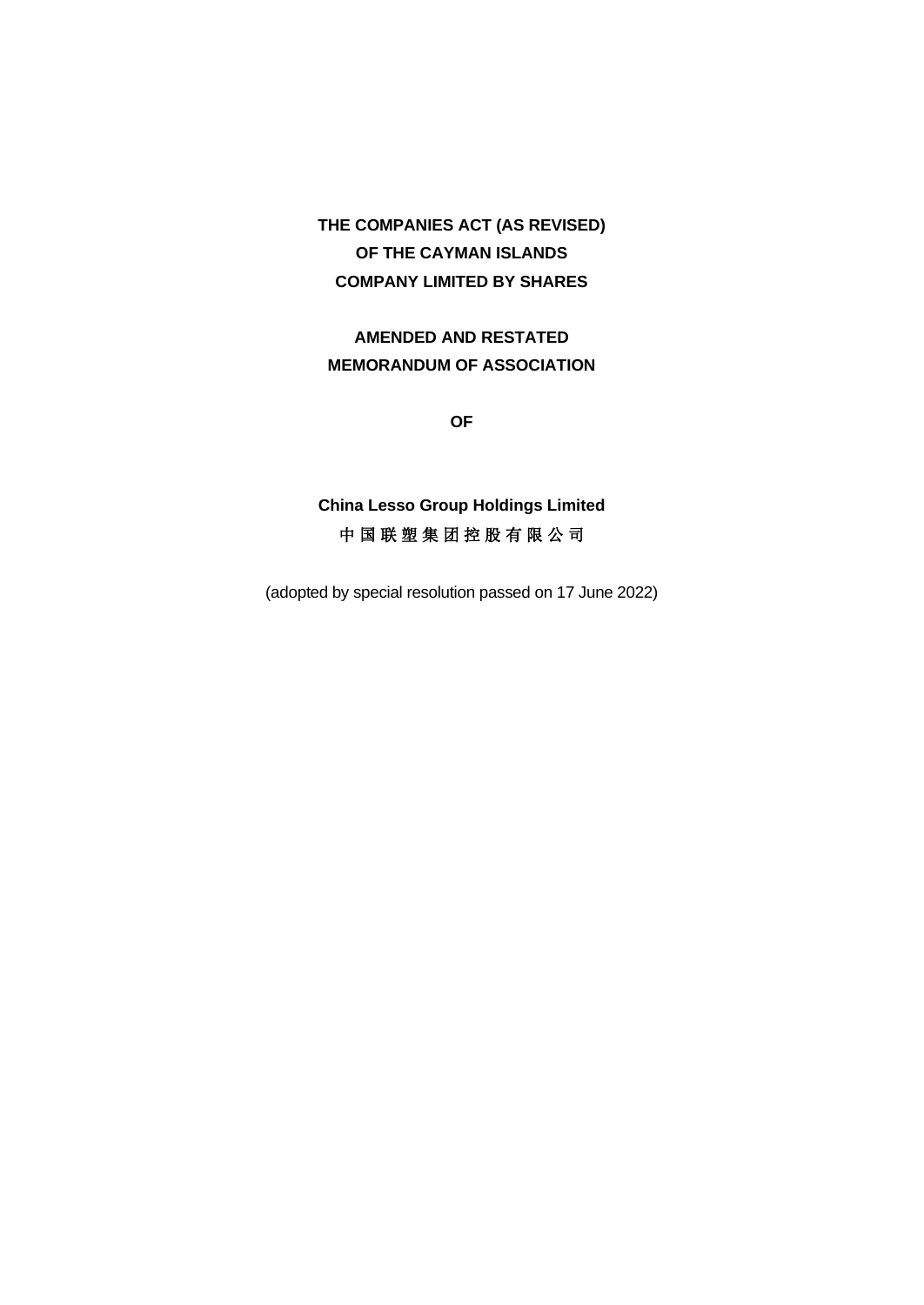## **CAYMAN ISLANDS**

**The Companies Act (as revised)**

## **Company Limited by Shares**

# **AMENDED AND RESTATED MEMORANDUM OF ASSOCIATION**

**OF**

# **China Lesso Group Holdings Limited** 中 国 联 塑 集 团 控 股 有 限 公 司

- **1** The name of the Company is China Lesso Group Holdings Limited 中国联塑集团控股有限公 司.
- **2** The Registered Office of the Company shall be at the offices of Tricor Services (Cayman Islands) Limited, Second Floor, Century Yard, Cricket Square, P.O. Box 902, Grand Cayman, KY1-1103, Cayman Islands or at such other place in the Cayman Islands as the Board may from time to time decide.
- **3** The objects for which the Company is established are unrestricted and shall include, but without limitation, the following:
	- (a) to carry on business as an investment company and as an investment holding company and to acquire and hold shares, stocks, debenture stock, bonds, mortgages, obligations and securities of any kind issued or guaranteed by any company, corporation or undertaking of whatever nature and wherever constituted or carrying on business, and shares, stock, debenture stock, bonds, obligations and other securities issued or guaranteed by any government, sovereign ruler, commissioners, trust, local authority or other public body, and to vary, transpose, dispose of or otherwise deal with from time to time as may be considered expedient any of the Company's investments for the time being;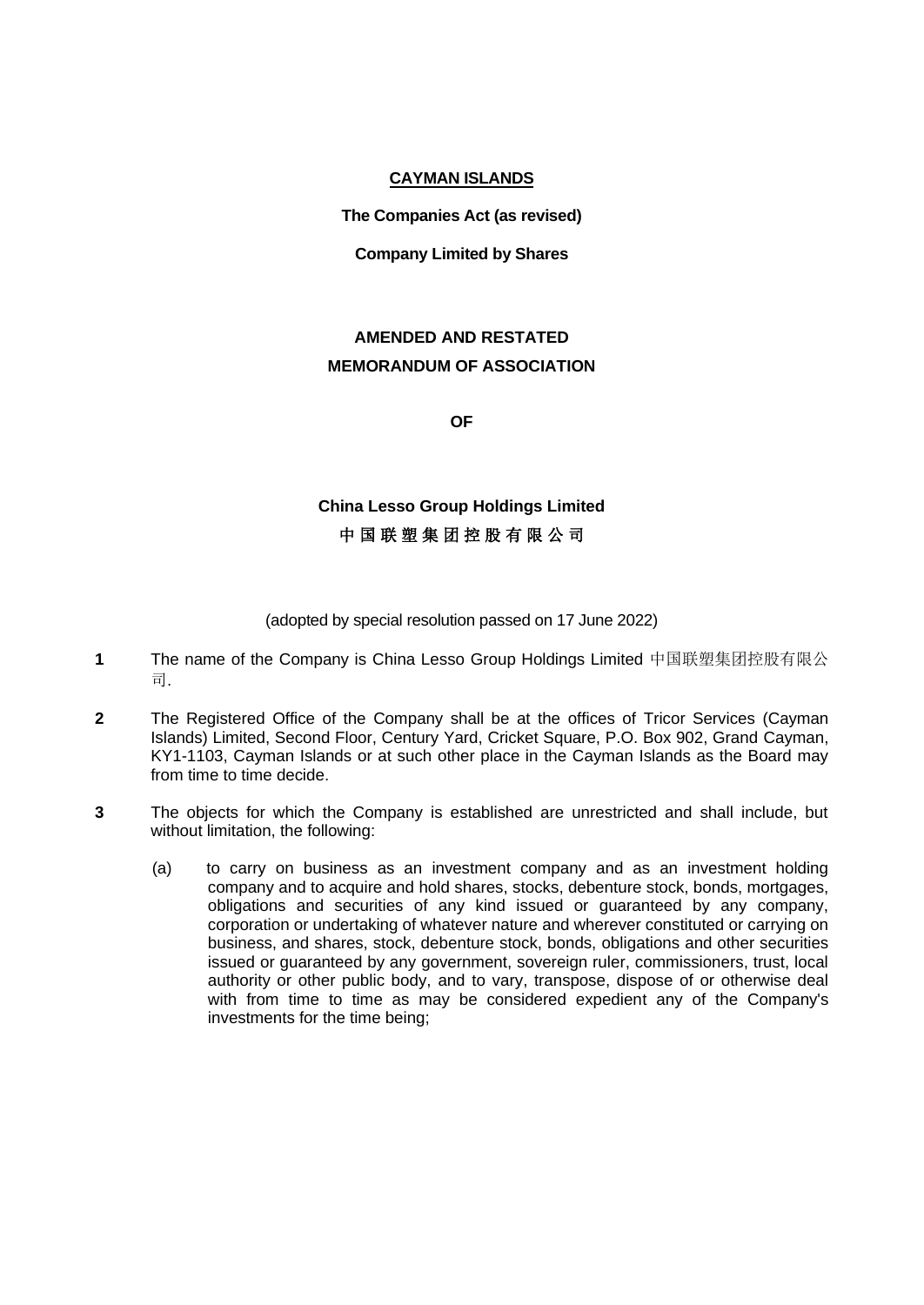- (b) to subscribe for, conditionally or unconditionally, to underwrite, issue on commission or otherwise, take, hold, deal in and convert stocks, shares and securities of all kinds and to enter into partnership or into any arrangement for sharing profits, reciprocal concessions or cooperation with any person or company and to promote and aid in promoting, to constitute, form or organise any company, joint venture, syndicate or partnership of any kind, for the purpose of acquiring and undertaking any property and liabilities of the Company or of advancing, directly or indirectly, the objects of the Company or for any other purpose which the Company may think expedient;
- (c) to exercise and enforce all rights and powers conferred by or incidental to the ownership of any shares, stock, obligations or other securities including without prejudice to the generality of the foregoing all such powers of veto or control as may be conferred by virtue of the holding by the Company of some special proportion of the issued or nominal amount thereof, to provide managerial and other executive, supervisory and consultant services for or in relation to any company in which the Company is interested upon such terms as may be thought fit;
- (d) to stand surety for or to guarantee, indemnify, support or secure the performance of all or any of the obligations of any person, firm or company whether or not related or affiliated to the Company in any manner and whether by personal covenant or by mortgage, charge or lien upon the whole or any part of the undertaking, property and assets of the Company, both present and future, including its uncalled capital or by any such method and whether or not the Company shall receive valuable consideration therefor;
- (e) to carry on the business of promoters and entrepreneurs and to carry on business as financiers, capitalists, concessionaires, merchants, brokers, traders, dealers, agents, importers and exporters and to undertake and carry on and execute all kinds of investment, financial, commercial, mercantile, trading and other operations;
- (f) to carry on whether as principals, agents or otherwise howsoever the business of realtors, developers, consultants, estate agents or managers, builders, contractors, engineers, manufacturers, dealers in or vendors of all types of property including the provision of any services;
- (g) to purchase or otherwise acquire, to sell, exchange, surrender, lease, mortgage, charge, convert, turn to account, dispose of and deal with real and personal property and rights of all kinds and, in particular, mortgages, debentures, produce, concessions, options, contracts, patents, annuities, licences, stocks, shares, bonds, policies, book debts, business concerns, undertakings, claims, privileges and choses in action of all kinds; and
- (h) to engage in or carry on any other lawful trade, business or enterprise which may at any time appear to the Directors capable of being conveniently carried on in conjunction with any of the aforementioned businesses or activities or which may appear to the Directors likely to be profitable to the Company.

In the interpretation of this Memorandum of Association in general and of this Clause 3 in particular no object, business or power specified or mentioned shall be limited or restricted by reference to or inference from any other object, business or power, or the name of the Company, or by the juxtaposition of two or more objects, businesses or powers and that, in the event of any ambiguity in this Clause or elsewhere in this Memorandum of Association, the same shall be resolved by such interpretation and construction as will widen and enlarge and not restrict the objects, businesses and powers of and exercisable by the Company.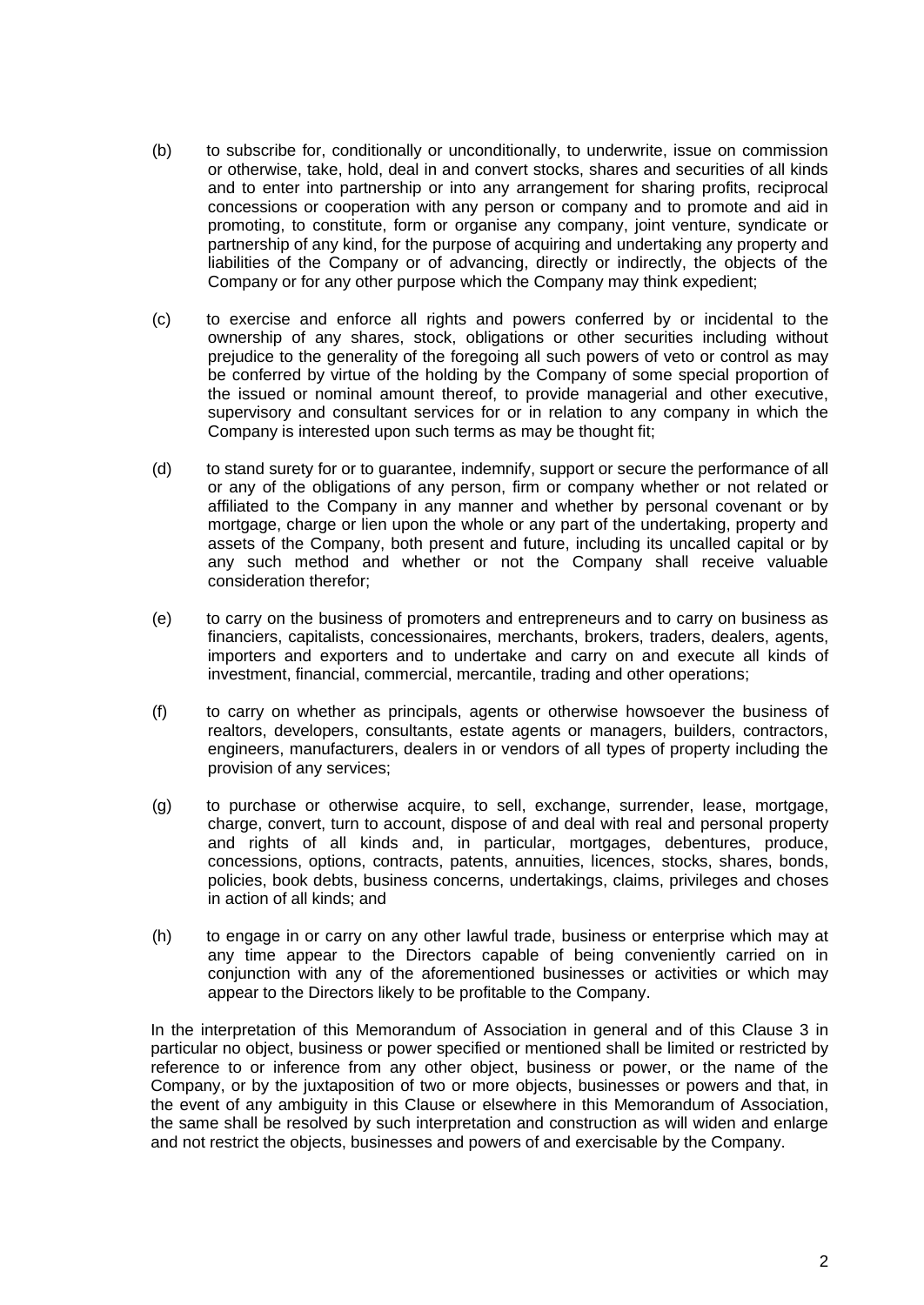- **4** Except as prohibited or limited by the Companies Act (as revised), the Company shall have full power and authority to carry out any object not prohibited by any law as provided by Section 7(4) of the Companies Act (as revised) and shall have and be capable of from time to time and at all times exercising any and all of the powers at any time or from time to time exercisable by a natural person or body corporate, irrespective of any question of corporate benefit, in doing in any part of the world whether as principal, agent, contractor or otherwise whatever may be considered by it necessary for the attainment of its objects and whatever else may be considered by it as incidental or conducive thereto or consequential thereon, including, but without in any way restricting the generality of the foregoing, the power to make any alterations or amendments to this Memorandum of Association and the Articles of Association of the Company considered necessary or convenient in the manner set out in the Articles of Association of the Company, and the power to do any of the following acts or things, viz: to pay all expenses of and incidental to the promotion, formation and incorporation of the Company; to register the Company to do business in any other jurisdiction; to sell, lease or dispose of any property of the Company; to draw, make, accept, endorse, discount, execute and issue promissory notes, debentures, debenture stock, loans, loan stock, loan notes, bonds, convertible bonds, bills of exchange, bills of lading, warrants and other negotiable or transferable instruments; to lend money or other assets and to act as guarantors; to borrow or raise money on the security of the undertaking or on all or any of the assets of the Company including uncalled capital or without security; to invest monies of the Company in such manner as the Directors determine; to promote other companies; to sell the undertaking of the Company for cash or any other consideration; to distribute assets in specie to members of the Company; to contract with persons for the provision of advice, the management and custody of the Company's assets, the listing of the Company's shares and its administration; to make charitable or benevolent donations; to pay pensions or gratuities or provide other benefits in cash or kind to Directors, officers, employees, past or present and their families; to purchase Directors and officers liability insurance; to carry on any trade or business and generally to do all acts and things which, in the opinion of the Company or the Directors, may be conveniently or profitably or usefully acquired and dealt with, carried on, executed or done by the Company in connection with the business aforesaid PROVIDED THAT the Company shall only carry on the businesses for which a licence is required under the laws of the Cayman Islands when so licensed under the terms of such laws.
- **5** The liability of each member is limited to the amount from time to time unpaid on such member's shares.
- **6** The authorised share capital of the Company is HK\$1,000,000,000 divided into 20,000,000,000 shares of a nominal or par value of HK\$0.05 each with power for the Company insofar as is permitted by law, to redeem or purchase any of its shares and to increase or reduce the said capital subject to the provisions of the Companies Act (as revised) and the Articles of Association and to issue any part of its capital, whether original, redeemed or increased with or without any preference, priority or special privilege or subject to any postponement of rights or to any conditions or restrictions and so that unless the conditions of issue shall otherwise expressly declare every issue of shares whether declared to be preference or otherwise shall be subject to the powers hereinbefore contained.
- **7** If the Company is registered as exempted, its operations will be carried on subject to the provisions of Section 174 of the Companies Act (as revised) and, subject to the provisions of the Companies Act (as revised) and the Articles of Association, it shall have the power to register by way of continuation as a body corporate limited by shares under the laws of any jurisdiction outside the Cayman Islands and to be deregistered in the Cayman Islands.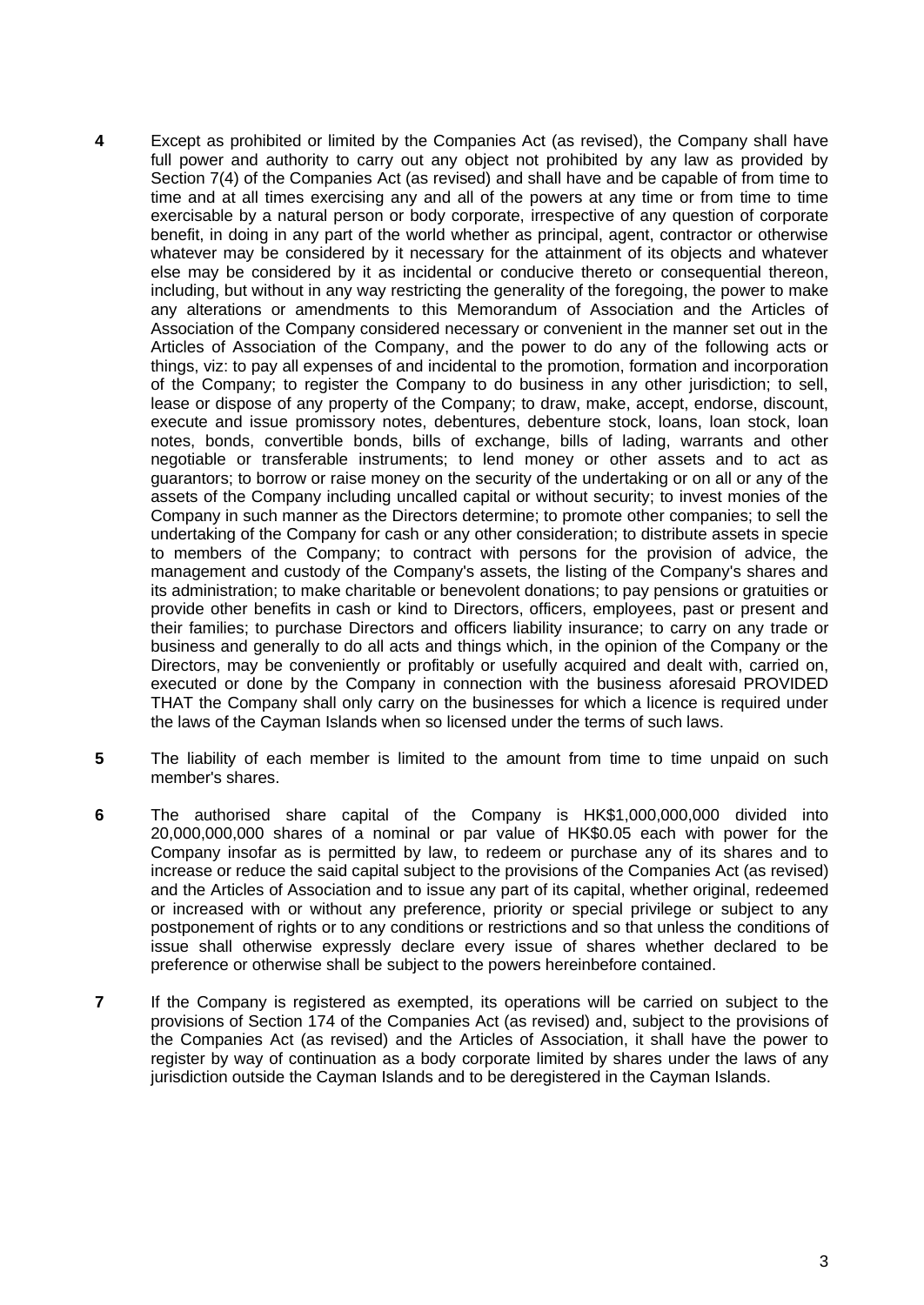**THE COMPANIES ACT (AS REVISED) OF THE CAYMAN ISLANDS COMPANY LIMITED BY SHARES**

## **AMENDED AND RESTATED**

## **ARTICLES OF ASSOCIATION**

**OF**

**China Lesso Group Holdings Limited** 中 国 联 塑 集 团 控 股 有 限 公 司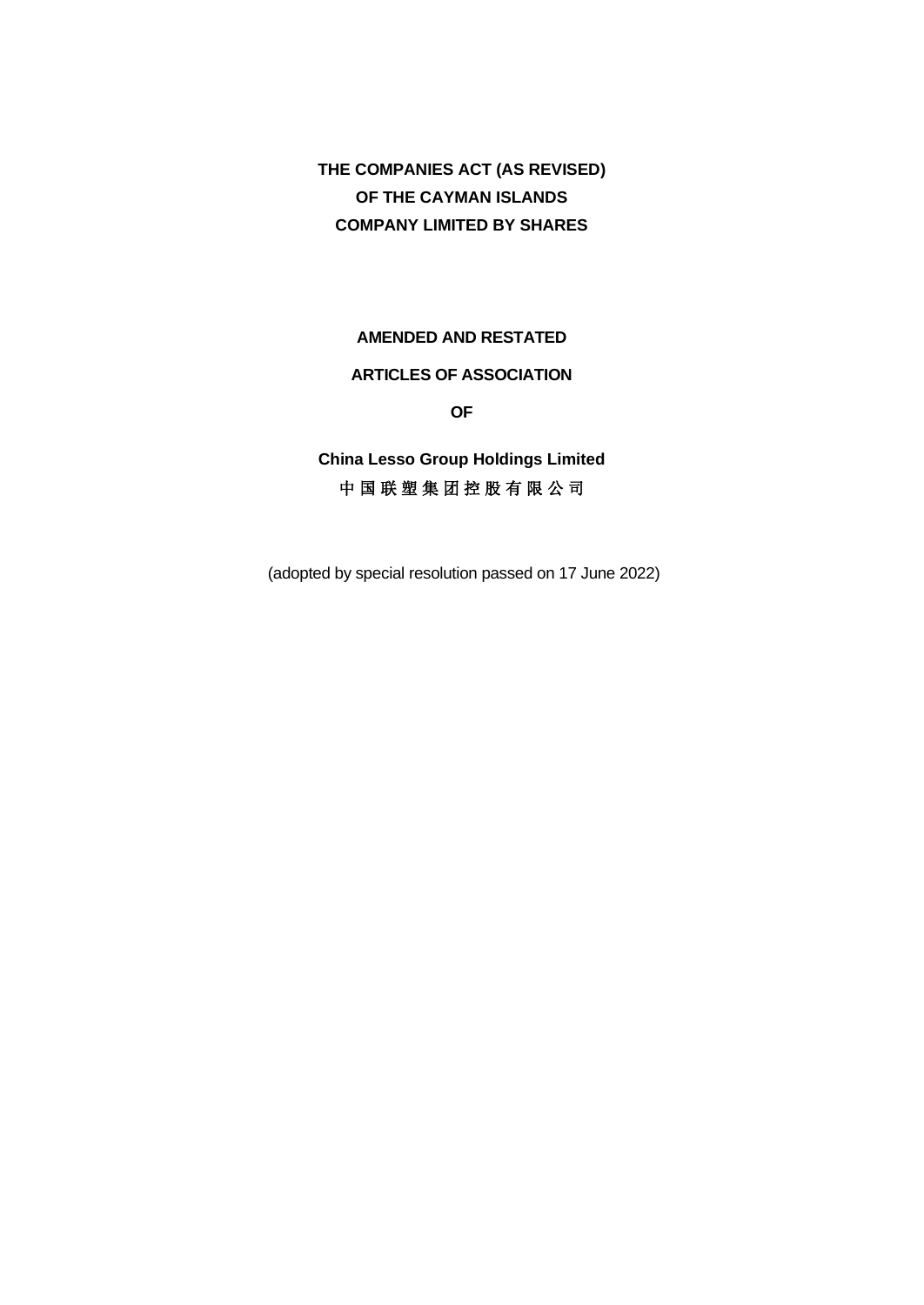## **TABLE OF CONTENTS**

 EXCLUSION OF TABLE A INTERPRETATION 3 SHARE CAPITAL AND MODIFICATION OF RIGHTS<br>4 REGISTER OF MEMBERS AND SHARE CERTIFICA 4 REGISTER OF MEMBERS AND SHARE CERTIFICATES<br>5 LIEN 5 LIEN<br>6 CALL 6 CALLS ON SHARES<br>7 TRANSFER OF SHAL TRANSFER OF SHARES TRANSMISSION OF SHARES FORFEITURE OF SHARES ALTERATION OF CAPITAL BORROWING POWERS GENERAL MEETINGS 13 PROCEEDINGS AT GENERAL MEETINGS<br>14 VOTES OF MEMBERS **VOTES OF MEMBERS**  REGISTERED OFFICE BOARD OF DIRECTORS MANAGING DIRECTORS MANAGEMENT MANAGERS PROCEEDINGS OF DIRECTORS SECRETARY GENERAL MANAGEMENT AND USE OF THE SEAL 23 CAPITALISATION OF RESERVES<br>24 DIVIDENDS AND RESERVES DIVIDENDS AND RESERVES UNTRACEABLE MEMBERS DOCUMENT DESTRUCTION ANNUAL RETURNS AND FILINGS ACCOUNTS AUDIT NOTICES INFORMATION WINDING UP INDEMNITIES FINANCIAL YEAR AMENDMENT OF MEMORANDUM AND ARTICLES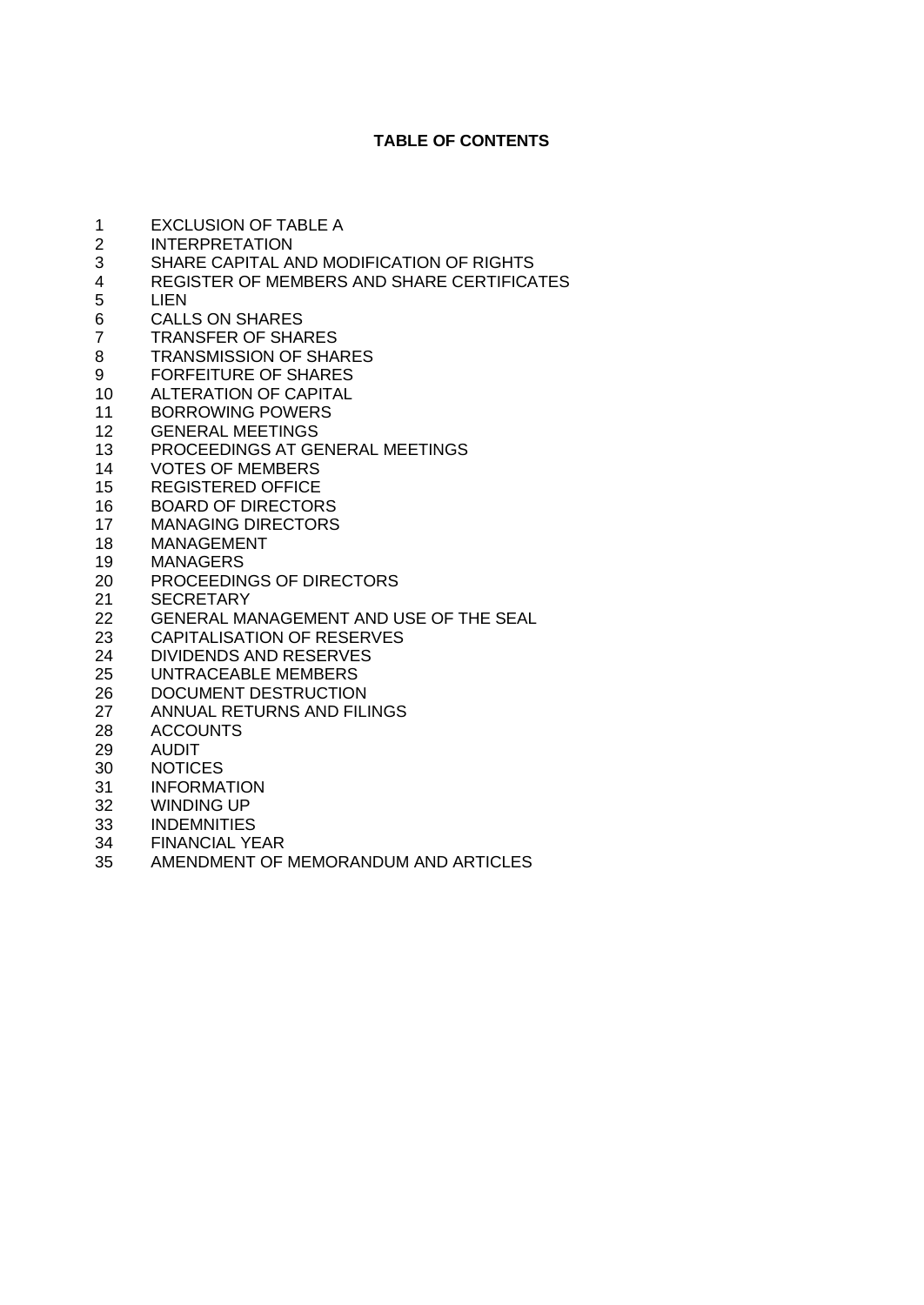# **THE COMPANIES ACT (AS REVISED) OF THE CAYMAN ISLANDS COMPANY LIMITED BY SHARES**

## **AMENDED AND RESTATED**

## **ARTICLES OF ASSOCIATION**

## **OF**

# **China Lesso Group Holdings Limited** 中 国 联 塑 集 团 控 股 有 限 公 司

(adopted by special resolution passed on 17 June 2022)

## **1 Exclusion of Table A**

The regulations contained in Table A in the First Schedule to the Companies Act shall not apply to the Company.

## **2 Interpretation**

- 2.1 The marginal notes to these Articles shall not affect the interpretation hereof.
- 2.2 In these Articles, unless there be something in the subject or context inconsistent therewith:

"**Articles**" shall mean these Articles of Association and all supplementary,

"**Associate**" shall mean, in relation to any Director:

(i) his spouse and any of his or his spouse's children or step-children, natural or adopted, under the age of 18 (together, the "**family interests**");

amended or substituted Articles for the time being in force.

(ii) the trustees, acting in their capacity as such trustees, of any trust of which he or any of his family interests is a beneficiary or, in the case of a discretionary trust, is (to his knowledge) a discretionary object and any company (a "**trustee-controlled company**") in the equity capital of which the trustees, acting in their capacity as such trustees, are directly or indirectly interested so as to exercise 30% (or such other amount as may from time to time be specified in the HK Code on Takeovers and Mergers as being the level for triggering a mandatory general offer) or more of the voting power at general meetings, or to control the composition of a majority of the board of directors and any other company which is its subsidiary (together, the "**trustee interests**");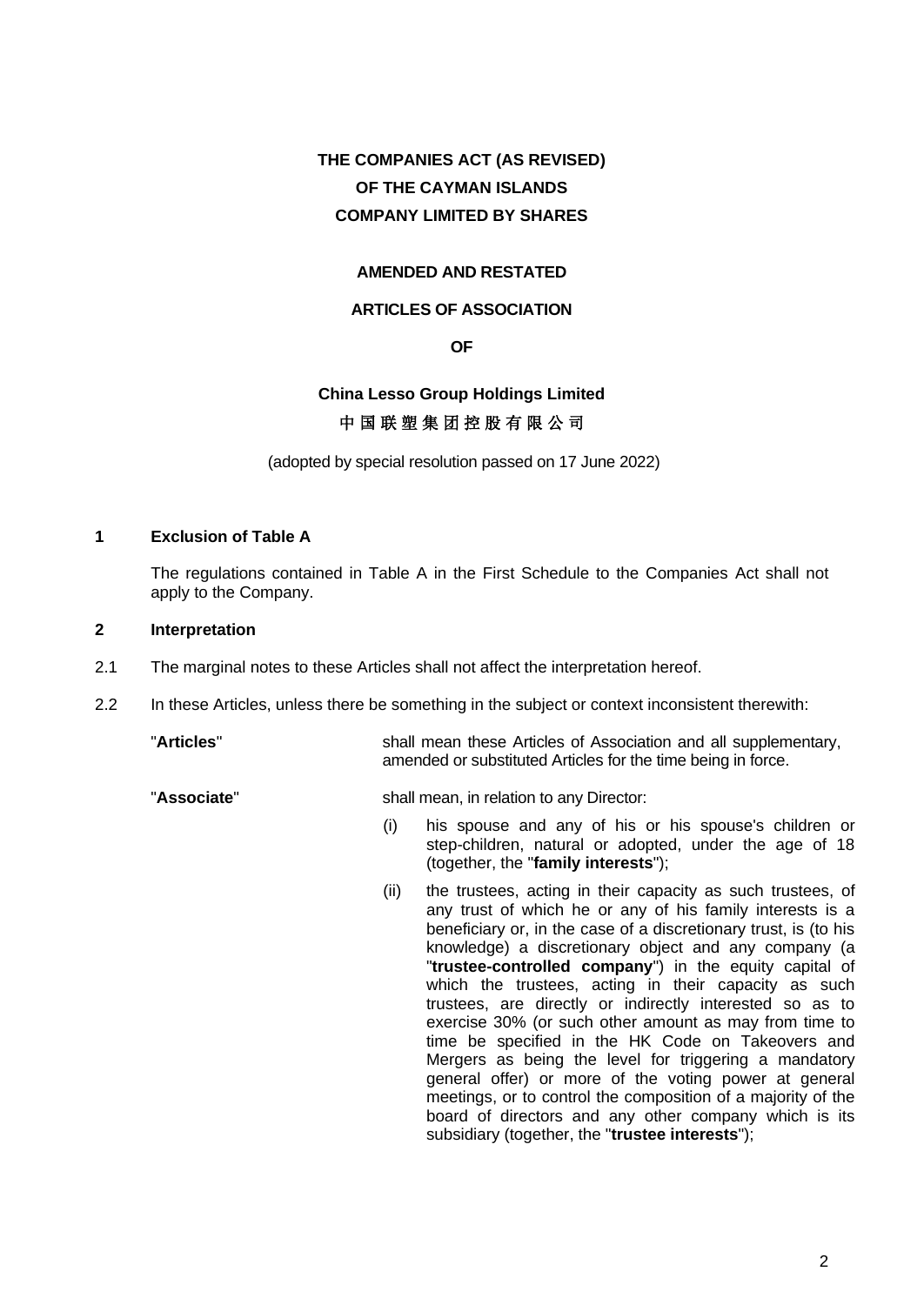|                          | (iii) | a holding company of a trustee-controlled company or a<br>subsidiary of any such holding company;                                                                                                                                                                                                                                                                                                                                                                                                                                                                                                                                                                                                                                                                                                                                    |
|--------------------------|-------|--------------------------------------------------------------------------------------------------------------------------------------------------------------------------------------------------------------------------------------------------------------------------------------------------------------------------------------------------------------------------------------------------------------------------------------------------------------------------------------------------------------------------------------------------------------------------------------------------------------------------------------------------------------------------------------------------------------------------------------------------------------------------------------------------------------------------------------|
|                          | (iv)  | any company in the equity capital of which he, his family<br>interests, any of the trustees referred to in paragraph (ii)<br>above, acting in their capacity as such trustees, and/or any<br>trustee interests taken together are directly or indirectly<br>interested (other than through their respective interests in<br>the capital of the Company) so as to exercise or control the<br>exercise of 30% (or such other amount as may from time to<br>time be specified in the HK Code on Takeovers and<br>Mergers as being the level for triggering a mandatory<br>general offer) or more of the voting power at general<br>meetings, or to control the composition of a majority of the<br>board and any other company which is its subsidiary or<br>holding company or a fellow subsidiary of any such holding<br>company; and |
|                          | (v)   | any other persons who would be deemed to be an<br>"Associate" of the Director under the Listing Rules.                                                                                                                                                                                                                                                                                                                                                                                                                                                                                                                                                                                                                                                                                                                               |
| "Auditors"               |       | shall mean the persons appointed by the Company from time to<br>time to perform the duties of auditors of the Company.                                                                                                                                                                                                                                                                                                                                                                                                                                                                                                                                                                                                                                                                                                               |
| "Board"                  |       | shall mean the majority of the Directors present and voting at a<br>meeting of Directors at which a quorum is present.                                                                                                                                                                                                                                                                                                                                                                                                                                                                                                                                                                                                                                                                                                               |
| "capital"                |       | shall mean the share capital from time to time of the Company.                                                                                                                                                                                                                                                                                                                                                                                                                                                                                                                                                                                                                                                                                                                                                                       |
| "Chairman"               |       | shall mean the Chairman presiding at any meeting of members or<br>of the Board.                                                                                                                                                                                                                                                                                                                                                                                                                                                                                                                                                                                                                                                                                                                                                      |
| "Companies Act" or "Act" |       | shall mean the Companies Act (as revised) of the Cayman<br>Islands and any amendments thereto or re-enactments thereof<br>for the time being in force and includes every other law<br>incorporated therewith or substituted therefor.                                                                                                                                                                                                                                                                                                                                                                                                                                                                                                                                                                                                |
| "Companies Ordinance"    |       | shall mean the Companies Ordinance (Cap. 622 of the Laws of<br>Hong Kong) as in force from time to time.                                                                                                                                                                                                                                                                                                                                                                                                                                                                                                                                                                                                                                                                                                                             |
| "Company"                |       | shall mean China Lesso Group Holdings Limited 中国联塑集团<br>控股有限公司.                                                                                                                                                                                                                                                                                                                                                                                                                                                                                                                                                                                                                                                                                                                                                                      |
| "Company's Website"      |       | shall mean the website of the Company, the address or domain<br>name of which has been notified to members.                                                                                                                                                                                                                                                                                                                                                                                                                                                                                                                                                                                                                                                                                                                          |
| "Director"               |       | shall mean any director from time to time of the Company.                                                                                                                                                                                                                                                                                                                                                                                                                                                                                                                                                                                                                                                                                                                                                                            |
| "dividend"               |       | shall include bonus dividends and distributions permitted by the<br>Act to be categorised as dividends.                                                                                                                                                                                                                                                                                                                                                                                                                                                                                                                                                                                                                                                                                                                              |
| "dollars" and "HK\$"     |       | shall mean dollars legally current in Hong Kong.                                                                                                                                                                                                                                                                                                                                                                                                                                                                                                                                                                                                                                                                                                                                                                                     |
| "electronic"             | Act.  | shall have the meaning given to it in the Electronic Transactions                                                                                                                                                                                                                                                                                                                                                                                                                                                                                                                                                                                                                                                                                                                                                                    |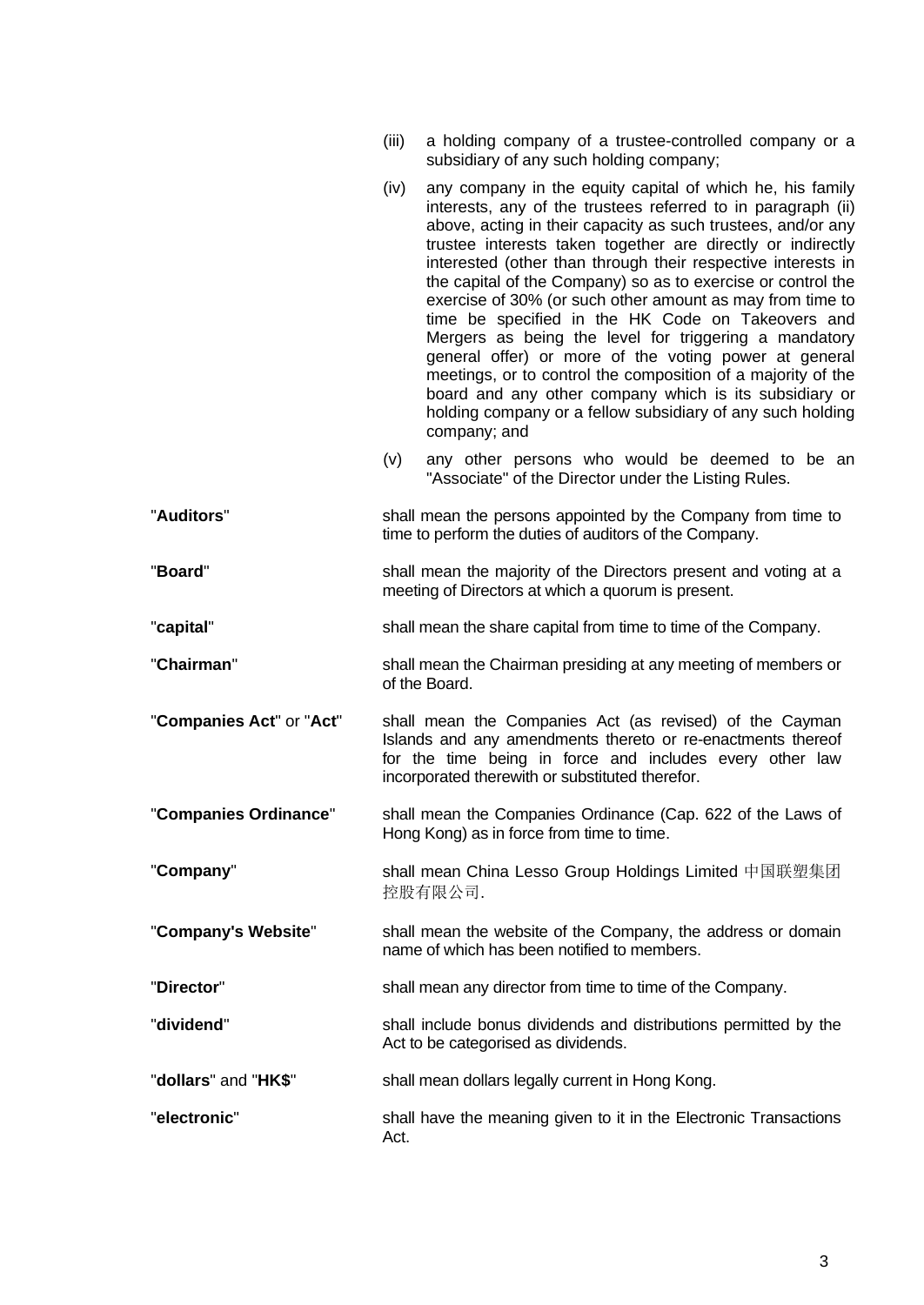| "electronic means"                              | includes sending or otherwise making available to the intended<br>recipients of the communication in electronic format.                                                                                                                                                                                                                                                                                         |
|-------------------------------------------------|-----------------------------------------------------------------------------------------------------------------------------------------------------------------------------------------------------------------------------------------------------------------------------------------------------------------------------------------------------------------------------------------------------------------|
| "Electronic Signature"                          | shall mean an electronic symbol or process attached to or<br>logically associated with an electronic communication and<br>executed or adopted by a person with the intent to sign the<br>electronic communication.                                                                                                                                                                                              |
| "Electronic Transactions<br>Act"                | shall mean the Electronic Transactions Act (as revised) of the<br>Cayman Islands and any amendment thereto or re-enactments<br>thereof for the time being in force and includes every other law<br>incorporated therewith or substituted therefor.                                                                                                                                                              |
| "Exchange"                                      | shall mean The Stock Exchange of Hong Kong Limited.                                                                                                                                                                                                                                                                                                                                                             |
| "HK Code on Takeovers<br>and Mergers"           | shall mean the Code on Takeovers and Mergers issued by the<br>Securities and Futures Commission of Hong Kong as amended<br>from time to time.                                                                                                                                                                                                                                                                   |
| "holding company"                               | shall have the meaning attributed to such term in the Companies<br>Ordinance.                                                                                                                                                                                                                                                                                                                                   |
| "Listing Rules"                                 | shall mean the Rules Governing the Listing of Securities on the<br>Exchange as amended from time to time.                                                                                                                                                                                                                                                                                                       |
| "members"                                       | shall mean the persons who are duly registered as the holders<br>from time to time of shares in the register including persons who<br>are jointly so registered.                                                                                                                                                                                                                                                |
| "month"                                         | shall mean a calendar month.                                                                                                                                                                                                                                                                                                                                                                                    |
| "ordinary resolution"                           | shall mean a resolution passed by a simple majority of the votes<br>of such members of the Company as, being entitled to do so,<br>vote in person or, where proxies are allowed, by proxy or, in the<br>case of corporations, by their duly authorised representatives, at<br>a general meeting held in accordance with these Articles and<br>includes an ordinary resolution passed pursuant to Article 13.12. |
| "principal register"                            | shall mean the register of members of the Company maintained<br>at such place within or outside the Cayman Islands as the Board<br>shall determine from time to time.                                                                                                                                                                                                                                           |
| "published in the<br>newspapers"                | shall mean published as a paid advertisement in English in at<br>least one English language newspaper and in Chinese in at least<br>one Chinese language newspaper, being in each case a<br>newspaper published daily and circulating generally in Hong<br>Kong in accordance with the Listing Rules.                                                                                                           |
| "published on the<br><b>Exchange's website"</b> | shall mean published in English and Chinese on the Exchange's<br>website in accordance with the Listing Rules;                                                                                                                                                                                                                                                                                                  |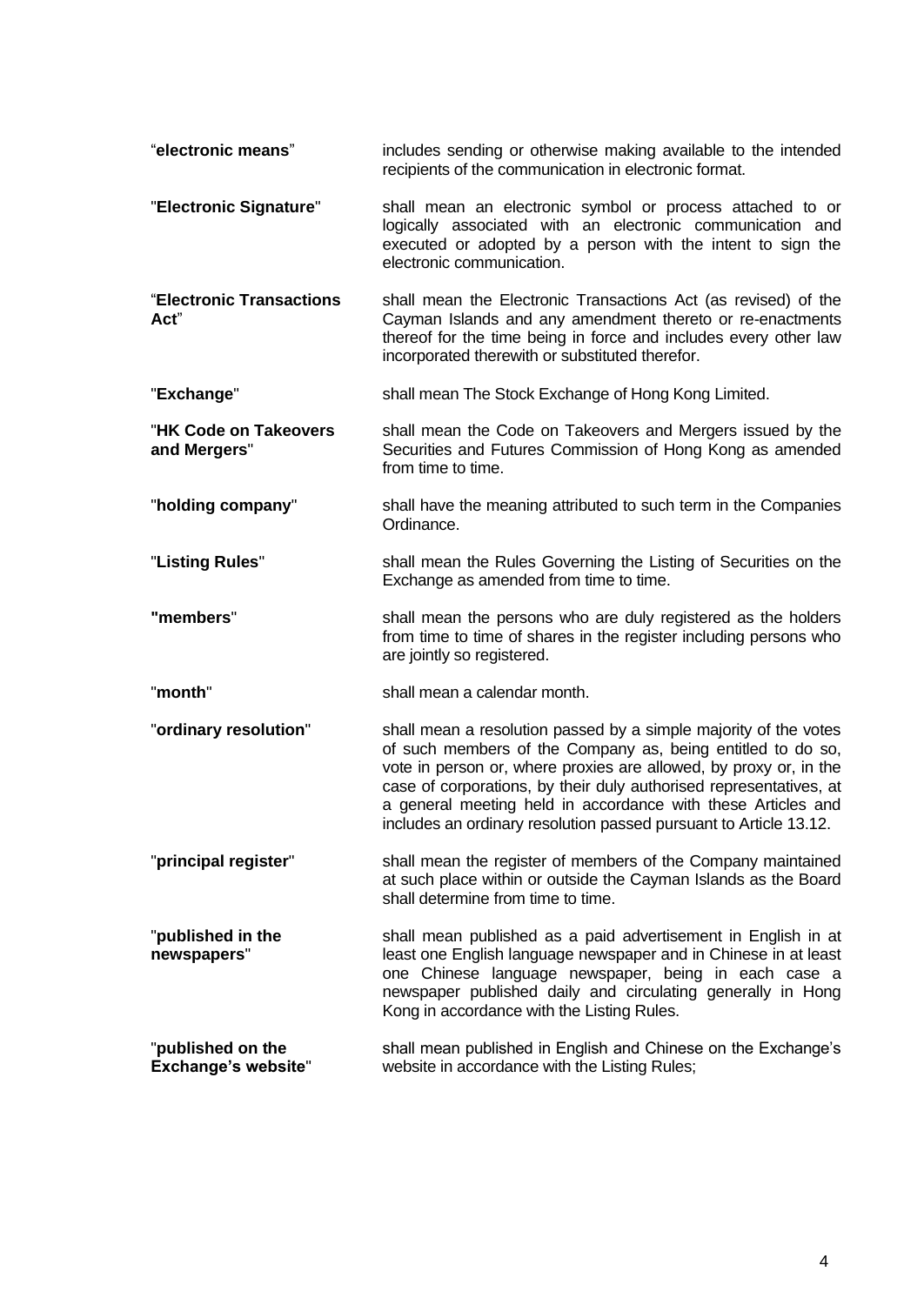| "recognised clearing<br>house" | shall have the meaning ascribed thereto in Part I of Schedule 1 of<br>the Securities and Futures Ordinance (Cap. 571 of the Laws of<br>Hong Kong) and any amendments thereto or re-enactments<br>thereof for the time being in force and includes every other law<br>incorporated therewith or substituted therefor.                                                                                                                                                                                                                                                                                                                                      |
|--------------------------------|-----------------------------------------------------------------------------------------------------------------------------------------------------------------------------------------------------------------------------------------------------------------------------------------------------------------------------------------------------------------------------------------------------------------------------------------------------------------------------------------------------------------------------------------------------------------------------------------------------------------------------------------------------------|
| "register"                     | shall mean the principal register and any branch registers.                                                                                                                                                                                                                                                                                                                                                                                                                                                                                                                                                                                               |
| "seal"                         | shall include the common seal of the Company, the securities<br>seal or any duplicate seal adopted by the Company pursuant to<br>Article 22.2.                                                                                                                                                                                                                                                                                                                                                                                                                                                                                                            |
| "Secretary"                    | shall mean the person appointed as company secretary by the<br>Board from time to time.                                                                                                                                                                                                                                                                                                                                                                                                                                                                                                                                                                   |
| "share"                        | shall mean a share in the capital of the Company.                                                                                                                                                                                                                                                                                                                                                                                                                                                                                                                                                                                                         |
| "special resolution"           | shall have the same meaning as ascribed thereto in the Act and<br>shall include an unanimous written resolution of all members: for<br>this purpose, the requisite majority shall be not less than three-<br>fourths of the votes of such members of the Company as, being<br>entitled to do so, vote in person or, where proxies are allowed, by<br>proxy or, in the case of corporations, by their duly authorised<br>representatives, at a general meeting of which notice specifying<br>the intention to propose the resolution as a special resolution has<br>been duly given and includes a special resolution passed<br>pursuant to Article 13.12. |
| "subsidiary"                   | shall have the meaning attributed to such term in the Companies<br>Ordinance, but interpreting the term "subsidiary" in accordance<br>with the definition of "subsidiary" under the Listing Rules.                                                                                                                                                                                                                                                                                                                                                                                                                                                        |
| "transfer office"              | shall mean the place where the principal register is situate for the<br>time being.                                                                                                                                                                                                                                                                                                                                                                                                                                                                                                                                                                       |
| "US\$"                         | shall mean dollars legally current in the United States of America.                                                                                                                                                                                                                                                                                                                                                                                                                                                                                                                                                                                       |

- 2.3 Subject as aforesaid, any words defined in the Act shall, if not inconsistent with the subject and/or context, bear the same meanings in these Articles.
- 2.4 Words importing either gender shall include the other gender and the neuter; words importing persons and the neuter shall include companies and corporations and vice versa; and words denoting the singular shall include the plural and words denoting the plural shall include the singular.
- 2.5 "**Writing**" or "**printing**" shall include writing, printing, lithograph, photograph, type-writing and every other mode of representing words or figures in a legible and non-transitory form and, only where used in connection with a notice served by the Company on members or other persons entitled to receive notices hereunder, shall also include a record maintained in an electronic medium which is accessible in visible form so as to be useable for subsequent reference.
- 2.6 Section 8 of the Electronic Transactions Act shall not apply.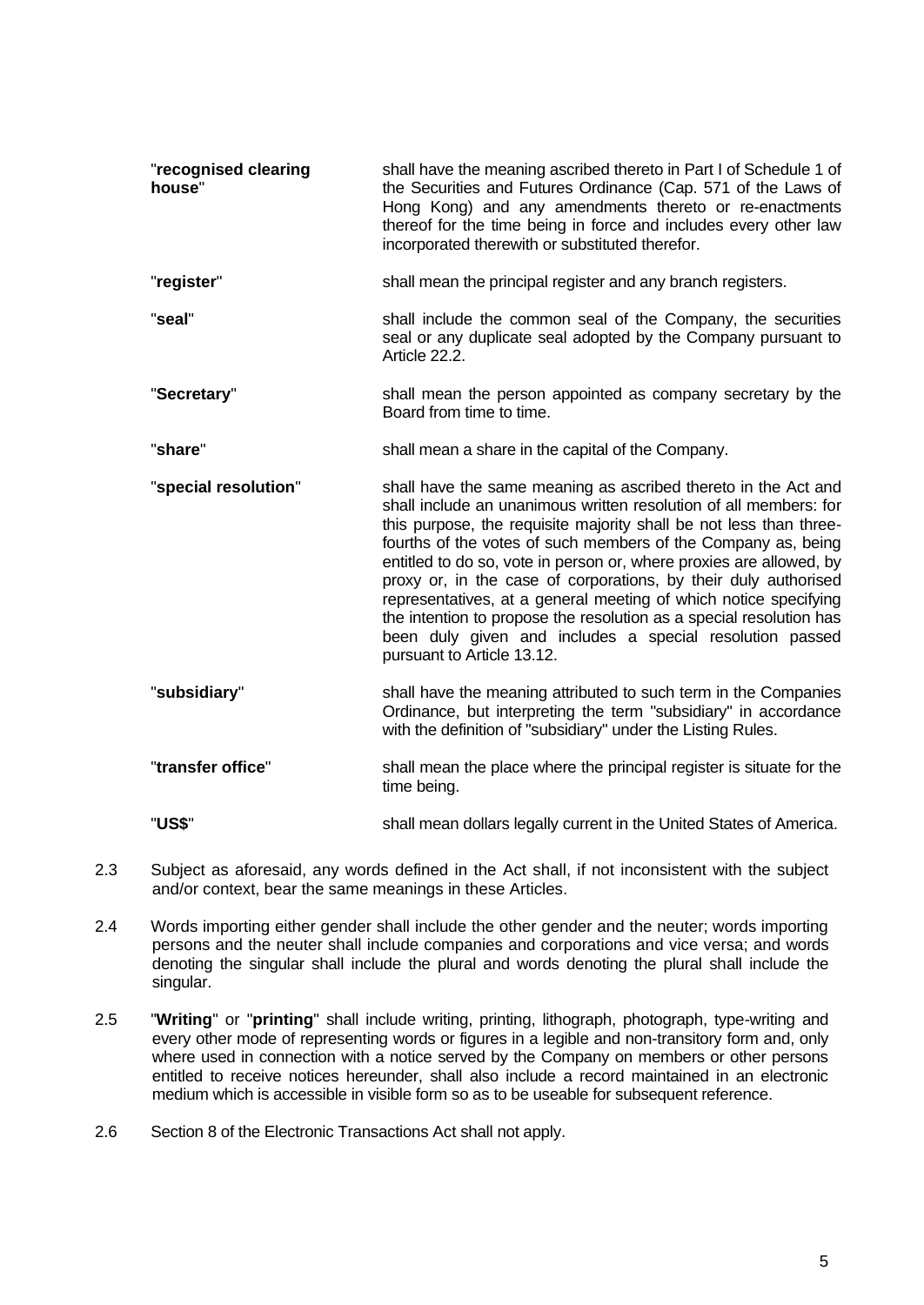## **3 Share Capital and Modification of Rights**

- 3.1 The capital of the Company at the date of the adoption of these Articles is HK\$1,000,000,000 divided into 20,000,000,000 shares of a par value of HK\$0.05 each. **Capital**
- 3.2 Subject to the provisions of these Articles and to any direction that may be given by the Company in general meeting and without prejudice to any special rights conferred on the holders of any existing shares or attaching to any class of shares, any share may be issued with or have attached thereto such preferred, deferred, qualified or other special rights or restrictions, whether in regard to dividend, voting, return of capital or otherwise, and to such persons at such times and for such consideration as the Board may determine. Subject to the Act and to any special rights conferred on any members or attaching to any class of shares, any share may, with the sanction of a special resolution, be issued on terms that it is, or at the option of the Company or the holder thereof is, liable to be redeemed. No shares shall be issued to bearer. **Issue of shares**
- 3.3 Subject to the Listing Rules, the Board may issue warrants to subscribe for any class of shares or other securities of the Company on such terms as it may from time to time determine. No warrants shall be issued to bearer for so long as a recognised clearing house (in its capacity as such) is a member of the Company. Where warrants are issued to bearer, no new warrant shall be issued to replace one that has been lost unless the Board is satisfied beyond reasonable doubt that the original has been destroyed and the Company has received an indemnity in such form as the Board shall think fit with regard to the issue of any such new warrant. **Issue of warrants**

**How class rights may be modified**  App 3 r.15

3.4 If at any time the share capital of the Company is divided into different classes of shares, all or any of the rights attached to any class of shares for the time being issued (unless otherwise provided for in the terms of issue of the shares of that class) may, subject to the provisions of the Act, be varied, modified or abrogated by at least three-fourths of the voting rights of the members holding shares in present and voting in person or by proxy at such separate general meeting of members of the class. To every such separate meeting all the provisions of these Articles relating to general meetings shall mutatis mutandis apply, but so that the quorum for the purposes of any such separate meeting and of any adjournment thereof shall be a person or persons together holding (or representing by proxy or duly authorised representative) at the date of the relevant meeting not less than one-third of the issued shares of that class.

3.5 The special rights conferred upon the holders of shares of any class shall not, unless otherwise expressly provided in the rights attaching to or the terms of issue of such shares, be deemed to be varied by the creation or issue of further shares ranking pari passu therewith.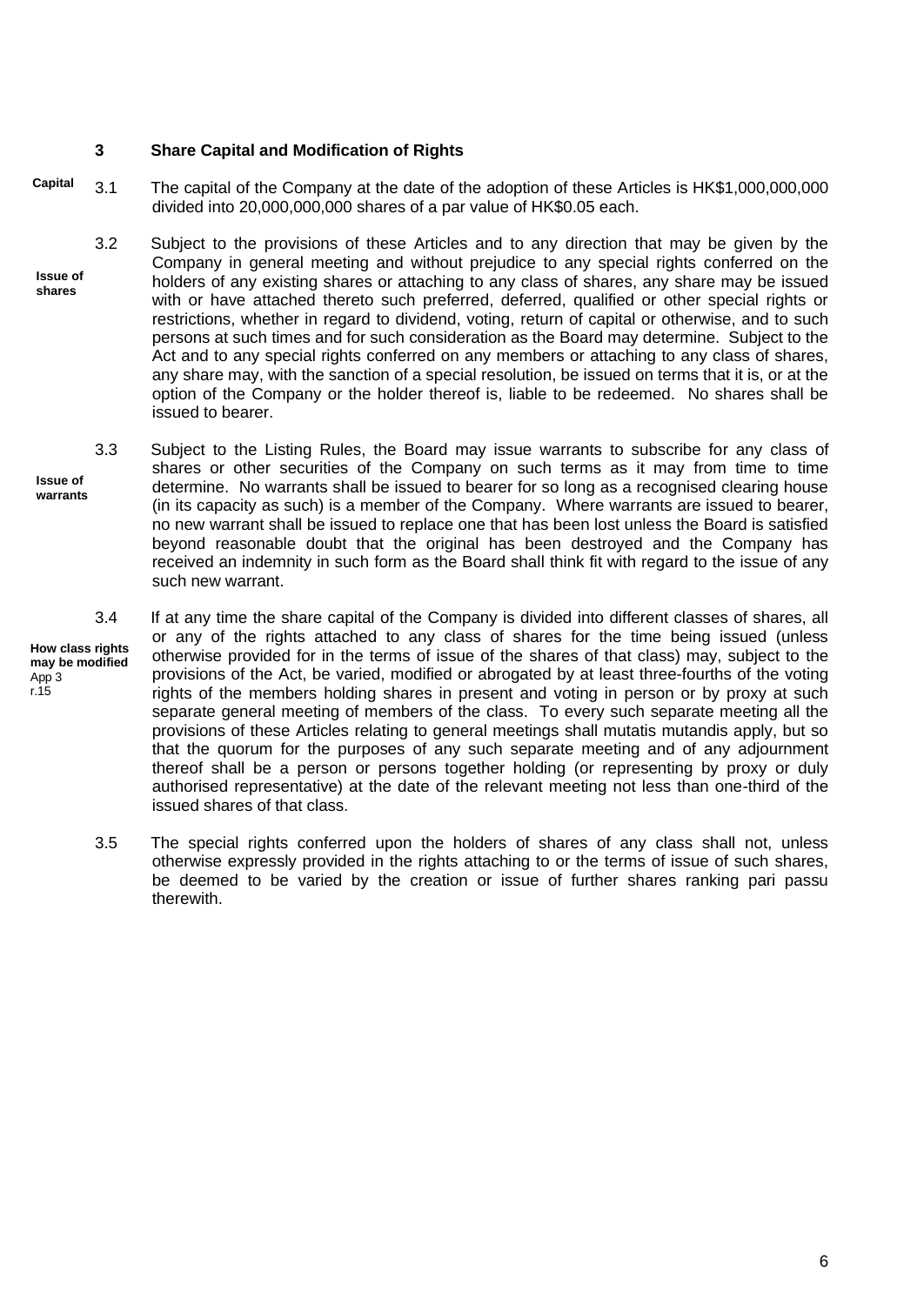**Company may purchase and finance the purchase of own shares and warrants**

3.6 Subject to the Act, or any other law or so far as not prohibited by any law and subject to any rights conferred on the holders of any class of shares, the Company shall have the power to purchase or otherwise acquire all or any of its own shares (which expression as used in this Article includes redeemable shares) provided that the manner of purchase has first been authorised by a resolution of the members, and to purchase or otherwise acquire warrants for the subscription or purchase of its own shares, and shares and warrants for the subscription or purchase of any shares in any company which is its holding company and may make payment therefor in any manner authorised or not prohibited by law, including out of capital, or to give, directly or indirectly, by means of a loan, a guarantee, a gift, an indemnity, the provision of security or otherwise howsoever, financial assistance for the purpose of or in connection with a purchase or other acquisition made or to be made by any person of any shares or warrants in the Company or any company which is a holding company of the Company and should the Company purchase or otherwise acquire its own shares or warrants neither the Company nor the Board shall be required to select the shares or warrants to be purchased or otherwise acquired rateably or in any other manner as between the holders of shares or warrants of the same class or as between them and the holders of shares or warrants of any other class or in accordance with the rights as to dividends or capital conferred by any class of shares provided always that any such purchase or other acquisition or financial assistance shall only be made in accordance with any relevant code, rules or regulations issued by the Exchange or the Securities and Futures Commission of Hong Kong from time to time in force.

3.7 The Company in general meeting may, from time to time, whether or not all the shares for the time being authorised shall have been issued and whether or not all the shares for the time being issued shall have been fully paid up, by ordinary resolution, increase its share capital by the creation of new shares, such new capital to be of such amount and to be divided into shares of such respective amounts as the resolution shall prescribe. **Power to increase capital**

3.8 Subject to the provisions of the Act and the Memorandum of Association of the Company, and to any special rights conferred on the holders of any shares or attaching to any class of shares, shares may be issued on the terms that they may be, or at the option of the Company or the holders are, liable to be redeemed on such terms and in such manner, including out of capital, as the Board may deem fit. **Redemption**

3.9 Where the Company purchases for redemption a redeemable share, purchases not made through the market or by tender shall be limited to a maximum price, and if purchases are by tender, tenders shall be available to all members alike.

**Purchase or redemption not to give rise to other purchases or redemptions** The purchase or redemption of any share shall not be deemed to give rise to the purchase or redemption of any other share.

**Certificates to be surrendered for cancellation**

3.11 The holder of the shares being purchased, surrendered or redeemed shall be bound to deliver up to the Company at its principal place of business in Hong Kong or such other place as the Board shall specify the certificate(s) thereof for cancellation and thereupon the Company shall pay to him the purchase or redemption monies in respect thereof.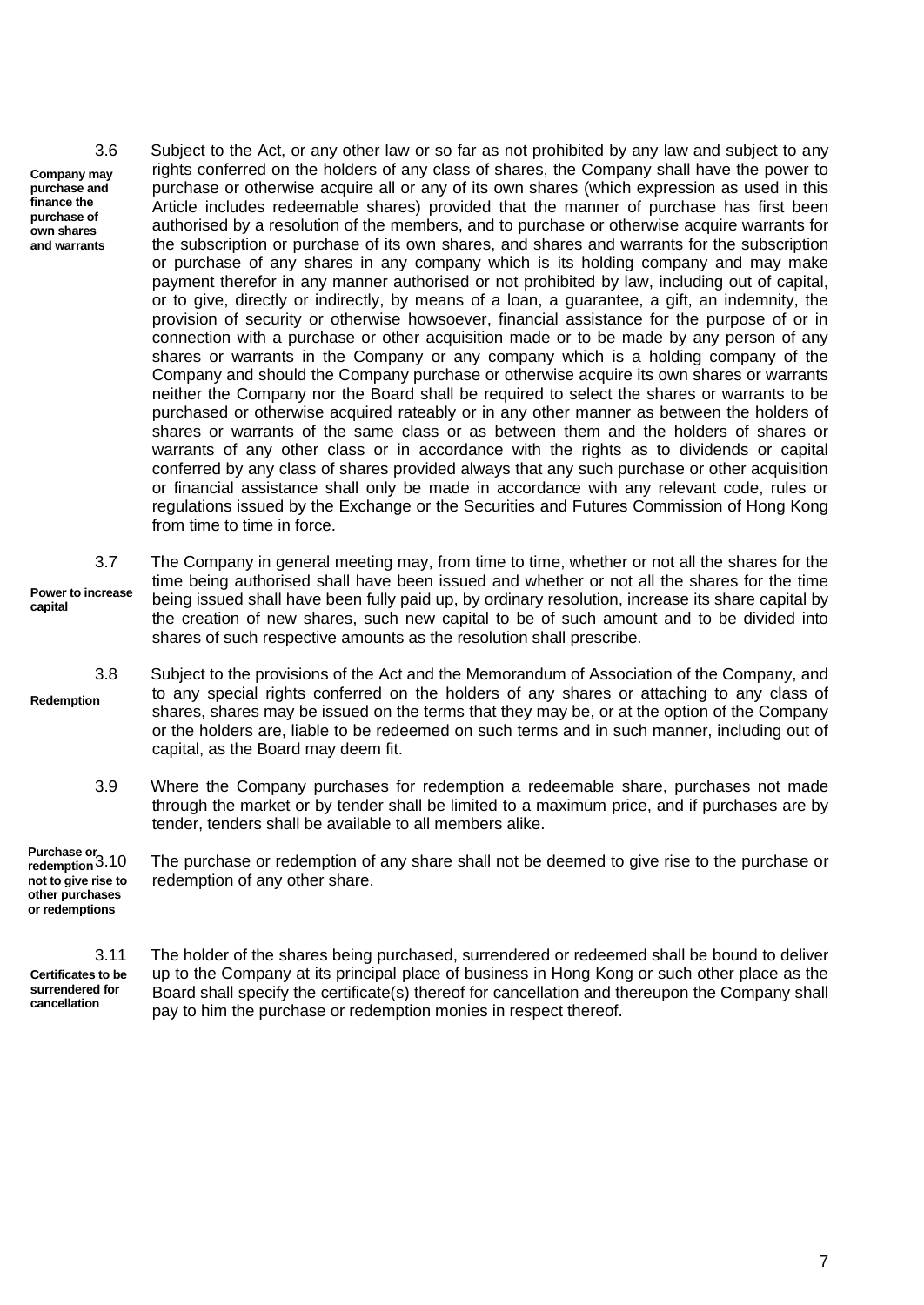3.12 Subject to the provisions of the Act, of the Memorandum of Association of the Company, and of these Articles relating to new shares, the unissued shares in the Company (whether forming part of its original or any increased capital) shall be at the disposal of the Board, which may offer, allot, grant options over or otherwise dispose of them to such persons, at such times and for such consideration, and upon such terms, as the Board shall determine. **Shares at the disposal of the Board**

**Company may pay commissions**

App 3 r.20

3.13 The Company may, unless prohibited by law, at any time pay a commission to any person for subscribing or agreeing to subscribe (whether absolutely or conditionally) for any shares in the Company or procuring or agreeing to procure subscriptions (whether absolute or conditional) for any shares in the Company, but so that the conditions and requirements of the Act shall be observed and complied with, and in each case the commission shall not exceed 10% of the price at which the shares are issued.

3.14 Except as otherwise expressly provided by these Articles or as required by law or as ordered by a court of competent jurisdiction, no person shall be recognised by the Company as holding any share upon any trust and the Company shall not be bound by or be compelled in any way to recognise (even when having notice thereof) any equitable, contingent, future or partial interest in any shares or any interest in any fractional part of a share or any other rights in respect of any share except an absolute right to the entirety thereof in the registered holder. **Company not to recognise trusts in respect of shares**

#### **4 Register of Members and Share Certificates**

4.1 The Board shall cause to be kept at such place within or outside the Cayman Islands as it deems fit a principal register of the members and there shall be entered therein the particulars of the members and the shares issued to each of them and other particulars required under the Act. **Share register**

- 4.2 If the Board considers it necessary or appropriate, the Company may establish and maintain a branch register or registers of members at such location or locations within or outside the Cayman Islands as the Board thinks fit. The principal register and the branch register(s) shall together be treated as the register for the purposes of these Articles.
- 4.3 The Board may, in its absolute discretion, at any time transfer any share upon the principal register to any branch register or any share on any branch register to the principal register or any other branch register.
- 4.4 Notwithstanding anything contained in this Article, the Company shall as soon as practicable and on a regular basis record in the principal register all transfers of shares effected on any branch register and shall at all times maintain the principal register in such manner as to show at all times the members for the time being and the shares respectively held by them, in all respects in accordance with the Companies Act.
- 4.5 Except when a register is closed and, if applicable, subject to the additional provisions of Article 4.8, the principal register and any branch register shall during business hours be kept open to the inspection of any member without charge.
- 4.6 The reference to business hours in Article 4.5 is subject to such reasonable restrictions as the Company in general meeting may impose, but so that not less than two hours in each business day is to be allowed for inspections.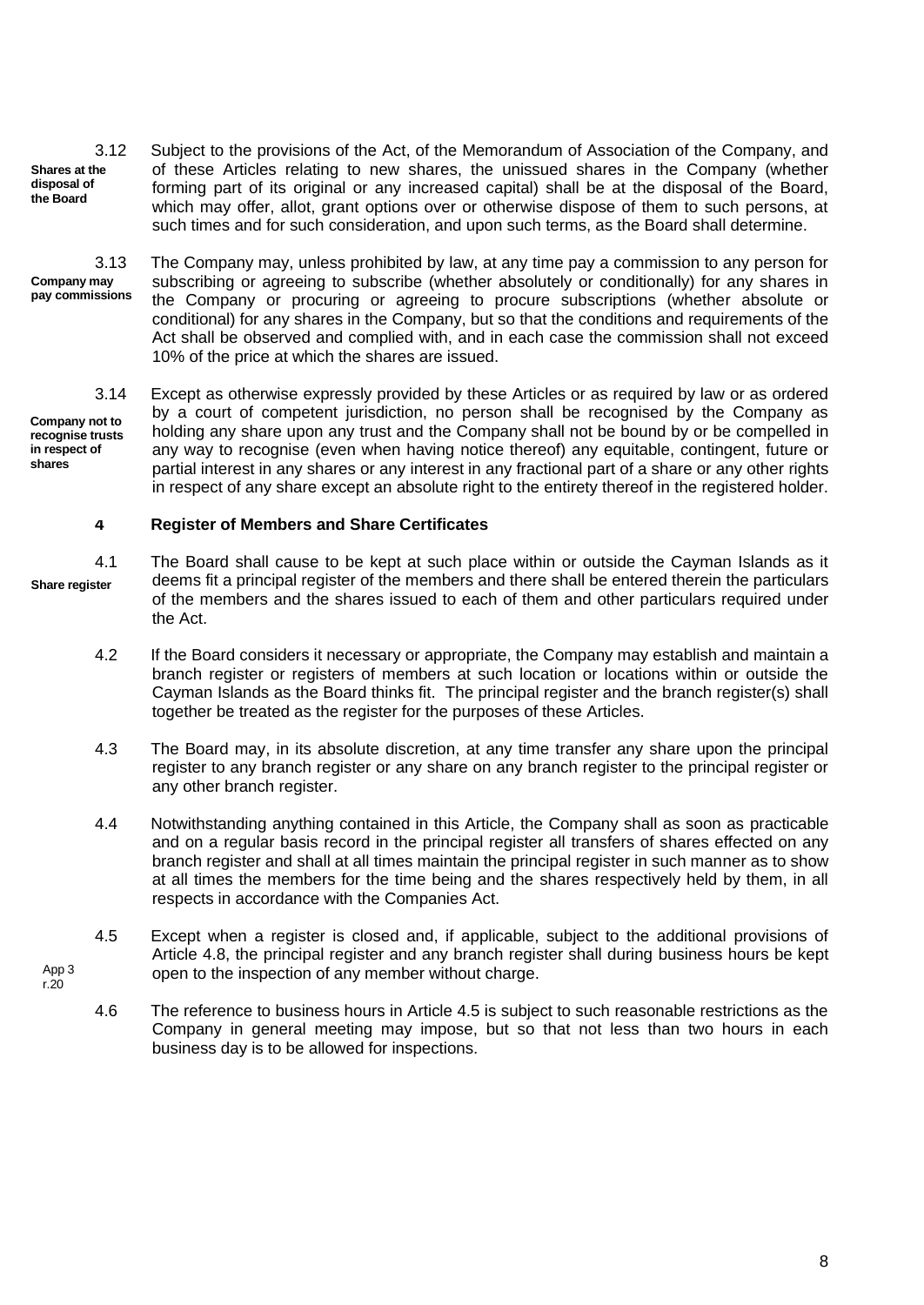- 4.7 The register may, on 14 days' notice being given by advertisement published on the Exchange's website, or, subject to the Listing Rules, by electronic communication in the manner in which notices may be served by the Company by electronic means as herein provided or by advertisement published in the newspapers, be closed in accordance with the terms equivalent to the relevant section of the Companies Ordinance, at such times and for such periods as the Board may from time to time determine, either generally or in respect of any class of shares, provided that the register shall not be closed for more than 30 days in any year (or such longer period as the members may by ordinary resolution determine provided that such period shall not be extended beyond 60 days in any year). The Company shall, on demand, furnish any person seeking to inspect the register or part thereof which is closed by virtue of these Articles with a certificate under the hand of the Secretary stating the period for which, and by whose authority, it is closed.
- App 3 r.20 4.8 Any register held in Hong Kong shall during normal business hours (subject to such reasonable restrictions as the Board may impose) be open to inspection by a member without charge and any other person on payment of a fee of such amount as the Board may determine for each inspection, provided that such amount shall not exceed the maximum amount as may from time to time be permitted under the Listing Rules. Any member may require a copy of the register, or any part thereof, on payment of HK\$2.50, or such lesser sum as the Company may prescribe, for every 100 words or fractional part thereof required to be copied. The Company shall cause any copy so required by any person to be sent to that person within a period of 10 days commencing on the date next following the day on which the request is received by the Company.
- **Share certificates** 4.9 Every person whose name is entered as a member in the register shall be entitled without payment to receive, within the relevant time limit as prescribed in the Act or as the Exchange may from time to time determine, whichever is shorter, after allotment or lodgment of transfer (or within such other period as the conditions of issue shall provide), one certificate for all his shares of each class or, if he shall so request, in a case where the allotment or transfer is of a number of shares in excess of the number for the time being forming an Exchange board lot, upon payment, in the case of a transfer, of a sum equal to the relevant maximum amount as the Exchange may from time to time determine for every certificate after the first or such lesser sum as the Board shall from time to time determine, such numbers of certificates for shares in Exchange board lots or multiples thereof as he shall request and one for the balance (if any) of the shares in question, provided that in respect of a share or shares held jointly by several persons the Company shall not be bound to issue a certificate or certificates to each such person, and the issue and delivery of a certificate or certificates to one of several joint holders shall be sufficient delivery to all such holders. All certificates for shares shall be delivered personally or sent through the post addressed to the member entitled thereto at his registered address as appearing in the register.

**Share certificates to be sealed** 4.10 Every certificate for shares or debentures or representing any other form of security of the Company shall be issued under the Securities seal of the Company, which shall only be affixed or imprinted with the authority of the Board.

**Every certificate to specify number and class of**  Every share certificate shall specify the number and class of shares in respect of which it is issued and the amount paid thereon or the fact that they are fully paid, as the case may be, and may otherwise be in such form as the Board may from time to time prescribe.

App 3 r.20

**shares**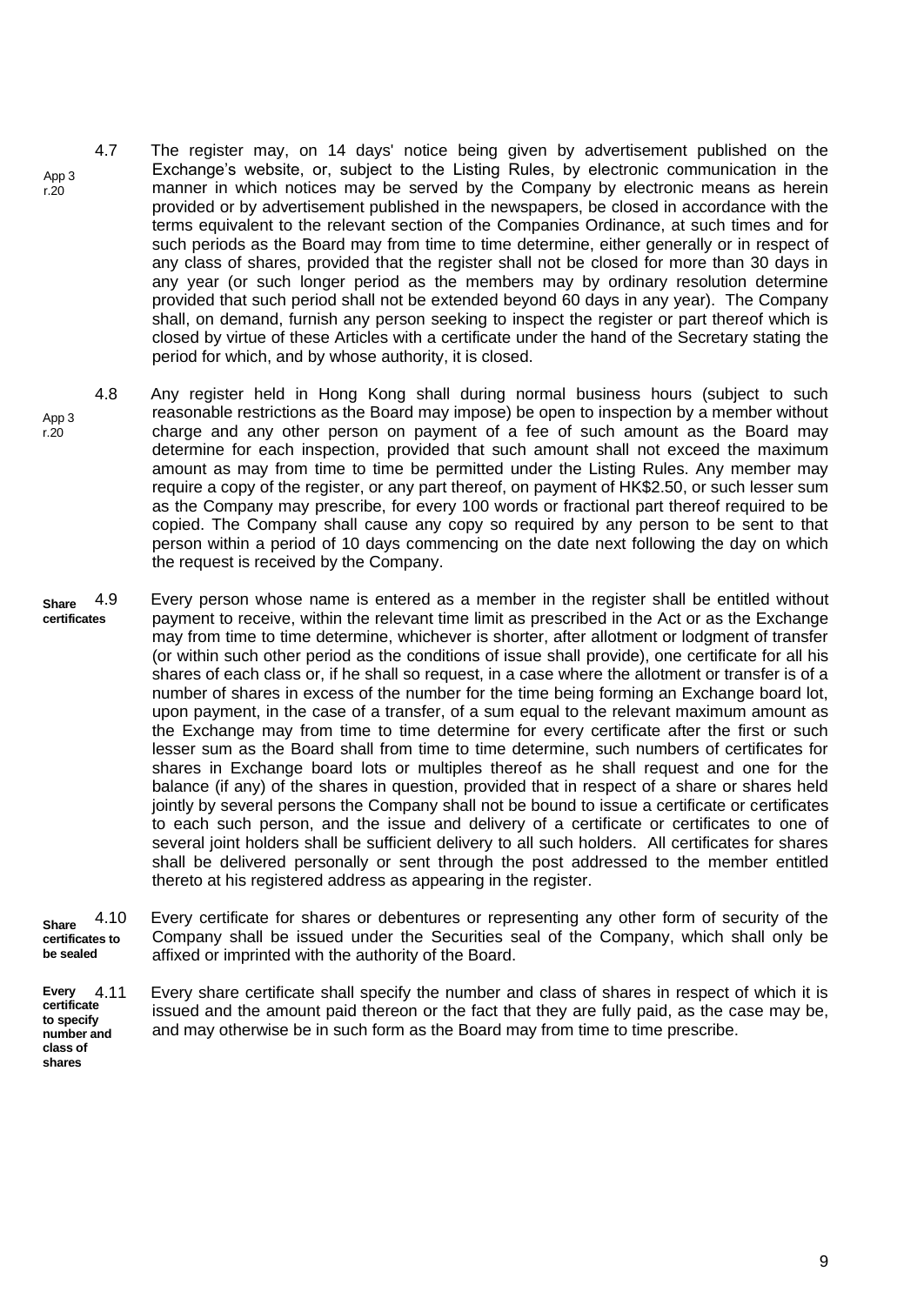4.12 The Company shall not be bound to register more than four persons as joint holders of any share. If any share shall stand in the names of two or more persons, the person first named in the register shall be deemed the sole holder thereof as regards service of notices and, subject to the provisions of these Articles, all or any other matters connected with the Company, except the transfer of the share. **Joint holders**

4.13 If a share certificate is defaced, lost or destroyed, it may be replaced on payment of such fee, if any, not exceeding such amount as may from time to time be permitted under the Listing Rules or such lesser sum as the Board may from time to time require) and on such terms and conditions, if any, as to publication of notices, evidence and indemnity, as the Board thinks fit and where it is defaced or worn out, after delivery up of the old certificate to the Company for cancellation. **Replacement of share certificates**

#### **5 Lien**

5.1 The Company shall have a first and paramount lien on every share (not being a fully paid up share) for all moneys, whether presently payable or not, called or payable at a fixed time in respect of such share; and the Company shall also have a first and paramount lien and charge on all shares (other than fully paid up shares) standing registered in the name of a member (whether solely or jointly with others) for all the debts and liabilities of such member or his estate to the Company and whether the same shall have been incurred before or after notice to the Company of any equitable or other interest of any person other than such member, and whether the period for the payment or discharge of the same shall have actually arrived or not, and notwithstanding that the same are joint debts or liabilities of such member or his estate and any other person, whether such person is a member of the Company or not. **Company's lien**

**Lien extends to dividends and bonuses**

5.2 The Company's lien (if any) on a share shall extend to all dividends and bonuses declared in respect thereof. The Board may resolve that any share shall for some specified period be exempt wholly or partially from the provisions of this Article.

5.3 The Company may sell in such manner as the Board thinks fit any shares on which the Company has a lien, but no sale shall be made unless some sum in respect of which the lien exists is presently payable or the liability or engagement in respect of which such lien exists is liable to be presently fulfilled or discharged, nor until the expiration of 14 days after a notice in writing, stating and demanding payment of the sum presently payable or specifying the liability or engagement and demanding fulfilment or discharge thereof and giving notice of intention to sell in default, shall have been given to the registered holder for the time being of the shares or the person, of which the Company has notice, entitled to the shares by reason of such holder's death, mental disorder or bankruptcy. **Sale of shares subject to lien**

**Application of proceeds of such sale** 5.4 The net proceeds of such sale by the Company after the payment of the costs of such sale shall be applied in or towards payment or satisfaction of the debt or liability or engagement in respect whereof the lien exists, so far as the same is presently payable, and any residue shall (subject to a like lien for debts or liabilities not presently payable as existed upon the shares prior to the sale and upon surrender, if required by the Company, for cancellation of the certificate for the share sold) be paid to the holder immediately before such sale of the share. For giving effect to any such sale, the Board may authorise any person to transfer the shares sold to the purchaser thereof and may enter the purchaser's name in the register as holder of the shares, and the purchaser shall not be bound to see to the application of the purchase money, nor shall his title to the shares be affected by any irregularity or invalidity in the proceedings in reference to the sale.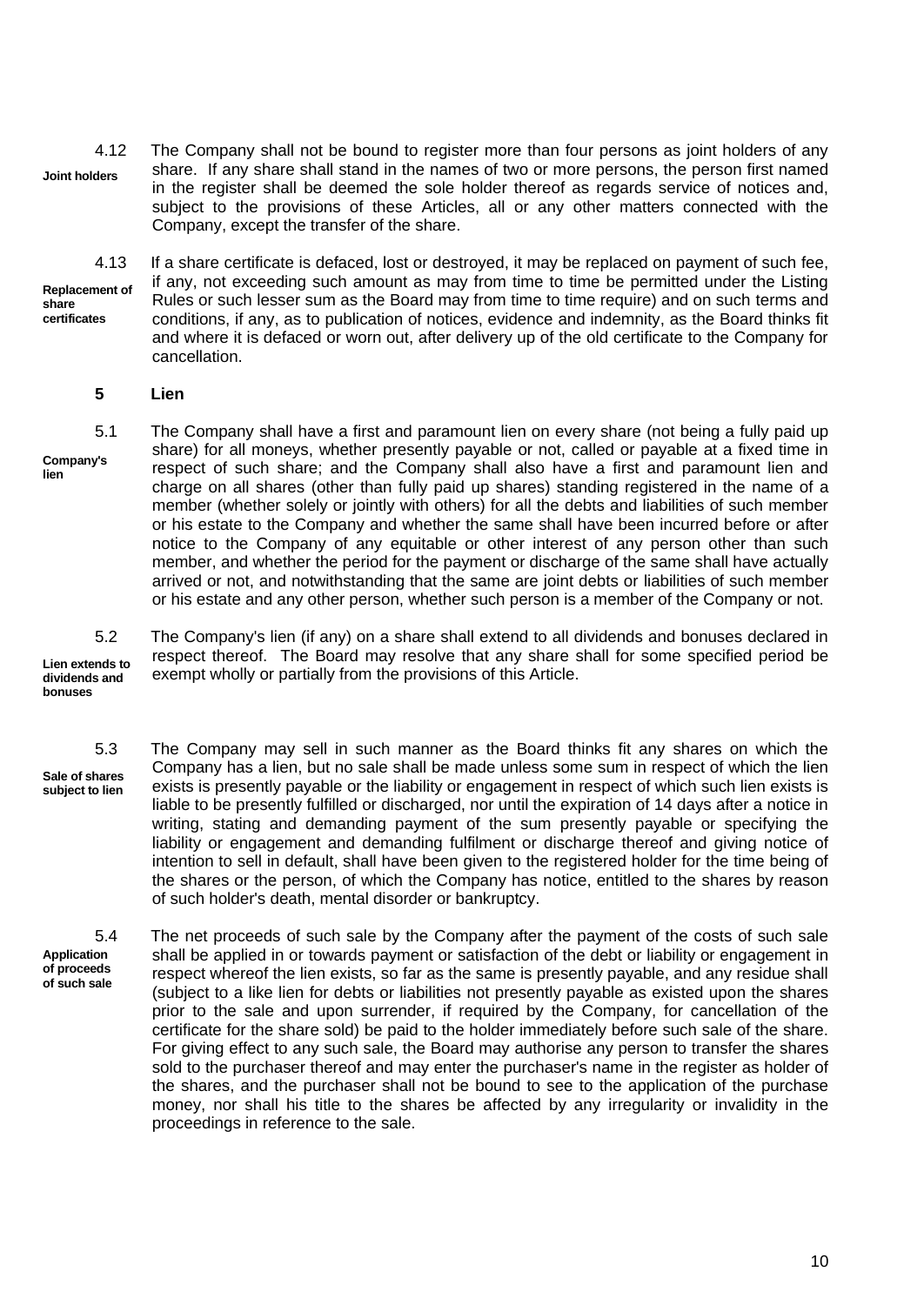## **6 Calls on Shares**

**liable to pay call at appointed** 

**Notice of call may be published in newspapers or given by electronic means.**

**deemed to have been made**

- **Calls, how made** 6.1 The Board may from time to time make such calls as it may think fit upon the members in respect of any monies unpaid on the shares held by them respectively (whether on account of the nominal amount of the shares or by way of premium or otherwise) and not by the conditions of allotment thereof made payable at fixed times. A call may be made payable either in one sum or by instalments. A call may be revoked or postponed as the Board may determine.
- **Notice of call** 6.2 At least 14 days' notice of any call shall be given to each member specifying the time and place of payment and to whom such payment shall be made.

**Copy of notice to be sent** 6.3 A copy of the notice referred to in Article 6.2 shall be sent in the manner in which notices may be sent to members by the Company as herein provided.

**Every member time and place** 6.4 Every member upon whom a call is made shall pay the amount of every call so made on him to the person and at the time or times and place or places as the Board shall specify. A person upon whom a call is made shall remain liable on such call notwithstanding the subsequent transfer of the shares in respect of which the call was made.

6.5 In addition to the giving of notice in accordance with Article 6.3, notice of the person appointed to receive payment of every call and of the times and places appointed for payment may be given to the members effected by notice published on the Exchange's website, or, subject to the Listing Rules, by electronic communication in the manner in which notices may be served by the Company by electronic means as herein provided or by advertisement published in the newspapers.

**When call** 6.6 A call shall be deemed to have been made at the time when the resolution of the Board authorising such call was passed.

Liability 6.7 **of joint holders** The joint holders of a share shall be severally as well as jointly liable for the payment of all calls and instalments due in respect of such share or other moneys due in respect thereof.

**Board may extend time fixed for call** 6.8 The Board may from time to time at its discretion extend the time fixed for any call, and may extend such time as to all or any of the members, whom by reason of residence outside Hong Kong or other cause the Board considers it reasonable to grant an extension to, but no member shall be entitled to any such extension as a matter of grace and favour.

6.9 If the sum or any instalment payable in respect of any call is unpaid on or before the day appointed for payment thereof, the person or persons from whom the sum is due shall pay interest on the same at such rate not exceeding 15% per annum as the Board shall determine from the day appointed for the payment thereof to the time of actual payment, but the Board may waive payment of such interest wholly or in part. **Interest on calls**

6.10 No member shall be entitled to receive any dividend or bonus or to be present and vote (save as proxy for another member) at any general meeting, either personally or by proxy, or be reckoned in a quorum, or to exercise any other privilege as a member until all sums or instalments due from him to the Company in respect of any call, whether alone or jointly with any other person, together with interest and expenses (if any) shall have been paid. **Suspension of privileges while call in arrears**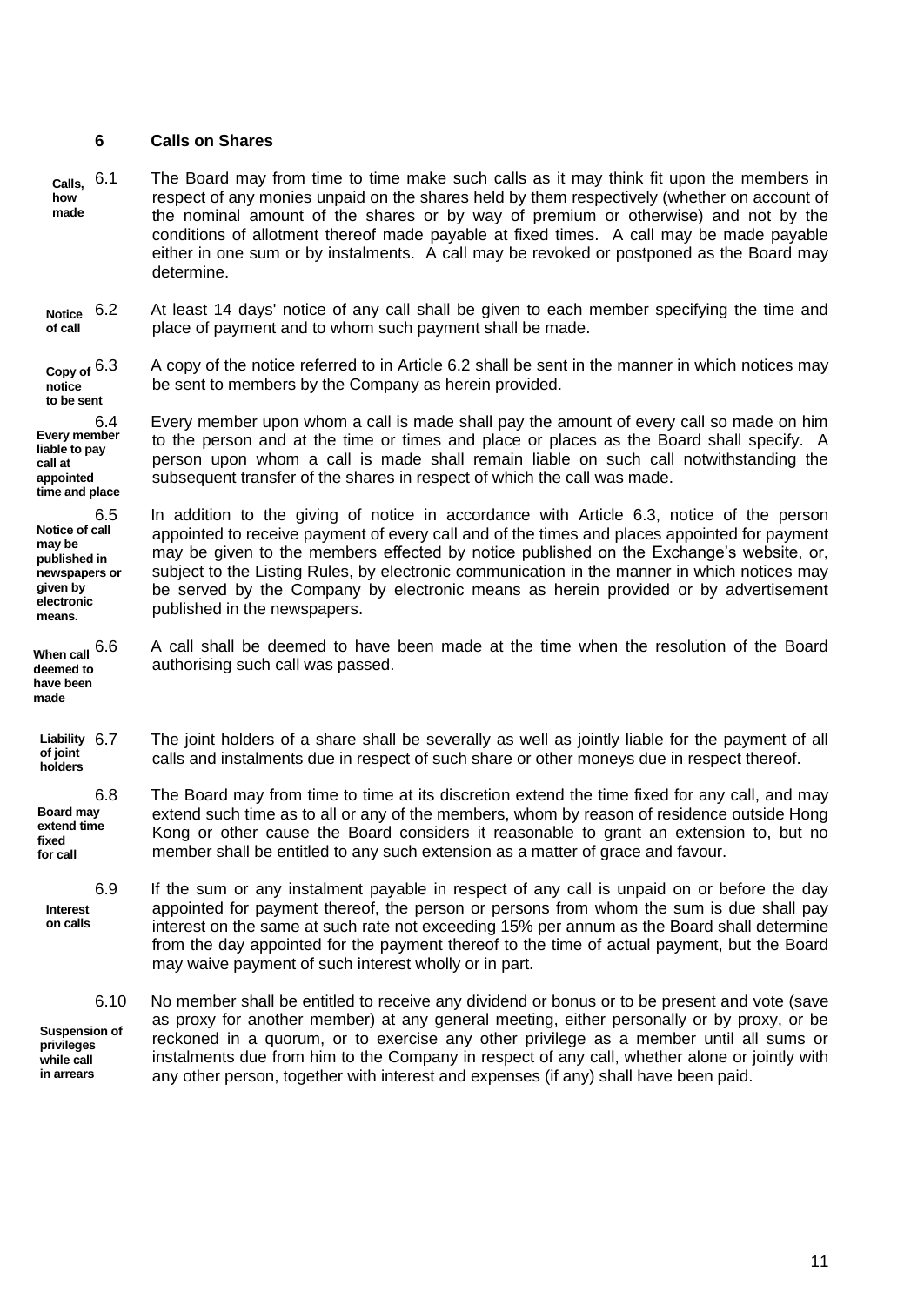**Evidence in action for call** 6.11 At the trial or hearing of any action or other proceedings for the recovery of any money due for any call, it shall be sufficient to prove that the name of the member sued is entered in the register as the holder, or one of the holders, of the shares in respect of which such debt accrued; that the resolution making the call is duly recorded in the minute book; and that notice of such call was duly given to the member sued, in pursuance of these Articles; and it shall not be necessary to prove the appointment of the Directors who made such call, nor any other matters whatsoever, and the proof of the matters aforesaid shall be conclusive evidence of the debt.

**Sums payable on allotment/in future deemed a call**

**calls**

6.12 Any sum which by the terms of allotment of a share is made payable upon allotment or at any fixed date, whether on account of the nominal value of the share and/or by way of premium or otherwise, shall for all purposes of these Articles be deemed to be a call duly made and payable on the date fixed for payment, and in case of non-payment, all the relevant provisions of these Articles as to payment of interest and expenses, liabilities of joint holders, forfeiture and the like, shall apply as if such sum had become payable by virtue of a call duly made and notified.

**Payment of in advance** 6.13 The Board may, if it thinks fit, receive from any member willing to advance the same, and either in money or money's worth, all or any part of the money uncalled and unpaid or instalments payable upon any shares held by him, and upon all or any of the moneys so advanced the Company may pay interest at such rate (if any) as the Board may decide. The Board may at any time repay the amount so advanced upon giving to such member not less than one month's notice in writing of its intention in that behalf, unless before the expiration of such notice the amount so advanced shall have been called up on the shares in respect of which it was advanced. No such sum paid in advance of calls shall entitle the member paying such sum to any portion of a dividend declared in respect of any period prior to the date upon which such sum would, but for such payment, become presently payable.

## **7 Transfer of Shares**

**Form of transfer** 7.1 Any Member may transfer all or any of his shares by an instrument of transfer in the usual or common form or in a form prescribed by the Exchange or in any other form approved by the Board and may be under hand or, if the transferor or transferee is a clearing house or its nominee(s), by hand or by machine imprinted signature or by such other manner of execution as the Board may approve from time to time. All instruments of transfer must be left at the registered office of the Company or at such other place as the Board may appoint and all such instruments of transfer shall be retained by the Company.

**Execution** 7.2 The instrument of transfer shall be executed by or on behalf of the transferor and by or on behalf of the transferee PROVIDED that the Board may dispense with the execution of the instrument of transfer by the transferee in any case which it thinks fit in its discretion to do so. The instrument of transfer of any share shall be in writing and shall be executed with a manual signature or facsimile signature (which may be machine imprinted or otherwise) by or on behalf of the transferor and transferee PROVIDED that in the case of execution by facsimile signature by or on behalf of a transferor or transferee, the Board shall have previously been provided with a list of specimen signatures of the authorised signatories of such transferor or transferee and the Board shall be reasonably satisfied that such facsimile signature corresponds to one of those specimen signatures. The transferor shall be deemed to remain the holder of a share until the name of the transferee is entered in the register in respect thereof.

**Board may refuse to register a transfer**

7.3 The Board may, in its absolute discretion, and without assigning any reason, refuse to register a transfer of any share which is not fully paid up or on which the Company has a lien.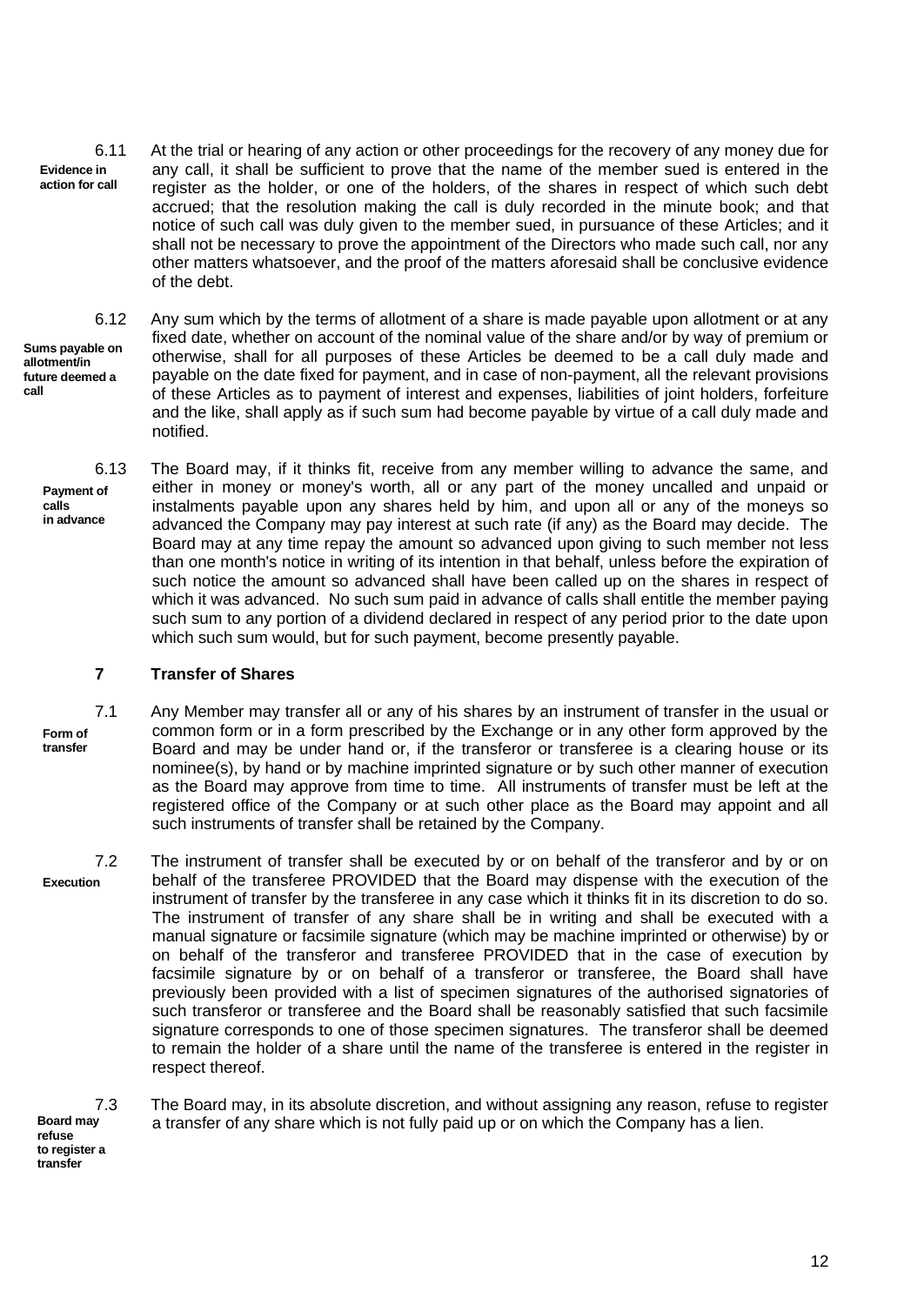- **Notice of refusal** If the Board shall refuse to register a transfer of any share, it shall, within two months after the date on which the transfer was lodged with the Company, send to each of the transferor and the transferee notice of such refusal.
	- 7.5 The Board may also decline to register any transfer of any shares unless:

**Requirements as to transfer**

- (a) the instrument of transfer is lodged with the Company accompanied by the certificate for the shares to which it relates (which shall upon registration of the transfer be cancelled) and such other evidence as the Board may reasonably require to show the right of the transferor to make the transfer;
	- (b) the instrument of transfer is in respect of only one class of shares;
	- (c) the instrument of transfer is properly stamped (in circumstances where stamping is required);
	- (d) in the case of a transfer to joint holders, the number of joint holders to which the share is to be transferred does not exceed four;
	- (e) the shares concerned are free of any lien in favour of the Company; and
- **Requirements as to transfer** (f) a fee of such maximum as the Exchange may from time to time determine to be payable (or such lesser sum as the Board may from time to time require) is paid to the Company in respect thereof.

**No transfer to an infant etc** 7.6 No transfer shall be made to an infant or to a person in respect of whom an order has been made by any competent court or official on the grounds that he is or may be suffering from mental disorder or is otherwise incapable of managing his affairs or under other legal disability.

**Certificate to be given up on transfer** 7.7 Upon every transfer of shares the certificate held by the transferor shall be given up to be cancelled, and shall forthwith be cancelled accordingly, and a new certificate shall be issued without charge to the transferee in respect of the shares transferred to him, and if any of the shares included in the certificate so given up shall be retained by the transferor, a new certificate in respect thereof shall be issued to him without charge. The Company shall also retain the instrument(s) of transfer.

**When transfer books and register may close** 7.8 The registration of transfers may, on 14 days' notice being given by advertisement published on the Exchange's website, or, subject to the Listing Rules, by electronic communication in the manner in which notices may be served by the Company by electronic means as herein provided or by advertisement published in the newspapers, be suspended and the register closed at such times for such periods as the Board may from time to time determine, provided always that such registration shall not be suspended or the register closed for more than 30 days in any year (or such longer period as the members may by ordinary resolution determine provided that such period shall not be extended beyond 60 days in any year).

13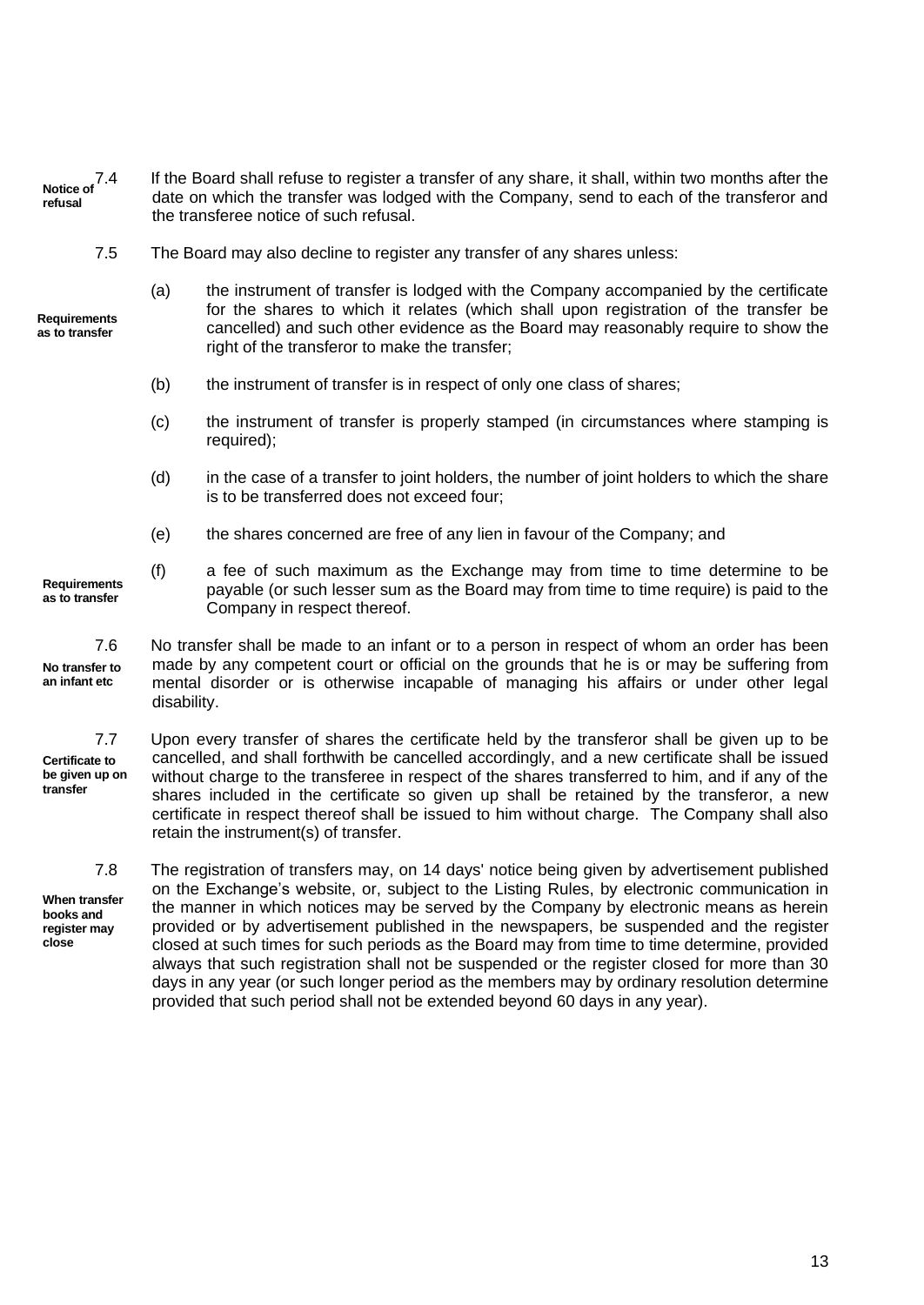## **8 Transmission of Shares**

**Death of registered holder or of joint holder of shares**

**Registration of personal representatives and trustee in bankruptcy**

8.1 In the case of the death of a member, the survivor or survivors where the deceased was a joint holder, and the legal personal representatives of the deceased where he was a sole holder, shall be the only persons recognised by the Company as having any title to his interest in the shares; but nothing herein contained shall release the estate of a deceased holder (whether sole or joint) from any liability in respect of any share solely or jointly held by him.

8.2 Any person becoming entitled to a share in consequence of the death or bankruptcy or winding-up of a member may, upon such evidence as to his title being produced as may from time to time be required by the Board and subject as hereinafter provided, either be registered himself as holder of the share or elect to have some other person nominated by him registered as the transferee thereof.

**Registration of nominee**

**to be registered/**

**Notice of election** 8.3 If the person so becoming entitled shall elect to be registered himself, he shall deliver or send to the Company a notice in writing signed by him stating that he so elects. If he shall elect to have his nominee registered he shall testify his election by executing in favour of his nominee a transfer of such share. All the limitations, restrictions and provisions of these Articles relating to the right to transfer and the registration of transfers of shares shall be applicable to any such notice or transfer as aforesaid as if the death or bankruptcy or winding-up of the member had not occurred and the notice or transfer were a transfer executed by such member.

**Retention of dividends, etc., until transfer or transmission of shares of a deceased or bankrupt member**

8.4 A person becoming entitled to a share by reason of the death or bankruptcy or winding-up of the holder shall be entitled to the same dividends and other advantages to which he would be entitled if he were the registered holder of the share. However, the Board may, if it thinks fit, withhold the payment of any dividend payable or other advantages in respect of such share until such person shall become the registered holder of the share or shall have effectually transferred such share, but, subject to the requirements of Article 14.3 being met, such a person may vote at meetings.

## **9 Forfeiture of Shares**

**If call or instalment not paid notice may be given**

9.1 If a member fails to pay any call or instalment of a call on the day appointed for payment thereof, the Board may, at any time during such time as any part thereof remains unpaid, without prejudice to the provisions of Article 6.10, serve a notice on him requiring payment of so much of the call or instalment as is unpaid, together with any interest which may have accrued and which may still accrue up to the date of actual payment.

**Form of notice** 9.2 The notice shall name a further day (not earlier than the expiration of 14 days from the date of service of the notice) on or before which, and the place where, the payment required by the notice is to be made, and shall state that in the event of non-payment at or before the time and at the place appointed, the shares in respect of which the call was made or instalment is unpaid will be liable to be forfeited. The Board may accept a surrender of any share liable to be forfeited hereunder and in such case, references in these Articles to forfeiture shall include surrender.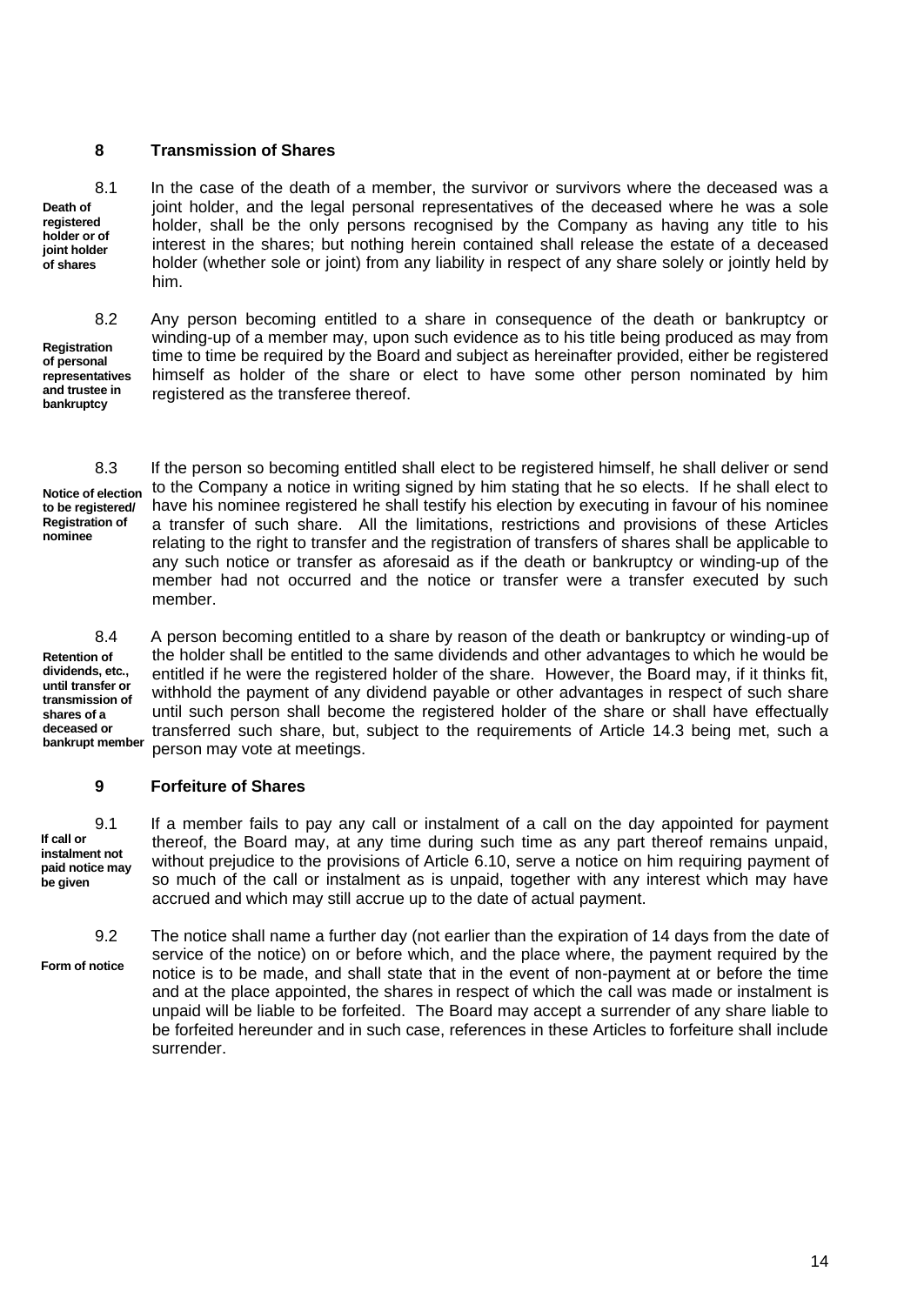**If notice not complied with shares may be forfeited**

9.3 If the requirements of any such notice as aforesaid are not complied with, any share in respect of which the notice has been given may at any time thereafter, before the payment required by the notice has been made, be forfeited by a resolution of the Board to that effect. Such forfeiture shall include all dividends and bonuses declared in respect of the forfeited share, and not actually paid before the forfeiture.

**Forfeited shares to be deemed property of Company**

9.4 Any share so forfeited shall be deemed to be the property of the Company, and may be reallotted sold or otherwise disposed of on such terms and in such manner as the Board thinks fit and at any time before a re-allotment, sale or disposition the forfeiture may be cancelled by the Board on such terms as it thinks fit.

**Arrears to be paid notwithstanding forfeiture**

9.5 A person whose shares have been forfeited shall cease to be a member in respect of the forfeited shares but shall, notwithstanding, remain liable to pay to the Company all moneys which, at the date of forfeiture, were payable by him to the Company in respect of the shares, together with (if the Board shall in its discretion so require) interest thereon from the date of forfeiture until payment at such rate not exceeding 15% per annum as the Board may prescribe, and the Board may enforce the payment thereof if it thinks fit, and without any deduction or allowance for the value of the shares forfeited, at the date of forfeiture. For the purposes of this Article any sum which, by the terms of issue of a share, is payable thereon at a fixed time which is subsequent to the date of forfeiture, whether on account of the nominal value of the share or by way of premium, shall notwithstanding that time has not yet arrived, be deemed to be payable at the date of forfeiture, and the same shall become due and payable immediately upon the forfeiture, but interest thereon shall only be payable in respect of any period between the said fixed time and the date of actual payment.

**Evidence of forfeiture** 9.6 A statutory declaration in writing that the declarant is a Director or Secretary, and that a share in the Company has been duly forfeited on a date stated in the declaration, shall be conclusive evidence of the facts therein stated as against all persons claiming to be entitled to the share. The Company may receive the consideration, if any, given for the share on any re-allotment, sale or disposition thereof and the Board may authorise any person to execute a letter of re-allotment or transfer the share in favour of the person to whom the share is re-allotted, sold or disposed of and he shall thereupon be registered as the holder of the share, and shall not be bound to see to the application of the subscription or purchase money, if any, nor shall his title to the share be affected by any irregularity or invalidity in the proceedings in reference to the forfeiture, re-allotment, sale or other disposal of the share.

**Notice after forfeiture** 9.7 When any share shall have been forfeited, notice of the forfeiture shall be given to the member in whose name it stood immediately prior to the forfeiture, and an entry of the forfeiture, with the date thereof, shall forthwith be made in the register. Notwithstanding the above, no forfeiture shall be in any manner invalidated by any omission or neglect to give such notice as aforesaid.

**Power to redeem forfeited shares** 9.8 Notwithstanding any such forfeiture as aforesaid, the Board may at any time, before any share so forfeited shall have been re-allotted, sold, or otherwise disposed of, permit the share forfeited to be redeemed upon the terms of payment of all calls and interest due upon and expenses incurred in respect of the share, and upon such further terms (if any) as it thinks fit.

9.9 The forfeiture of a share shall not prejudice the right of the Company to any call already made or instalment payable thereon.

**Forfeiture not to prejudice Company's right to call or instalment**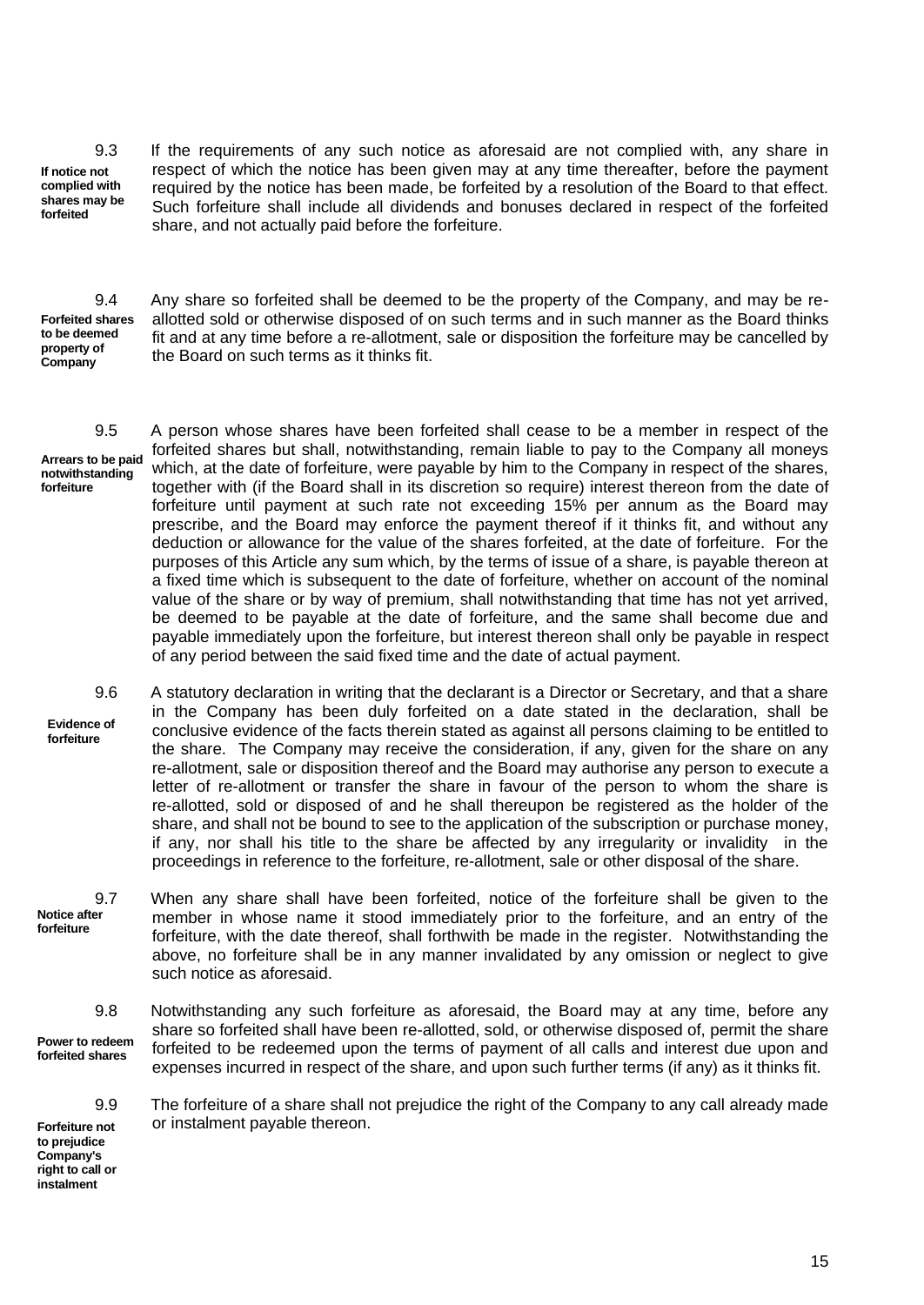**Forfeiture for non-payment of any sum due on shares** 9.10 The provisions of these Articles as to forfeiture shall apply in the case of non-payment of any sum which, by the terms of issue of a share, becomes payable at a fixed time, whether on account of the nominal value of the share or by way of premium, as if the same had been payable by virtue of a call duly made and notified.

## **10 Alteration of Capital**

- 10.1 The Company may from time to time by ordinary resolution:
- **Consolidation and division of capital and sub-division and cancellation of shares**
- (a) consolidate and divide all or any of its share capital into shares of larger amount than its existing shares. On any consolidation of fully paid shares and division into shares of larger amount, the Board may settle any difficulty which may arise as it thinks expedient and in particular (but without prejudice to the generality of the foregoing) may as between the holders of shares to be consolidated determine which particular shares are to be consolidated into each consolidated share, and if it shall happen that any person shall become entitled to fractions of a consolidated share or shares, such fractions may be sold by some person appointed by the Board for that purpose and the person so appointed may transfer the shares so sold to the purchaser thereof and the validity of such transfer shall not be questioned, and so that the net proceeds of such sale (after deduction of the expenses of such sale) may either be distributed among the persons who would otherwise be entitled to a fraction or fractions of a consolidated share or shares rateably in accordance with their rights and interests or may be paid to the Company for the Company's benefit;
- (b) cancel any shares which at the date of the passing of the resolution have not been taken or agreed to be taken by any person, and diminish the amount of its share capital by the amount of the shares so cancelled subject to the provisions of the Act; and
- (c) sub-divide its shares or any of them into shares of smaller amount than is fixed by the Memorandum of Association of the Company, subject nevertheless to the provisions of the Act, and so that the resolution whereby any share is sub-divided may determine that, as between the holders of the shares resulting from such sub-division, one or more of the shares may have any such preferred or other special rights, over, or may have such deferred rights or be subject to any such restrictions as compared with the others as the Company has power to attach to unissued or new shares.
- **Reduction of capital** The Company may by special resolution reduce its share capital or any capital redemption reserve in any manner authorised and subject to any conditions prescribed by the Act.

## **11 Borrowing Powers**

11.1 The Board may from time to time at its discretion exercise all the powers of the Company to raise or borrow or to secure the payment of any sum or sums of money for the purposes of the Company and to mortgage or charge its undertaking, property and assets (present and future) and uncalled capital or any part thereof. **Power to borrow**

**Conditions on which money may be borrowed** 11.2 The Board may raise or secure the payment or repayment of such sum or sums in such manner and upon such terms and conditions in all respects as it thinks fit and, in particular, by the issue of debentures, debenture stock, bonds or other securities of the Company, whether outright or as collateral security for any debts, liability or obligations of the Company or of any third party.

11.3 Debentures, debenture stock, bonds and other securities may be made assignable free from any equities between the Company and the person to whom the same may be issued. **Assignment**

16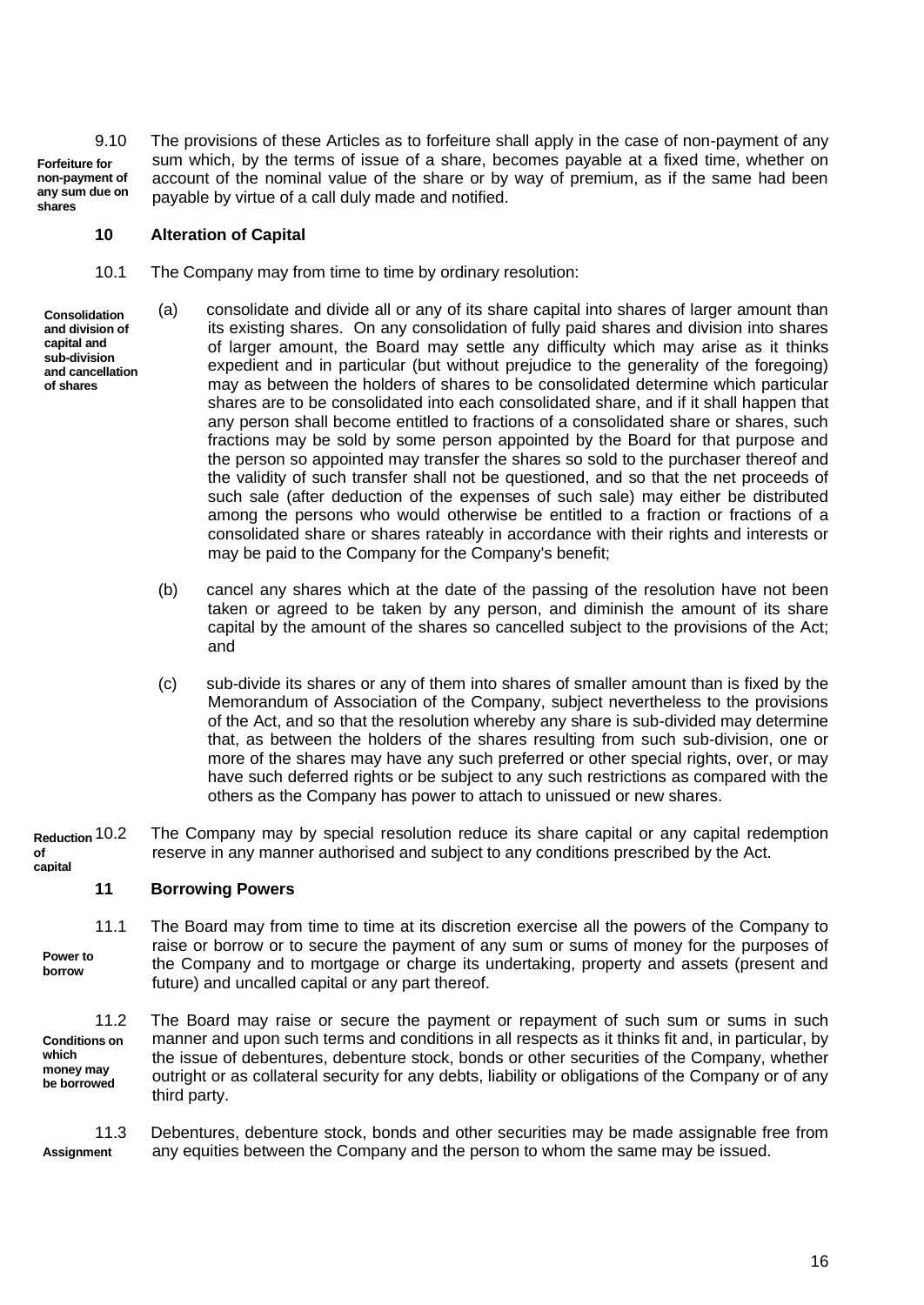11.4 Any debentures, debenture stock, bonds or other securities may be issued at a discount, premium or otherwise and with any special privileges as to redemption, surrender, drawings, allotment of shares, attending and voting at general meetings of the Company, appointment of Directors and otherwise. **Special privileges**

11.5 The Board shall cause a proper register to be kept, in accordance with the provisions of the

**Register of charges to be kept**

**Register of**

11.6 If the Company issues debentures or debenture stock (whether as part of a series or as individual instruments) not transferable by delivery, the Board shall cause a proper register to be kept of the holders of such debentures.

Act, of all mortgages and charges specifically affecting the property of the Company and shall duly comply with the requirements of the Act in regard to the registration of mortgages and

**debentures or debenture stock**

11.7 Where any uncalled capital of the Company is charged, all persons taking any subsequent charge thereon shall take the same subject to such prior charge, and shall not be entitled, by notice to the members or otherwise, to obtain priority over such prior charge. **Mortgage of uncalled capital**

#### **12 General Meetings**

charges therein specified and otherwise.

**When annual general meeting to be held** App 3  $r.14(1)$ 

12.1 The Company shall in each financial year hold a general meeting as its annual general meeting in addition to any other meeting in that year and shall specify the meeting as such in the notices calling it; and such annual general meeting must be held within six (6) months after the end of the Company's financial year (unless a longer period would not infringe the Listing Rules and other applicable laws, rules and regulations, if any). The annual general meeting shall be held at such time and place as the Board shall appoint in its absolute discretion.

**Extraordinary general meeting** 12.2 All general meetings other than annual general meetings shall be called extraordinary general meetings.

**Convening of extraordinary general meeting** App 3  $r.14(5)$ 

12.3 The Board may, whenever it thinks fit, convene an extraordinary general meeting. General meetings shall also be convened on the written requisition of any one or more members (including a recognized clearing house (or its nominee(s))) holding as at the date of deposit of the requisition, shares representing minimum of one-tenth of the voting rights of the Company, on a one vote per share basis, in the share capital of the Company. The written requisition shall be deposited at the principal office of the Company in Hong Kong or, in the event the Company ceases to have such a principal office, the registered office of the Company specifying the objects of the meeting and the resolutions to be added to the meeting agenda, and signed by the requisitionist(s). If the Board does not within 21 days from the date of deposit of the requisition proceed duly to convene the meeting to be held within a further 21 days, the requisitionist(s) themselves or any of them representing more than one-half of the total voting rights of all of them, may convene the general meeting in the same manner, as nearly as possible, as that in which meetings may be convened by the Board provided that any meeting so convened shall not be held after the expiration of three months from the date of deposit of the requisition, and all reasonable expenses incurred by the requisitionist(s) as a result of the failure of the Board shall be reimbursed to them by the Company.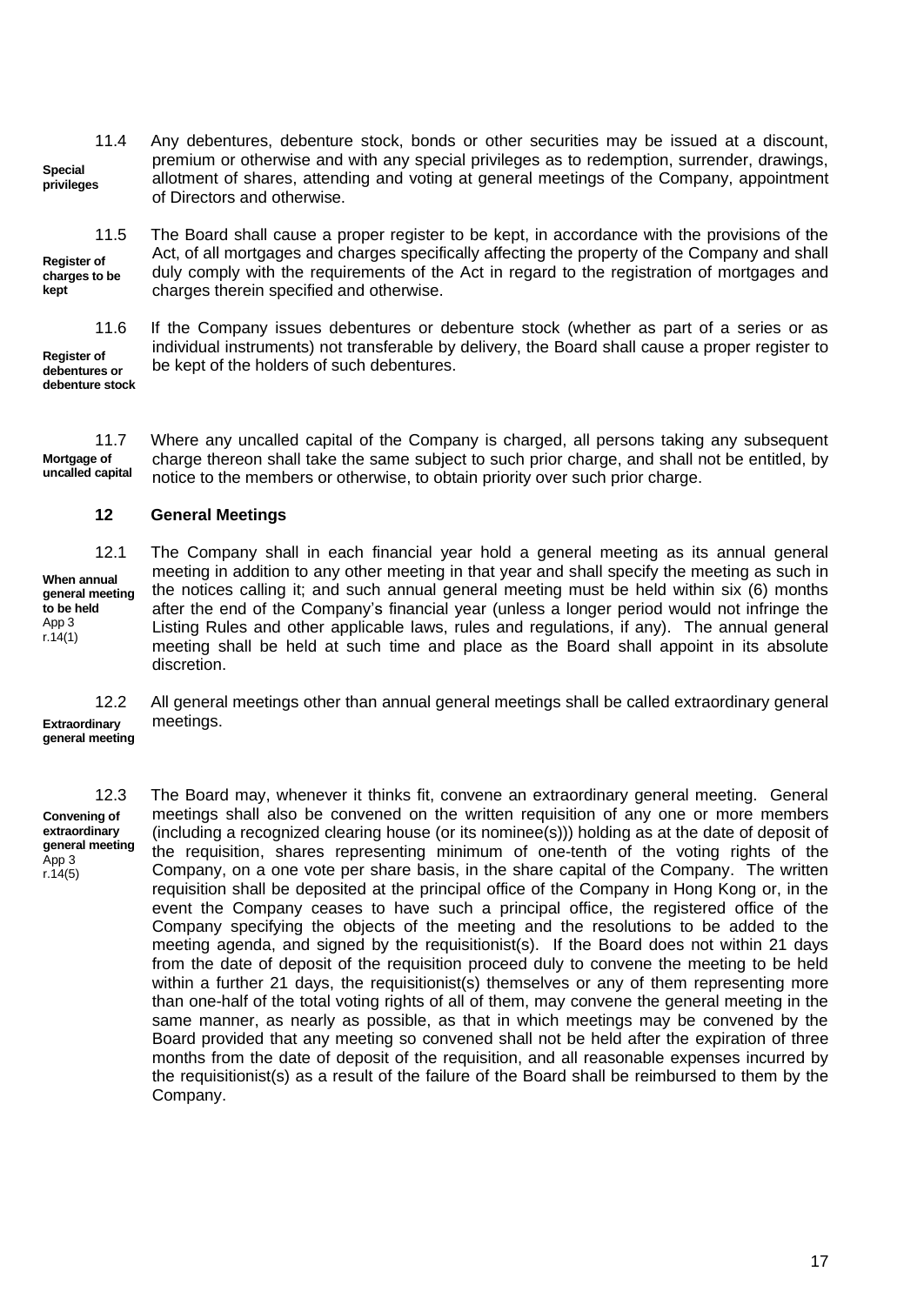- **Notice of meetings** App 3 r.14(2) 12.4 An annual general meeting shall be called by not less than 21 days' notice in writing and all other general meetings (including an extraordinary general meeting) shall be called by not less than 14 days' notice in writing. Subject to the requirement under the Listing Rules, the notice shall be exclusive of the day on which it is served or deemed to be served and of the day for which it is given, and shall specify the time, place, and agenda of the meeting, particulars of the resolutions to be considered at the meeting and in the case of special business (as defined in Article 13.1) the general nature of that business. The notice convening an annual general meeting shall specify the meeting as such, and the notice convening a meeting to pass a special resolution shall specify the intention to propose the resolution as a special resolution. Notice of every general meeting shall be given to the Auditors and to all members other than such as, under the provisions hereof or the terms of issue of the shares they hold, are not entitled to receive such notice from the Company.
- 12.5 Notwithstanding that a meeting of the Company is called by shorter notice than that referred to in Article 12.4, it shall be deemed to have been duly called if it is so agreed: App 3
	- (a) in the case of a meeting called as an annual general meeting, by all the members of the Company entitled to attend and vote thereat or their proxies; and
	- (b) in the case of any other meeting, by a majority in number of the members having a right to attend and vote at the meeting, being a majority together holding not less than 95% total voting rights at the meeting of all the members.
- 12.6 There shall appear with reasonable prominence in every notice of general meetings of the Company a statement that a member entitled to attend, speak and vote is entitled to appoint a proxy to attend, speak and vote instead of him and that a proxy need not be a member of the Company. App 3 r.14(3)

**Omission to give notice** 12.7 The accidental omission to give any such notice to, or the non-receipt of any such notice by, any person entitled to receive notice shall not invalidate any resolution passed or any proceeding at any such meeting.

**Omission to send instrument of proxy** 12.8 In cases where instruments of proxy are sent out with notices, the accidental omission to send such instrument of proxy to, or the non-receipt of such instrument of proxy by, any person entitled to receive notice shall not invalidate any resolution passed or any proceeding at any such meeting.

12.9 A general meeting of the members or any class thereof may be held by means of such telephone, electronic or other communication facilities as permit all persons participating in the meeting to communicate with each other simultaneously and instantaneously, and participation in such a meeting shall constitute presence at such meetings.

## **13 Proceedings at General Meetings**

 $r.14(2)$ 

- **Special business** 13.1 All business shall be deemed special that is transacted at an extraordinary general meeting and also all business shall be deemed special that is transacted at an annual general meeting with the exception of the following, which shall be deemed ordinary business:
	- (a) the declaration and sanctioning of dividends;
	- (b) the consideration and adoption of the accounts and balance sheets and the reports of the Directors and Auditors and other documents required to be annexed to the balance sheet;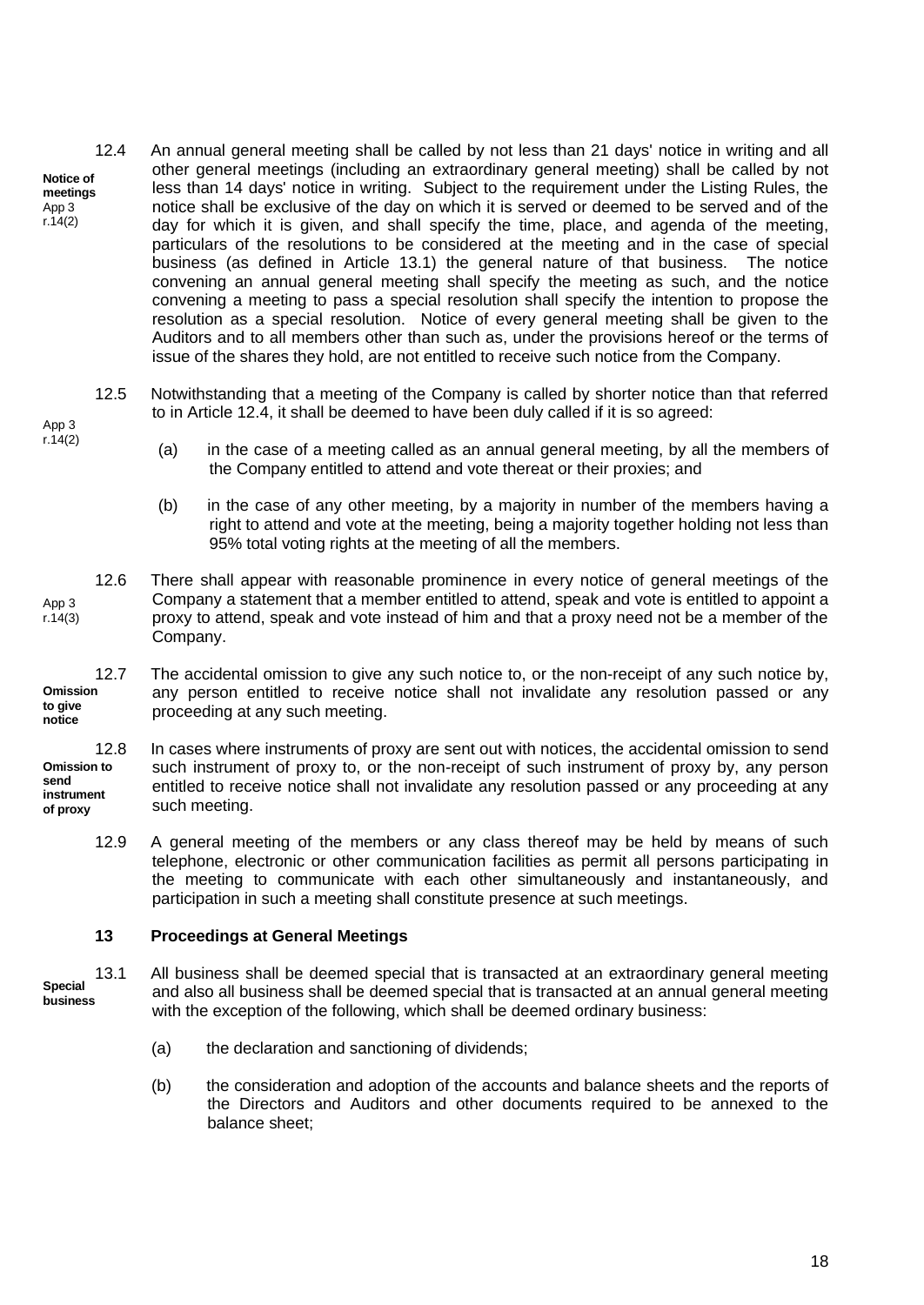- (c) the election of Directors in place of those retiring;
- (d) the appointment of Auditors;
- (e) the fixing of, or the determining of the method of fixing of, the remuneration of the Directors and of the Auditors;
- (f) the granting of any mandate or authority to the Directors to offer, allot, grant options over, or otherwise dispose of the unissued shares of the Company representing not more than 20% (or such other percentage as may from time to time be specified in the Listing Rules) in nominal value of its then existing issued share capital and the number of any securities repurchased pursuant to Article 13.1(g); and
- (g) the granting of any mandate or authority to the Directors to repurchase securities of the Company.
- **Quorum** 13.2 For all purposes the quorum for a general meeting shall be two members present in person (or in the case of a corporation, by its duly authorised representative) or by proxy provided always that if the Company has only one member of record the quorum shall be that one member present in person or by proxy. No business (except the appointment of a Chairman) shall be transacted at any general meeting unless the requisite quorum shall be present at the commencement of the business.
- **When if meeting to be dissolved and** 13.3 If within 15 minutes from the time appointed for the meeting a quorum is not present, the meeting, if convened upon the requisition of members, shall be dissolved, but in any other case it shall stand adjourned to the same day in the next week and at such time and place as shall be decided by the Board, and if at such adjourned meeting a quorum is not present within 15 minutes from the time appointed for holding the meeting, the member or members present in person (or in the case of a corporation, by its duly authorised representative) or by proxy shall be a quorum and may transact the business for which the meeting was called.

13.4 The Chairman shall take the chair at every general meeting, or, if there be no such Chairman or, if at any general meeting such Chairman shall not be present within 15 minutes after the time appointed for holding such meeting or is unwilling to act, the Directors present shall choose another Director as Chairman, and if no Director be present, or if all the Directors present decline to take the chair, or if the Chairman chosen shall retire from the chair, then the members present (whether in person or represented by proxy or duly authorised representative) shall choose one of their own number to be Chairman. **Chairman of general meeting**

- 13.4A (a) For the avoidance of doubt, a member is deemed able to exercise the right to speak at a general meeting when such member is in a position to communicate to all those attending the meeting, during the meeting, any information or opinions that such member has on the business of the meeting.
	- (b) The Board may make whatever arrangements they consider appropriate to enable those attending a general meeting to exercise their rights (including the right to speak) at such meeting.

**quorum not present when to be adjourned**

19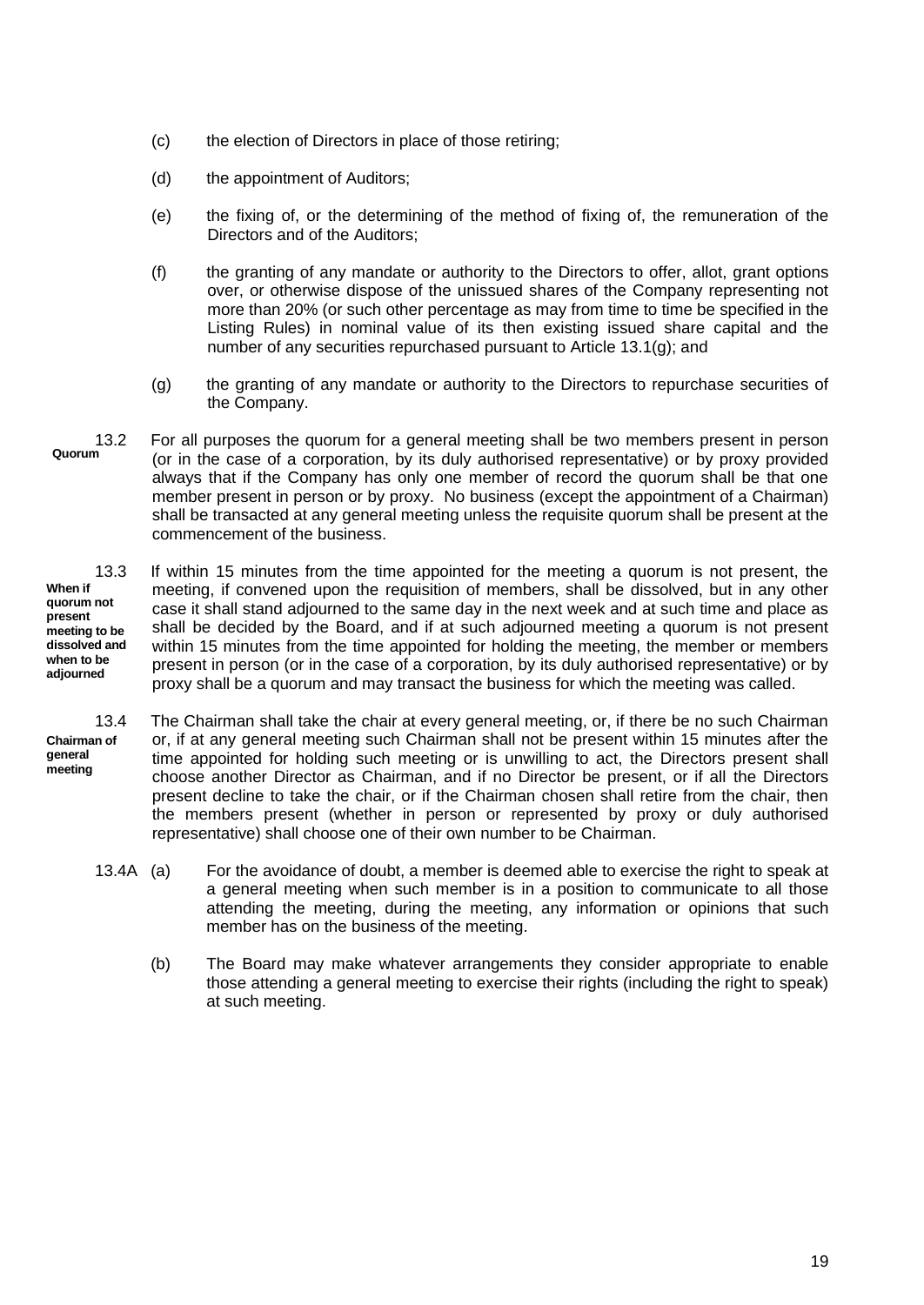**Power to adjourn general meeting/ business of adjourned meeting** 13.5 The Chairman may, with the consent of any general meeting at which a quorum is present, and shall, if so directed by the meeting, adjourn any meeting from time to time and from place to place as the meeting shall determine. Whenever a meeting is adjourned for 14 days or more, at least seven clear days' notice, specifying the place, the day and the hour of the adjourned meeting shall be given in the same manner as in the case of an original meeting but it shall not be necessary to specify in such notice the nature of the business to be transacted at the adjourned meeting. Save as aforesaid, no member shall be entitled to any notice of an adjournment or of the business to be transacted at any adjourned meeting. No business shall be transacted at any adjourned meeting other than the business which might have been transacted at the meeting from which the adjournment took place.

13.6 At any general meeting a resolution put to the vote of the meeting shall be decided on a poll.

**Must vote by poll**

## 13.7 [*Intentionally left blank*]

13.8 A poll shall (subject as provided in Article 13.10) be taken in such manner (including the use of ballot or voting papers or tickets) and at such time and place, not being more than 30 days from the date of the meeting or adjourned meeting at which the poll was taken as the Chairman directs. No notice need be given of a poll not taken immediately. The result of the poll shall be deemed to be the resolution of the meeting at which the poll was taken. **Poll**

## 13.9 [*Intentionally left blank*]

**In what case poll taken** 

**without**

**adjournment** 13.10 Any poll on the election of a Chairman of a meeting or any question of adjournment shall be taken at the meeting and without adjournment.

**Chairman to have casting vote** In the case of an equality of votes, the Chairman of the meeting at which the poll is taken shall be entitled to a second or casting vote.

**Written resolutions** 13.12 A resolution in writing (in one or more counterparts), including a special resolution, signed by all members for the time being entitled to receive notice of and to attend and vote at general meetings (or being corporations by their duly appointed representatives) shall be as valid and effective as if the same had been passed at a general meeting of the Company duly convened and held. Any such resolution shall be deemed to have been passed at a meeting held on the date on which it was signed by the last member to sign.

## **14 Votes of Members**

**Votes of members** App 3 r.14(3) 14.1 Subject to any special rights, privileges or restrictions as to voting for the time being attached to any class or classes of shares, at any general meeting (a) every member present in person (or, in the case of a member being a corporation, by its duly authorised representative) or by proxy shall have the right to speak, (b) on a show of hands, every member present in such manner shall have one vote, and (c) on a poll, every member present in such manner shall have one vote for each share registered in his name in the register. On a poll a member entitled to more than one vote is under no obligation to cast all his votes in the same way. For the avoidance of doubt, where more than one proxy is appointed by a recognised clearing house (or its nominee(s)), each such proxy shall have one vote on a show of hands and is under no obligation to cast all his votes in the same way on a poll.

**Counting of votes** App 3 r.14(3)&(4) 14.2 Where any member is, under the Listing Rules, required to abstain from voting on any particular resolution or restricted to voting only for or only against any particular resolution, any votes cast by or on behalf of such member in contravention of such requirement or restriction shall not be counted.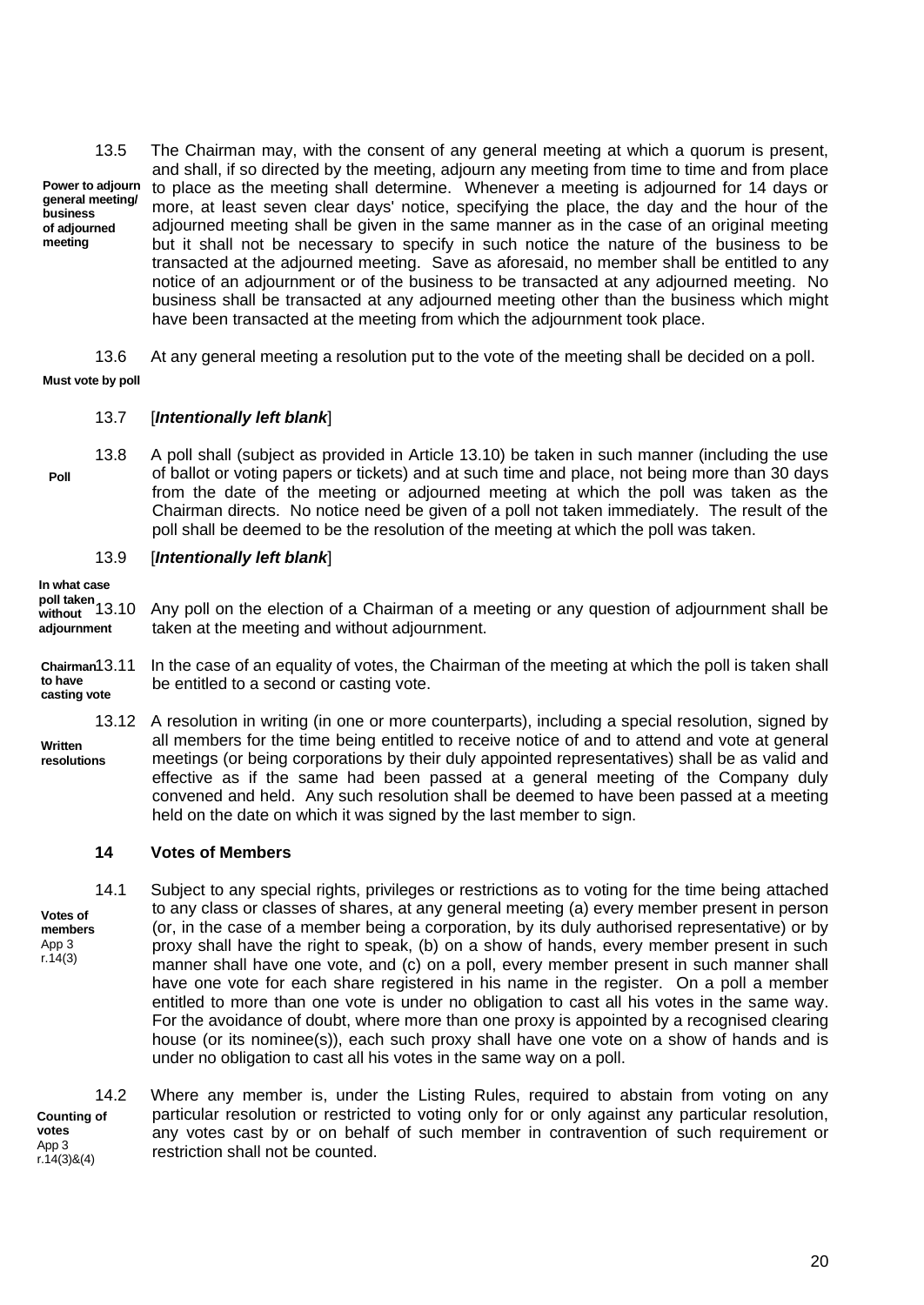- **Votes in respect of deceased and bankrupt members** 14.3 Any person entitled under Article 8.2 to be registered as a member may vote at any general meeting in respect thereof in the same manner as if he were the registered holder of such shares, provided that at least 48 hours before the time of the holding of the meeting or adjourned meeting (as the case may be) at which he proposed to vote, he shall satisfy the Board of his right to be registered as the holder of such shares or the Board shall have previously admitted his right to vote at such meeting in respect thereof.
- **Votes of joint holders** 14.4 Where there are joint registered holders of any share, any one of such persons may vote at any meeting, either personally or by proxy, in respect of such share as if he were solely entitled thereto; but if more than one of such joint holders be present at any meeting personally or by proxy, that one of the said persons so present being the most or, as the case may be, the more senior shall alone be entitled to vote in respect of the relevant joint holding and, for this purpose, seniority shall be determined by reference to the order in which the names of the joint holders stand on the register in respect of the relevant joint holding. Several executors or administrators of a deceased member in whose name any share stands shall for the purposes of this Article be deemed joint holders thereof.
- **Votes of member of unsound mind** A member in respect of whom an order has been made by any competent court or official on the grounds that he is or may be suffering from mental disorder or is otherwise incapable of managing his affairs may vote by any person authorised in such circumstances to do so, and such person may vote by proxy.
- **Qualification for voting** 14.6 Save as expressly provided in these Articles or as otherwise determined by the Board, no person other than a member duly registered and who shall have paid all sums for the time being due from him payable to the Company in respect of his shares shall be entitled to be present, to attend, to speak or to vote (save as proxy for another member), or to be reckoned in a quorum, either personally or by proxy at any general meeting.
- **Objections to voting** 14.7 No objection shall be raised as to the qualification of any person exercising or purporting to exercise any vote or to the admissibility of any vote except at the meeting or adjourned meeting at which the person exercising or purporting to exercise his vote or the vote objected to is given or tendered, and every vote not disallowed at such meeting shall be valid for all purposes. In the case of any dispute as to the admission or rejection of any vote, the Chairman of the meeting shall determine the same and such determination shall be final and conclusive.
- **Proxies** App 3 r.18 14.8 Any member of the Company entitled to attend, speak and vote at a meeting of the Company shall be entitled to appoint another person (who must be an individual) as his proxy to attend and vote instead of him and a proxy so appointed shall have the same right as the member to speak and vote at the meeting. Votes may be given either personally or by proxy. A proxy need not be a member of the Company. A member may appoint any number of proxies to attend, speak and vote in his stead at any one general meeting (or at any one class meeting).

**Instrument appointing proxy to be in writing** App 3 The instrument appointing a proxy shall be in writing under the hand of the appointor or of his attorney authorised in writing, or if the appointor is a corporation, either under its seal or under the hand of a duly authorised officer, attorney or other person duly authorised to sign the same.

r.18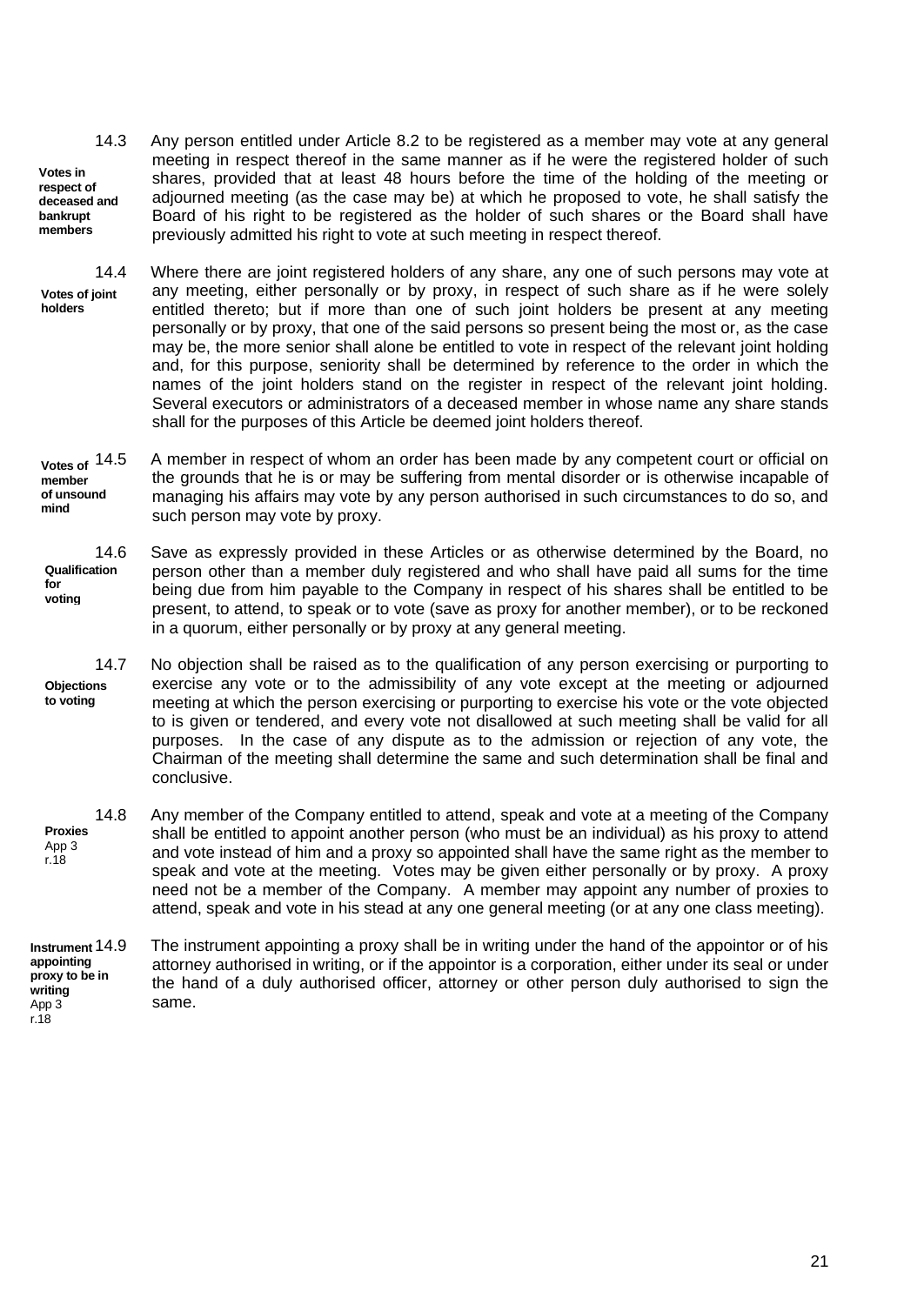**Delivery of authority for appointment of proxy**

14.10 The instrument appointing a proxy and (if required by the Board) the power of attorney or other authority, (if any) under which it is signed, or a notarially certified copy of such power or authority, shall be delivered at the registered office of the Company (or at such other place as may be specified in the notice convening the meeting or in any notice of any adjournment or, in either case, in any document sent therewith) not less than 48 hours before the time appointed for holding the meeting or adjourned meeting at which the person named in the instrument proposes to vote, or, in the case of a poll taken subsequently to the date of a meeting or adjourned meeting, not less than 48 hours before the time appointed for the taking of the poll, and in default the instrument of proxy shall not be treated as valid provided always that the Chairman of the meeting may at his discretion direct that an instrument of proxy shall be deemed to have been duly deposited upon receipt of telex or cable or facsimile confirmation from the appointor that the instrument of proxy duly signed is in the course of transmission to the Company. No instrument appointing a proxy shall be valid after the expiration of 12 months from the date named in it as the date of its execution. Delivery of any instrument appointing a proxy shall not preclude a member from attending, speaking and voting in person at the meeting or poll concerned and, in such event, the instrument appointing a proxy shall be deemed to be revoked.

**Form of proxy** Every instrument of proxy, whether for a specified meeting or otherwise, shall be in common form or such other form that complies with the Listing Rules as the Board may from time to time approve, provided that it shall enable a member, according to his intention, to instruct his proxy to vote in favour of or against (or in default of instructions or in the event of conflicting instructions, to exercise his discretion in respect of) each resolution to be proposed at the meeting to which the form of proxy relates.

**Authority**  14.12 The instrument appointing a proxy to vote at a general meeting shall: (a) be deemed to confer **under instrument appointing proxy** authority to vote on any amendment of a resolution put to the meeting for which it is given as the proxy thinks fit; and (b) unless the contrary is stated therein, be valid as well for any adjournment of the meeting as for the meeting to which it relates, provided that the meeting was originally held within 12 months from such date.

**When vote by proxy/ representative valid though authority revoked**

14.13 A vote given in accordance with the terms of an instrument of proxy or resolution of a member shall be valid notwithstanding the previous death or insanity of the principal or revocation of the proxy or power of attorney or other authority under which the proxy or resolution of a member was executed or revocation of the relevant resolution or the transfer of the share in respect of which the proxy was given, provided that no intimation in writing of such death, insanity, revocation or transfer as aforesaid shall have been received by the Company at its registered office, or at such other place as is referred to in Article 14.10, at least two hours before the commencement of the meeting or adjourned meeting at which the proxy is used.

**Corporations/ clearing houses acting by representatives at meetings** App 3 r.18

14.14 Any corporation which is a member of the Company may, by resolution of its directors or other governing body or by power of attorney, authorise such person as it thinks fit to act as its representative at any meeting of the Company or of members of any class of shares of the Company and the person so authorised shall be entitled to exercise the same powers on behalf of the corporation which he represents as that corporation could exercise if it were an individual member of the Company and where a corporation is so represented, it shall be treated as being present at any meeting in person.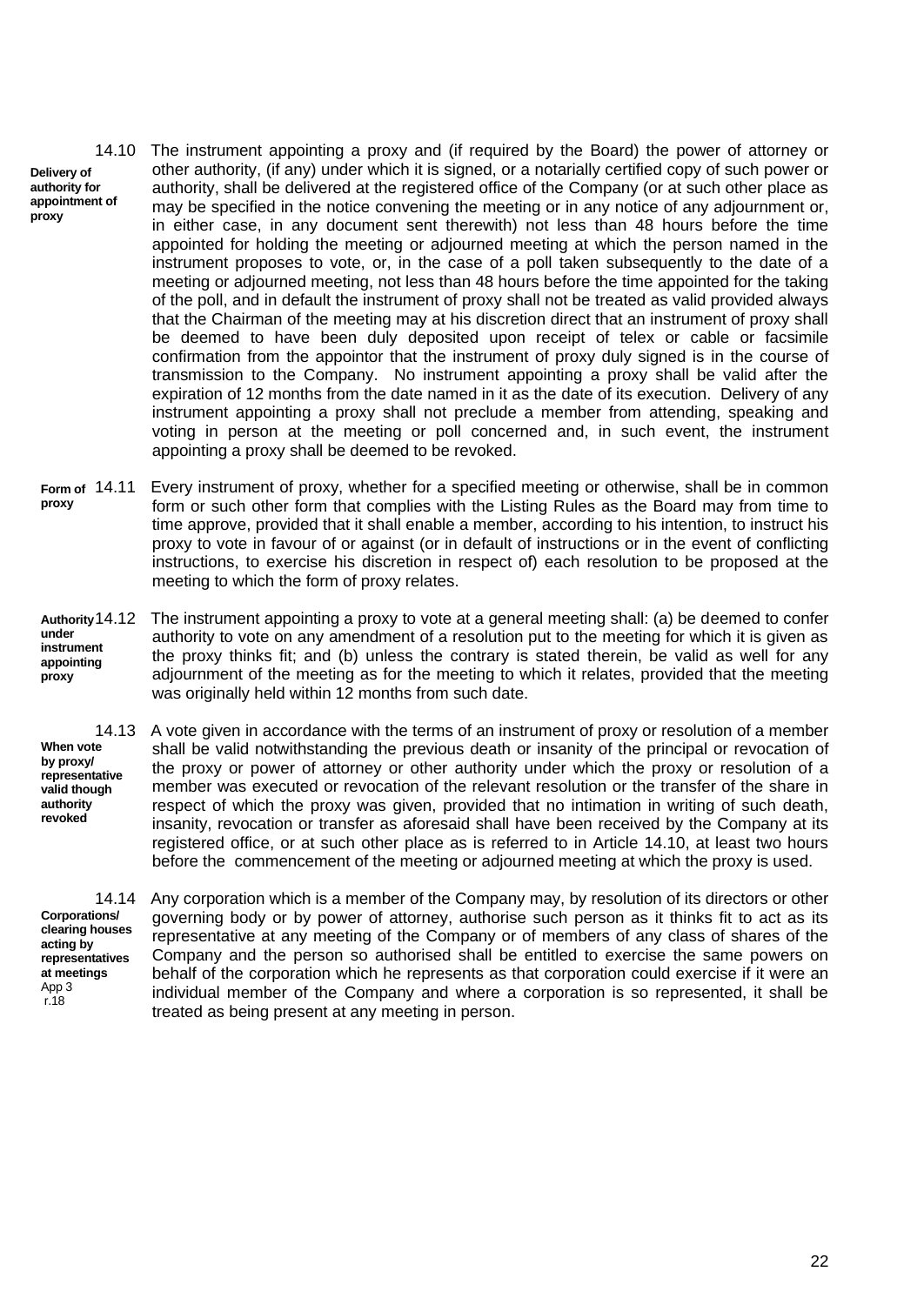14.15 If a recognised clearing house (or its nominee(s)) is a member, it may appoint proxies or authorise such person or persons as it thinks fit to act as its representative(s), who enjoy rights equivalent to the rights of other members of the Company, at any general meetings of the Company or any general meetings of any class of members (including but not limited to general meetings and creditors meetings) provided that, if more than one person is so authorised, the authorisation shall specify the number and class of shares in respect of which each such person is so authorised. The person so authorised will be deemed to have been duly authorised without the need of producing any documents of title, notarised authorisation and/or further evidence to substantiate that it is so authorised. A person so authorised pursuant to this provision shall be entitled to exercise the same rights and powers on behalf of the recognised clearing house (or its nominee(s)) which he represents as that recognised clearing house (or its nominee(s)) could exercise as if such person were an individual member holding the number and class of shares specified in such authorisation, including, the right to speak and vote individually on a show of hands or on a poll, notwithstanding any contrary provision contained in these Articles. App 3 r.19

## **15 Registered Office**

**Registered office** The registered office of the Company shall be at such place in the Cayman Islands as the Board shall from time to time appoint.

## **16 Board of Directors**

**Constitution** The number of Directors shall not be less than two.

**Board may fill vacancies/ appoint additional Directors** The Board shall have power from time to time and at any time to appoint any person as a Director either to fill a casual vacancy or as an addition to the Board. Any Director so appointed shall hold office only until the first annual general meeting of the Company after his appointment and shall then be eligible for re-election at that meeting.

16.3 The Company may from time to time in general meeting by ordinary resolution increase or reduce the number of Directors but so that the number of Directors shall not be less than two. Subject to the provisions of these Articles and the Act, the Company may by ordinary resolution elect any person to be a Director either to fill a casual vacancy or as an addition to the existing Directors.

16.4 No person shall, unless recommended by the Board, be eligible for election to the office of Director at any general meeting unless during the period, which shall be at least seven days, commencing no earlier than the day after the despatch of the notice of the meeting appointed for such election and ending no later than seven days prior to the date of such meeting, there has been given to the Secretary notice in writing by a member of the Company (not being the person to be proposed), entitled to attend and vote at the meeting for which such notice is given, of his intention to propose such person for election and also notice in writing signed by the person to be proposed of his willingness to be elected.

**Register of Directors and notification of changes to Registrar**

App 3  $r.4(2)$ 

**Power of general meeting to increase or reduce the number of Directors**

> **Notice to be given when person proposed for election**

> > 16.5 The Company shall keep at its office a register of directors and officers containing their names and addresses and occupations and any other particulars required by the Act and shall send to the Registrar of Companies of the Cayman Islands a copy of such register and shall from time to time notify to the Registrar of Companies of the Cayman Islands any change that takes place in relation to such Directors as required by the Act.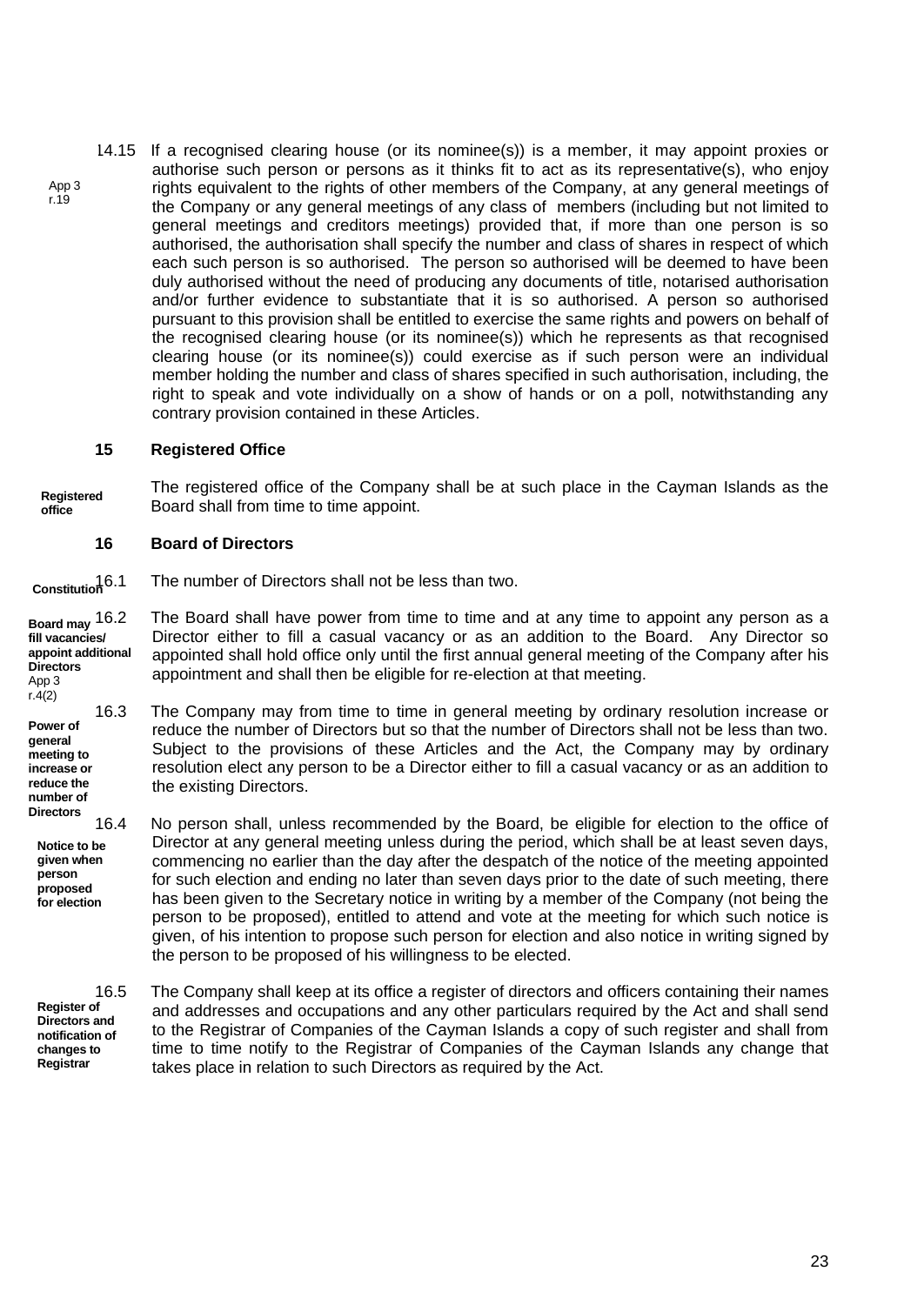**Power to remove Director by ordinary resolution** App 3 16.6 Unless otherwise provided by the Act, the members of the Company may by ordinary resolution at any time remove any Director (including a Managing Director or other executive Director) before the expiration of his term of office notwithstanding anything in these Articles or in any agreement between the Company and such Director and may by ordinary resolution elect another person in his stead. Any person so elected shall hold office during such time only as the Director in whose place he is elected would have held the same if he had not been removed. Nothing in this Article should be taken as depriving a Director removed under any provisions of this Article of any claim for damages under any contract or compensation payable to him in respect of the termination of his appointment as Director or of any other appointment or office as a result of the termination of his appointment as Director or as derogatory from any power to remove a Director which may exist apart from the provision of this Article.

 $r.4(3)$ 

- **Alternate Directors** 16.7 A Director may at any time by notice in writing delivered to the registered office of the Company or at a meeting of the Board, appoint any person (including another Director) to be his alternate Director in his place during his absence and may in like manner at any time determine such appointment. Such appointment, unless previously approved by the Board, shall have effect only upon and subject to being so approved, provided that the Board may not withhold approval of any such appointment where the proposed appointee is a Director.
	- 16.8 The appointment of an alternate Director shall determine on the happening of any event which, were he a Director, would cause him to vacate such office or if his appointor ceases to be a Director.
	- 16.9 An alternate Director shall (except when absent from Hong Kong), be entitled to receive and waive (in lieu of his appointor) notices of meetings of the Directors and shall be entitled to attend and vote as a Director and be counted in the quorum at any such meeting at which the Director appointing him is not personally present and generally at such meeting to perform all the functions of his appointor as a Director and for the purposes of the proceedings at such meeting the provisions of these Articles shall apply as if he (instead of his appointor) were a Director. If he shall be himself a Director or shall attend any such meeting as an alternate for more than one Director his voting rights shall be cumulative and he need not use all his votes or cast all the votes he uses in the same way. If his appointor is for the time being absent from Hong Kong or otherwise not available or unable to act (as to which a certificate by the alternate shall in the absence of actual notice to the contrary to other Directors be conclusive), his signature to any resolution in writing of the Directors shall be as effective as the signature of his appointor. To such extent as the Board may from time to time determine in relation to any committee of the Board, the provisions of this Article shall also apply mutatis mutandis to any meeting of any such committee of which his appointor is a member. An alternate Director shall not, save as aforesaid, have power to act as a Director nor shall he be deemed to be a Director for the purposes of these Articles.
	- 16.10 An alternate Director shall be entitled to contract and be interested in and benefit from contracts or arrangements or transactions and to be repaid expenses and to be indemnified to the same extent mutatis mutandis as if he were a Director, but he shall not be entitled to receive from the Company in respect of his appointment as alternate Director any remuneration except only such part (if any) of the remuneration otherwise payable to his appointor as such appointor may by notice in writing to the Company from time to time direct.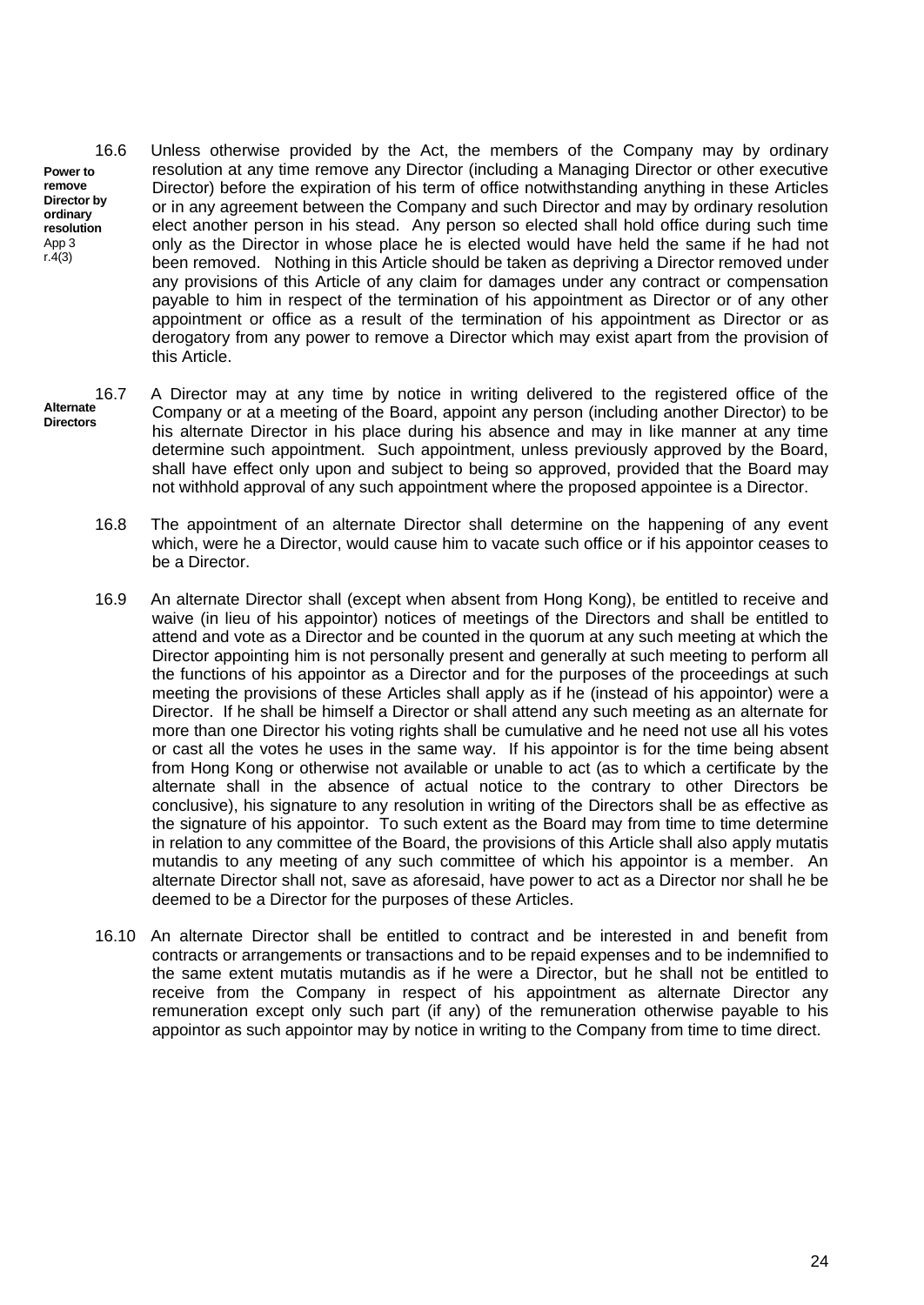- 16.11 In addition to the provisions of Articles 16.7 to 16.10, a Director may be represented at any meeting of the Board (or of any committee of the Board) by a proxy appointed by him, in which event the presence or vote of the proxy shall for all purposes be deemed to be that of the Director. A proxy need not himself be a Director and the provisions of Articles 14.8 to 14.13 shall apply mutatis mutandis to the appointment of proxies by Directors save that an instrument appointing a proxy shall not become invalid after the expiration of twelve months from its date of execution but shall remain valid for such period as the instrument shall provide or, if no such provision is made in the instrument, until revoked in writing and save also that a Director may appoint any number of proxies although only one such proxy may attend in his stead at meetings of the Board (or of any committee of the Board).
- **Qualification of Directors** 16.12 A Director need not hold any qualification shares. No Director shall be required to vacate office or be ineligible for re-election or re-appointment as a Director and no person shall be ineligible for appointment as a Director by reason only of his having attained any particular age.
- **Directors' remuneration** The Directors shall be entitled to receive by way of remuneration for their services such sum as shall from time to time be determined by the Company in general meeting or by the Board, as the case may be, such sum (unless otherwise directed by the resolution by which it is determined) to be divided amongst the Directors in such proportions and in such manner as they may agree, or failing agreement, equally, except that in such event any Director holding office for less than the whole of the relevant period in respect of which the remuneration is paid shall only rank in such division in proportion to the time during such period for which he has held office. Such remuneration shall be in addition to any other remuneration to which a Director who holds any salaried employment or office in the Company may be entitled by reason of such employment or office.
	- 16.14 Payment to any Director or past Director of any sum by way of compensation for loss of office or as consideration for or in connection with his retirement from office (not being a payment to which the Director is contractually entitled) must first be approved by the Company in general meeting.
- **Directors' expenses** 16.15 The Directors shall be entitled to be paid all expenses, including travel expenses, reasonably incurred by them in or in connection with the performance of their duties as Directors including their expenses of travelling to and from Board meetings, committee meetings or general meetings or otherwise incurred whilst engaged on the business of the Company or in the discharge of their duties as Directors.

**Special remuneration** 16.16 The Board may grant special remuneration to any Director, who shall perform any special or extra services at the request of the Company. Such special remuneration may be made payable to such Director in addition to or in substitution for his ordinary remuneration as a Director, and may be made payable by way of salary, commission or participation in profits or otherwise as may be agreed.

**Remuneration of Managing Directors, etc.** 16.17 The remuneration of an Executive Director (as appointed according to Article 17.1) or a Director appointed to any other office in the management of the Company shall from time to time be fixed by the Board and may be by way of salary, commission, or participation in profits or otherwise or by all or any of those modes and with such other benefits (including share option and/or pension and/or gratuity and/or other benefits on retirement) and allowances as the Board may from time to time decide. Such remuneration shall be in addition to such remuneration as the recipient may be entitled to receive as a Director.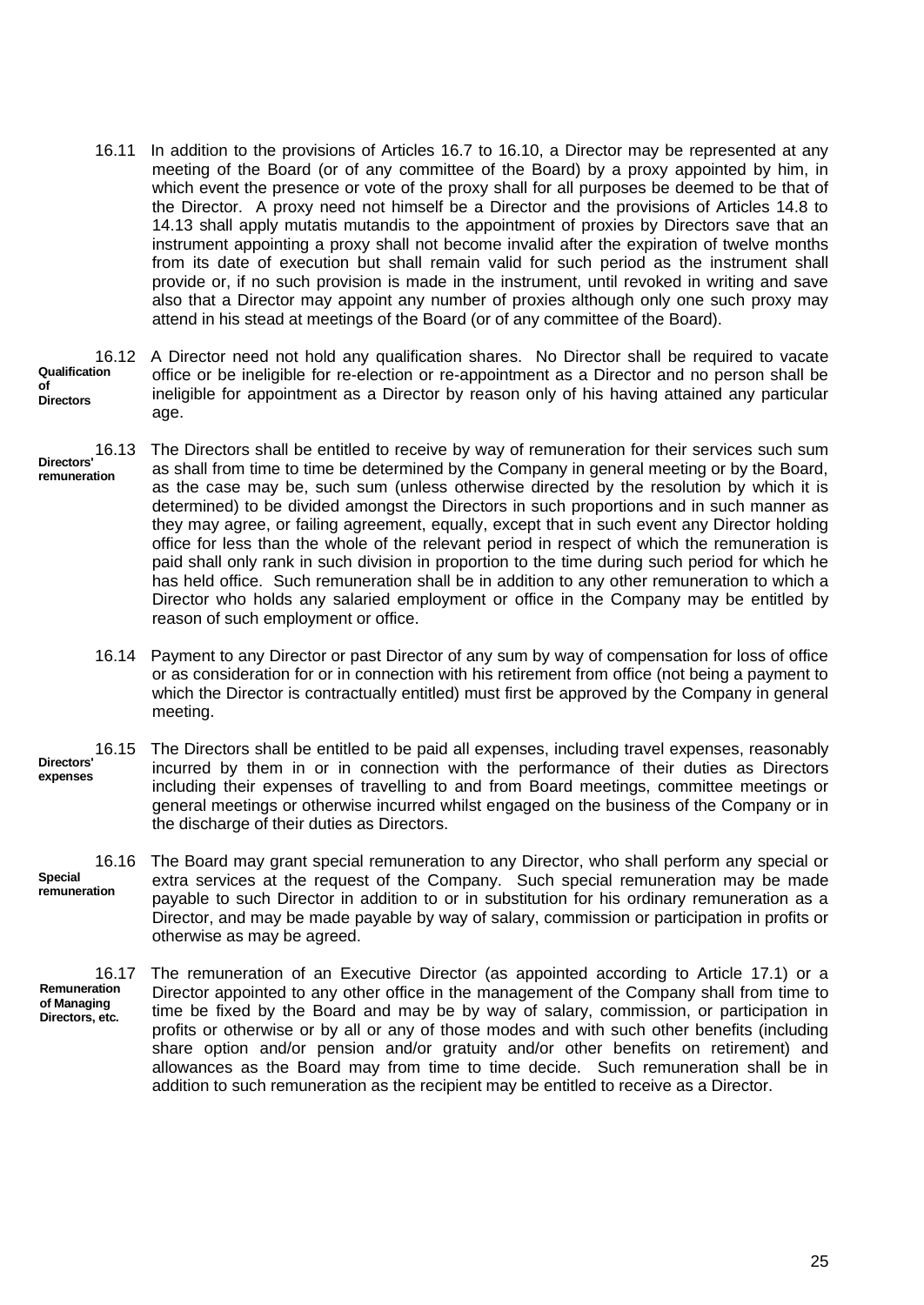16.18 The office of a Director shall be vacated:

**When office of Director to be vacated**

- (a) if he resigns his office by notice in writing to the Company at its registered office or its principal office in Hong Kong;
	- (b) if an order is made by any competent court or official on the grounds that he is or may be suffering from mental disorder or is otherwise incapable of managing his affairs and the Board resolves that his office be vacated;
	- (c) if, without leave, he is absent from meetings of the Board (unless an alternate Director appointed by him attends in his place) for a continuous period of 12 months, and the Board resolves that his office be vacated;
	- (d) if he becomes bankrupt or has a receiving order made against him or suspends payment or compounds with his creditors generally;
	- (e) if he ceases to be or is prohibited from being a Director by law or by virtue of any provisions in these Articles;
	- (f) if he shall be removed from office by notice in writing served upon him signed by not less than three-fourths in number (or, if that is not a round number, the nearest lower round number) of the Directors (including himself) then in office; or
	- (g) if he shall be removed from office by an ordinary resolution of the members of the Company under Article 16.6.
- **Retirement by rotation** At every annual general meeting of the Company one-third of the Directors for the time being (or, if their number is not three or a multiple of three, then the number nearest to, but not less than, one-third) shall retire from office by rotation provided that every Director (including those appointed for a specific term) shall be subject to retirement by rotation at least once every three years. Any Director appointed pursuant to Article 16.2 or Article 16.3 shall not be taken into account in determining which Directors are to retire by rotation. A retiring Director shall retain office until the close of the meeting at which he retires and shall be eligible for reelection thereat. The Company at any annual general meeting at which any Directors retire may fill the vacated office by electing a like number of persons to be Directors.
- **Directors may contract with Company** No Director or proposed Director shall be disqualified by his office from contracting with the Company either as vendor, purchaser or otherwise nor shall any such contract or any contract or arrangement entered into by or on behalf of the Company with any person, company or partnership of or in which any Director shall be a member or otherwise interested be capable on that account of being avoided, nor shall any Director so contracting or being any member or so interested be liable to account to the Company for any profit so realised by any such contract or arrangement by reason only of such Director holding that office or the fiduciary relationship thereby established, provided that such Director shall, if his interest in such contract or arrangement is material, declare the nature of his interest at the earliest meeting of the Board at which it is practicable for him to do so, either specifically or by way of a general notice stating that, by reason of the facts specified in the notice, he is to be regarded as interested in any contracts of a specified description which may subsequently be made by the Company.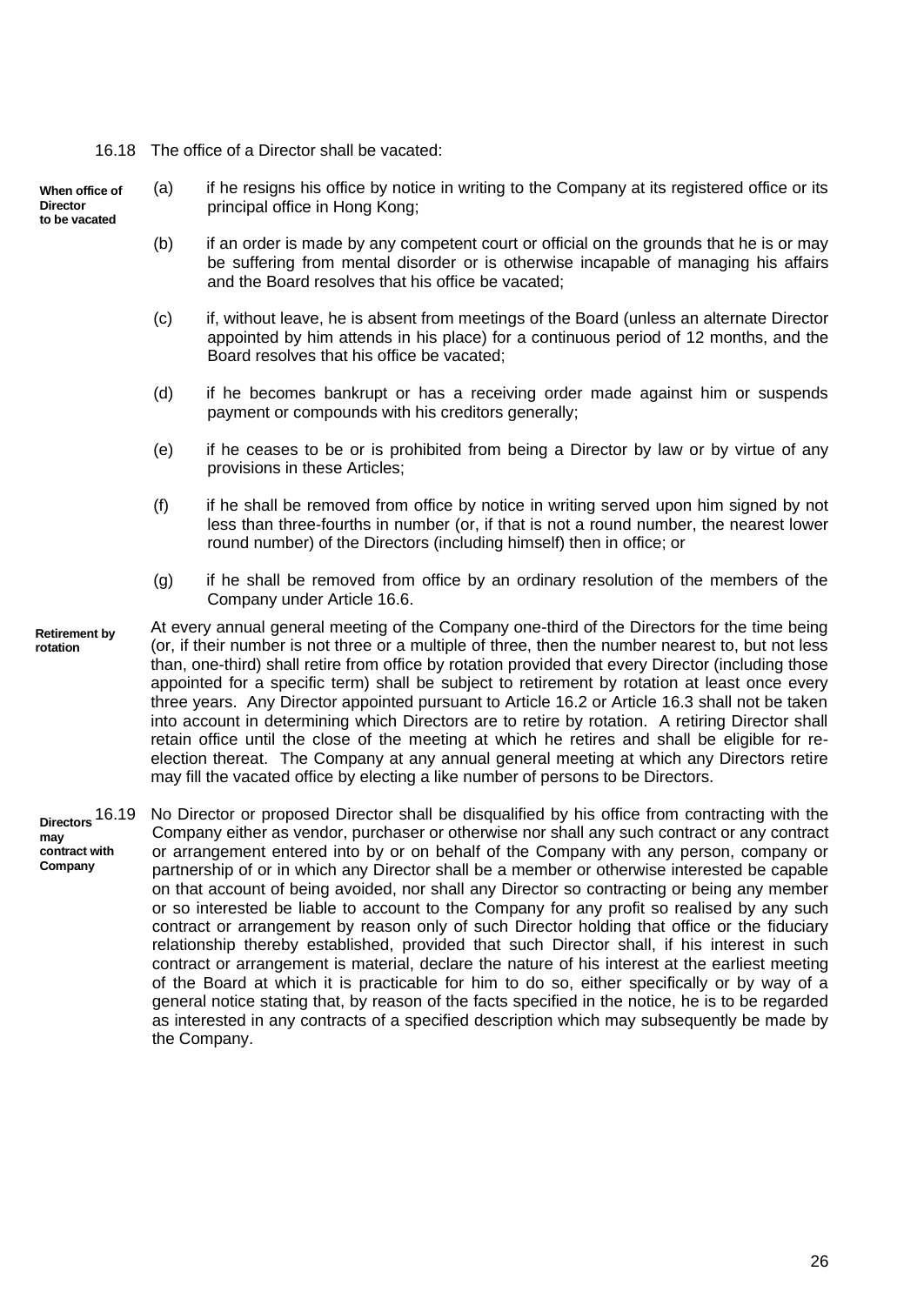- 16.20 Any Director may continue to be or become a director, managing director, joint managing director, deputy managing director, executive director, manager or other officer or member of any other company in which the Company may be interested and (unless otherwise agreed between the Company and the Director) no such Director shall be liable to account to the Company or the members for any remuneration or other benefits received by him as a director, managing director, joint managing director, deputy managing director, executive director, manager or other officer or member of any such other company. The Directors may exercise the voting powers conferred by the shares in any other company held or owned by the Company, or exercisable by them as directors of such other company in such manner in all respects as they think fit (including the exercise thereof in favour of any resolution appointing themselves or any of them directors, managing directors, joint managing directors, deputy managing directors, executive directors, managers or other officers of such company) and any Director may vote in favour of the exercise of such voting rights in manner aforesaid notwithstanding that he may be, or is about to be, appointed a director, managing director, joint managing director, deputy managing director, executive director, manager or other officer of such a company, and that as such he is or may become interested in the exercise of such voting rights in the manner aforesaid.
- 16.21 A Director may hold any other office or place of profit with the Company (except that of Auditor) in conjunction with his office of Director for such period and upon such terms as the Board may determine, and may be paid such extra remuneration therefor (whether by way of salary, commission, participation in profit or otherwise) as the Board may determine, and such extra remuneration shall be in addition to any remuneration provided for by or pursuant to any other Article.

**Director may not vote where he has a material interest**

16.22 A Director shall not be entitled to vote on (nor shall be counted in the quorum in relation to) any resolution of the Board in respect of any contract or arrangement or any other proposal whatsoever in which he or any of his Associates has any material interest, and if he shall do so his vote shall not be counted (nor is he to be counted in the quorum for the resolution), but this prohibition shall not apply to any of the following matters, namely:

- (a) the giving of any security or indemnity either:
	- (i) to the Director or any of his Associates in respect of money lent or obligations incurred or undertaken by him or any of them at the request of or for the benefit of the Company or any of its subsidiaries; or
	- (ii) to a third party in respect of a debt or obligation of the Company or any of its subsidiaries for which the Director or any of his Associates has himself/themselves assumed responsibility in whole or in part and whether alone or jointly under a guarantee or indemnity or by the giving of security;
	- (b) any proposal concerning an offer of shares or debentures or other securities may promote or be interested in for subscription or purchase where the Director or any of his Associates is/are or is/are to be interested as a participant in the underwriting or sub-underwriting of the offer;
	- (c) any proposal concerning any other company in which the Director or any of his Associates is/are interested only, whether directly or indirectly, as an officer or executive or shareholder or in which the Director or any of his Associates is/are beneficially interested in the shares of that company, provided that, the Director and any of his Associates is/are not, in aggregate, beneficially interested in 5% or more of the issued shares of any class of such company (or of any third company through which his interest or that of any of his Associates is derived) or of the voting rights;

**Director may vote in respect of certain matters**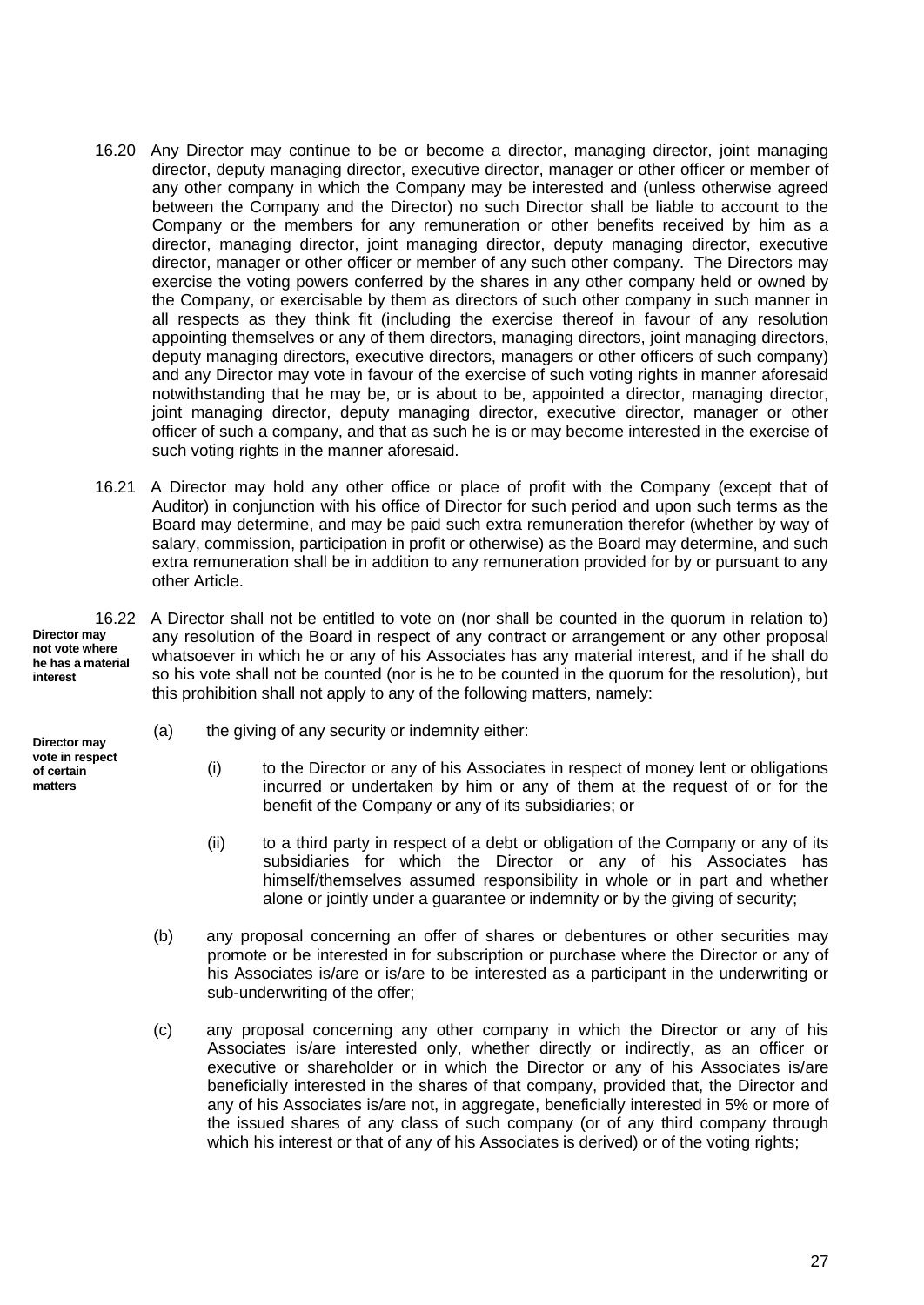- (d) any proposal or arrangement concerning the benefit of employees of the Company or any of its subsidiaries including:
	- (i) the adoption, modification or operation of any employees' share scheme or any share incentive scheme or share option scheme under which the Director or any of his Associates may benefit; or
	- (ii) the adoption, modification or operation of a pension or provident fund or retirement, death or disability benefits scheme which relates both to Directors, their Associates and employees of the Company or any of its subsidiaries and does not provide in respect of any Director or any of his Associates as such any privilege or advantage not generally accorded to the class of persons to which such scheme or fund relates; and
- (e) any contract or arrangement in which the Director or any of his Associates is/are interested in the same manner as other holders of shares or debentures or other securities of the Company by virtue only of his/their interest in shares or debentures or other securities of the Company.

**Director may vote on proposals not concerning own appointment** 16.23 Where proposals are under consideration concerning the appointment (including fixing or varying the terms of or terminating the appointment) of two or more Directors to offices or employments with the Company or any company in which the Company is interested, such proposals shall be divided and considered in relation to each Director separately and in such case each of the Directors concerned (if not prohibited from voting under Article 16.22(a) shall be entitled to vote (and be counted in the quorum) in respect of each resolution except that concerning his own appointment.

**Who to decide whether a Director may vote**

16.24 If any question shall arise at any meeting of the Board as to the materiality of a Director's interest or the significance of a contract, arrangement or transaction or proposed contract, arrangement or transaction or as to the entitlement of any Director to vote or form part of a quorum and such question is not resolved by his voluntarily agreeing to abstain from voting or not to be counted in the quorum, such question shall be referred to the Chairman of the meeting (or, where question relates to the interest of the Chairman, to the other Directors at the meeting) and his ruling (or, as appropriate, the ruling of the other Directors) in relation to any other Director (or, as appropriate, the Chairman) shall be final and conclusive except in a case where the nature or extent of the interests of the Director concerned (or, as appropriate, the Chairman) as known to such Director (or, as appropriate, the Chairman) has not been fairly disclosed to the Board.

## **17 Managing Directors**

**Power to appoint Managing Directors, etc.** The Board may from time to time appoint any one or more of its body to the office of Managing Director, Joint Managing Director, Deputy Managing Director, or other Executive Director and/or such other employment or executive office in the management of the business of the Company as it may decide for such period and upon such terms as it thinks fit and upon such terms as to remuneration as it may decide in accordance with Article 16.17.

**Removal of Managing Director, etc.** 17.2 Every Director appointed to an office under Article 17.1 hereof shall, without prejudice to any claim for damages that such Director may have against the Company or the Company may have against such Director for any breach of any contract of service between him and the Company, be liable to be dismissed or removed therefrom by the Board.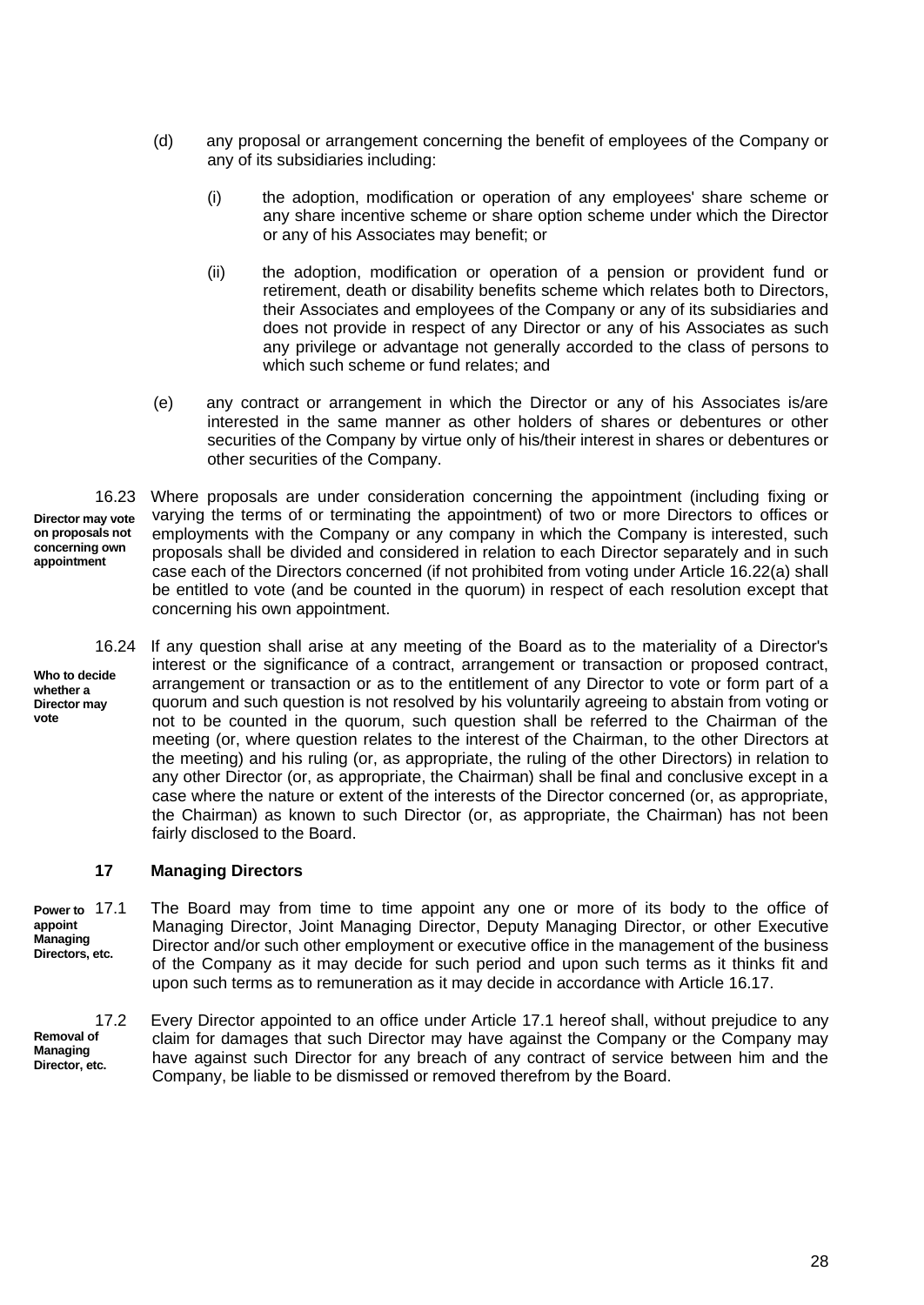- **Cessation of appointment** 17.3 A Director appointed to an office under Article 17.1 shall be subject to the same provisions as to removal as the other Directors, and he shall, without prejudice to any claim for damages that such Director may have against the Company or the Company may have against such Director for any breach of any contract of service between him and the Company, ipso facto and immediately cease to hold such office if he shall cease to hold the office of Director for any cause.
- **Powers may be delegated** 17.4 The Board may from time to time entrust to and confer upon a Managing Director, Joint Managing Director, Deputy Managing Director or Executive Director all or any of the powers of the Board that it may think fit. But the exercise of all powers by such Director shall be subject to such regulations and restrictions as the Board may from time to time make and impose, and the said powers may at any time be withdrawn, revoked or varied but no person dealing in good faith and without notice of such withdrawal, revocation or variation shall be affected thereby.

#### **18 Management**

**General powers of Company vested in Board** 18.1 Subject to any exercise by the Board of the powers conferred by Articles 19.1 to 19.3, the management of the business of the Company shall be vested in the Board which, in addition to the powers and authorities by these Articles expressly conferred upon it, may exercise all such powers and do all such acts and things as may be exercised or done or approved by the Company and are not hereby or by the Act expressly directed or required to be exercised or done by the Company in general meeting, but subject nevertheless to the provisions of the Act and of these Articles and to any regulation from time to time made by the Company in general meeting not being inconsistent with such provisions or these Articles, provided that no regulation so made shall invalidate any prior act of the Board which would have been valid if such regulation had not been made.

- 18.2 Without prejudice to the general powers conferred by these Articles, it is hereby expressly declared that the Board shall have the following powers:
	- (a) to give to any person the right or option of requiring at a future date that an allotment shall be made to him of any share at par or at such premium as may be agreed; and
	- (b) to give to any Directors, officers or employees of the Company an interest in any particular business or transaction or participation in the profits thereof or in the general profits of the Company either in addition to or in substitution for a salary or other remuneration.
- 18.3 Except as would, if the Company were a company incorporated in Hong Kong, be permitted by the Companies Ordinance as in force at the date of adoption of these Articles, and except as permitted under the Companies Act, the Company shall not directly or indirectly:
	- (a) make a loan to a Director or his Associates or a director of any holding company of the Company;
	- (b) enter into any guarantee or provide any security in connection with a loan made by any person to a Director or such a director; or
	- (c) if any one or more of the Directors hold (jointly or severally or directly or indirectly) a controlling interest in another company, make a loan to that other company or enter into any guarantee or provide any security in connection with a loan made by any person to that other company.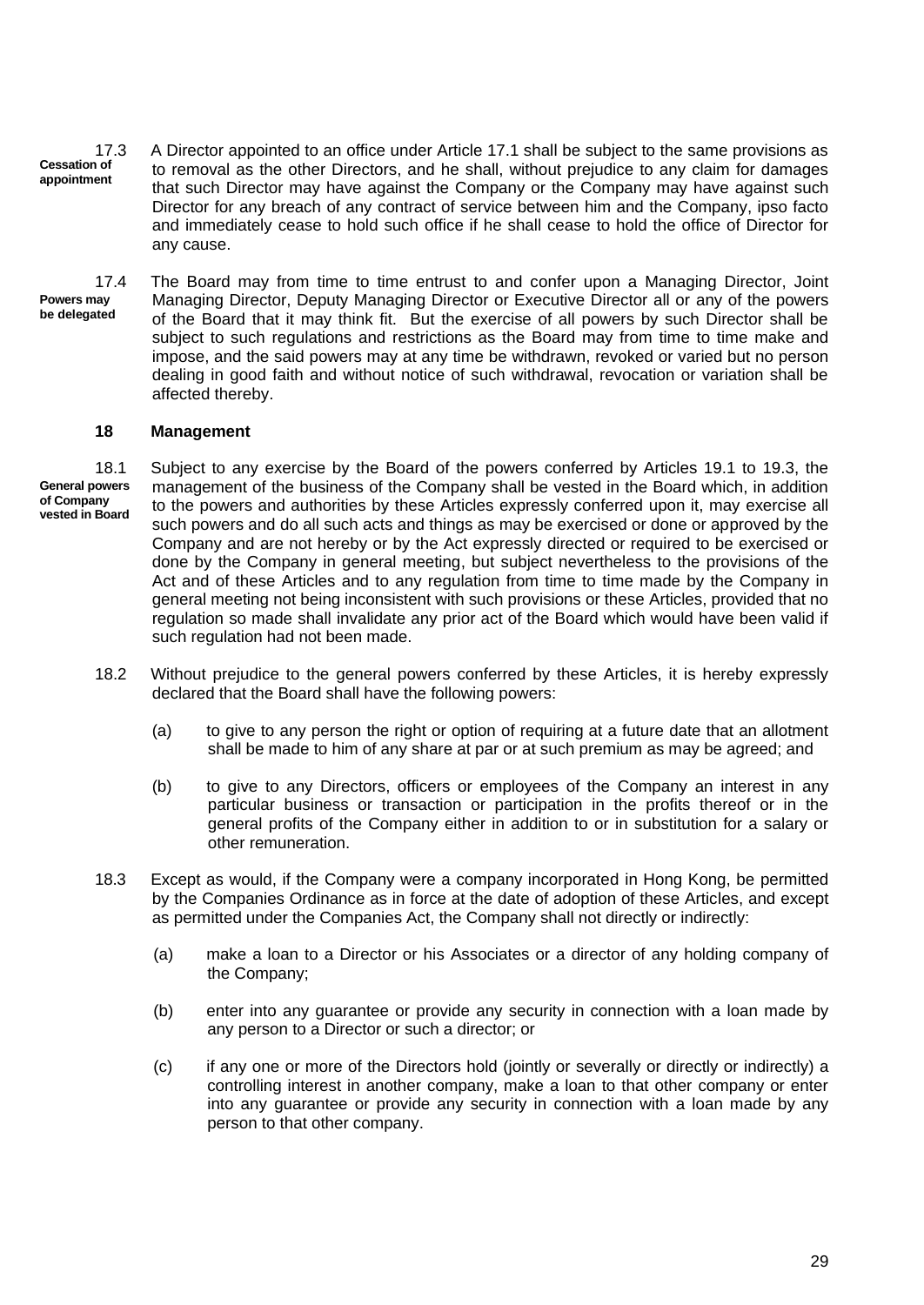#### **19 Managers**

**Appointment and remuneration of managers** 19.1 The Board may from time to time appoint a general manager, manager or managers of the Company and may fix his or their remuneration either by way of salary or commission or by conferring the right to participation in the profits of the Company or by a combination of two or more of these modes and pay the working expenses of any of the staff of the general manager, manager or managers who may be employed by him or them in connection with the conduct of the business of the Company.

**Tenure of office and powers** 19.2 The appointment of such general manager, manager or managers may be for such period as the Board may decide and the Board may confer upon him or them all or any of the powers of the Board as it may think fit.

**Terms and conditions of appointment** 19.3 The Board may enter into such agreement or agreements with any such general manager, manager or managers upon such terms and conditions in all respects as the Board may in its absolute discretion think fit, including a power for such general manager, manager or managers to appoint an assistant manager or managers or other employees whatsoever under them for the purpose of carrying on the business of the Company.

#### **20 Proceedings of Directors**

**Meetings of Directors/ Quorum etc.** 20.1 The Board may meet together for the despatch of business, adjourn and otherwise regulate its meetings and proceedings as it thinks fit in any part of the world and may determine the quorum necessary for the transaction of business. Unless otherwise determined two Directors shall be a quorum. For the purposes of this Article an alternate Director shall be counted in a quorum in place of the Director who appointed him and an alternate Director who is an alternate for more than one Director shall for quorum purposes be counted separately in respect of himself (if he is a Director) and in respect of each Director for whom he is an alternate (but so that nothing in this provision shall be construed as authorising a meeting to be constituted when only one person is physically present). A meeting of the Board or any committee of the Board may be held by means of a telephone or tele-conferencing or any other telecommunications facility provided that all participants are thereby able to communicate contemporaneously by voice with all other participants and participation in a meeting pursuant to this provision shall constitute presence in person at such meeting.

**Convening of board meeting** 20.2 A Director may, and on request of a Director the Secretary shall, at any time summon a meeting of the Board. Failing any determination by the Board, not less than 48 hours notice thereof shall be given to each Director either in writing or by telephone or by facsimile, telex or telegram at the address or telephone, facsimile or telex number from time to time notified to the Company by such Director or in such other manner as the Board may from time to time determine.

**How questions to be decided** 20.3 Subject to Articles 16.19 to 16.24, questions arising at any meeting of the Board shall be decided by a majority of votes, and in case of an equality of votes the Chairman shall have a second or casting vote.

- **Chairman** 20.4 The Board may elect a Chairman of its meetings and determine the period for which he is to hold office; but if no such Chairman is elected, or if at any meeting the Chairman is not present within 15 minutes after the time appointed for holding the same, the Directors present may choose one of their number to be Chairman of the meeting.
- **Power of meeting** A meeting of the Board for the time being at which a quorum is present shall be competent to exercise all or any of the authorities, powers and discretions by or under these Articles for the time being vested in or exercisable by the Board generally.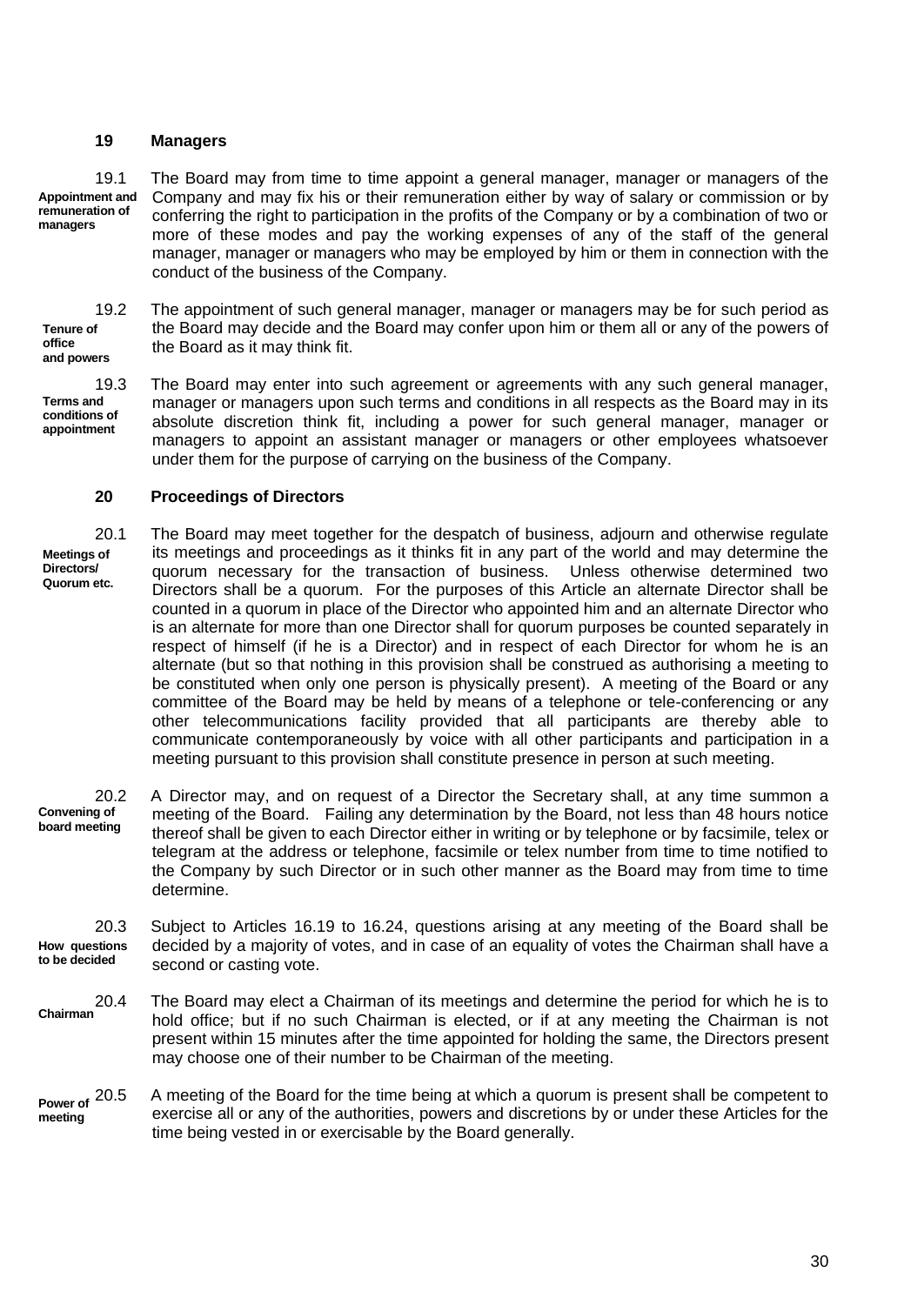**Power to appoint committee and to delegate** 20.6 The Board may delegate any of its powers to committees consisting of such member or members of the Board (including alternate Directors in the absence of their appointers) as the Board thinks fit, and it may from time to time revoke such delegation or revoke the appointment of and discharge any committees either wholly or in part, and either as to persons or purposes, but every committee so formed shall in the exercise of the powers so delegated conform to any regulations that may from time to time be imposed upon it by the **Board** 

**Acts of committee to be of same effect as act of Directors**

20.7 All acts done by any such committee in conformity with such regulations and in fulfilment of the purposes for which it is appointed, but not otherwise, shall have the like force and effect as if done by the Board, and the Board shall have power, with the consent of the Company in general meeting, to remunerate the members of any such committee, and charge such remuneration to the current expenses of the Company.

**Proceedings of committee**

**Minutes of**

**Directors**

20.8 The meetings and proceedings of any such committee consisting of two or more members of the Board shall be governed by the provisions herein contained for regulating the meetings and proceedings of the Board so far as the same are applicable thereto and are not replaced by any regulations imposed by the Board pursuant to Article 20.6.

- 20.9 The Board shall cause minutes to be made of:
- **proceedings of meetings and** (a) all appointments of officers made by the Board;
	- (b) the names of the Directors present at each meeting of the Board and of committees appointed pursuant to Article 20.6;
	- (c) all declarations made or notices given by any Director of his interest in any contract or proposed contract or of his holding of any office or property whereby any conflict of duty or interest may arise; and
	- (d) all resolutions and proceedings at all meetings of the Company and of the Board and of such committees.
	- 20.10 Any such minutes shall be conclusive evidence of any such proceedings if they purport to be signed by the chairman of the meeting or by the chairman of the succeeding meeting.

**When acts of Directors or committee to be valid notwithstanding defects** 20.11 All acts bona fide done by any meeting of the Board or by a committee of Directors or by any person acting as Director shall, notwithstanding that it shall be afterwards discovered that there was some defect in the appointment of such Director or persons acting as aforesaid or that they or any of them were disqualified, be as valid as if every such person had been duly appointed and was qualified to be a Director or member of such committee as the case may be.

**Directors' powers when vacancies exist** 20.12 The continuing Directors may act notwithstanding any vacancy in their body, but, if and so long as their number is reduced below the number fixed by or pursuant to these Articles as the necessary quorum of Directors, the continuing Director or Directors may act for the purpose of increasing the number of Directors to that number or of summoning a general meeting of the Company but for no other purpose.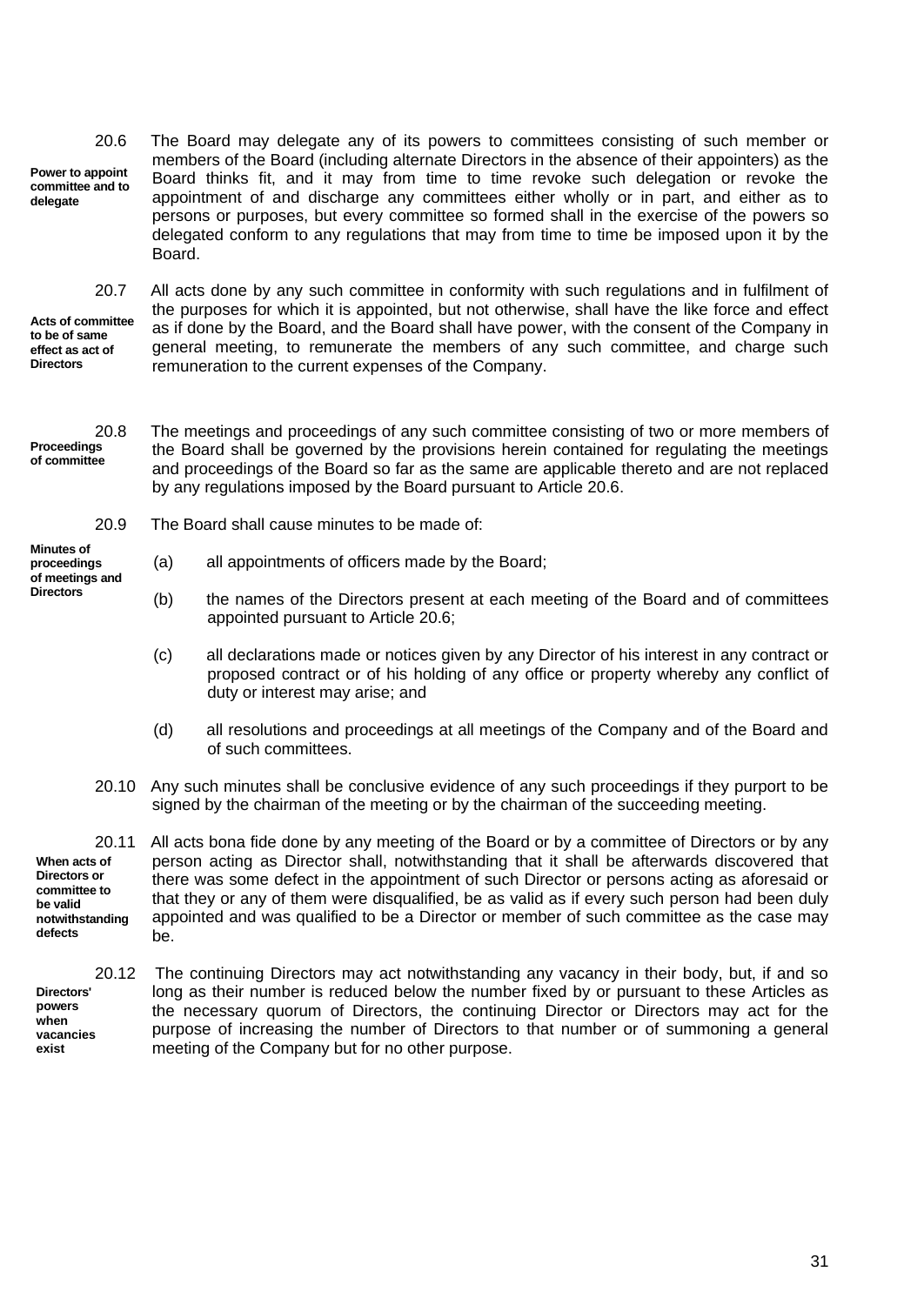**Directors' resolutions** 20.13 Unless required otherwise by the Listing Rules, a resolution in writing signed by each and every one of the Directors (or their respective alternates pursuant to Article 16.9) shall be as valid and effectual as if it had been passed at a meeting of the Board duly convened and held and may consist of several documents in like form each signed by one or more of the Directors or alternate Directors.

## **21 Secretary**

**Appointment of Secretary**

21.1 The Secretary shall be appointed by the Board for such term, at such remuneration and upon such conditions as it may think fit, and any Secretary so appointed may be removed by the Board. Anything by the Act or these Articles required or authorised to be done by or to the Secretary, if the office is vacant or there is for any other reason no Secretary capable of acting, may be done by or to any assistant or deputy Secretary appointed by the Board, or if there is no assistant or deputy Secretary capable of acting, by or to any officer of the Company authorised generally or specifically in that behalf by the Board.

**Same person not to act in two capacities at once**

21.2 A provision of the Act or of these Articles requiring or authorising a thing to be done by or to a Director and the Secretary shall not be satisfied by its being done by or to the same person acting both as Director and as or in place of the Secretary.

#### **22 General Management and Use of the Seal**

**Custody and use of seal**

22.1 The Board shall provide for the safe custody of the seal which shall only be used by the authority of the Board or of a committee of the Board authorised by the Board in that behalf, and every instrument to which such seal shall be affixed shall be signed by a Director and shall be countersigned by the Secretary or by a second Director or by some other person appointed by the Board for the purpose. The securities seal, the form of which shall be authorised by the Board with the word "Securities" engraved thereon, shall be used exclusively for sealing securities issued by the Company and for sealing documents creating or evidencing securities so issued. The Board may either generally or in any particular case resolve that the securities seal or any signatures or any of them may be affixed or imprinted to certificates for shares, warrants, debentures or any other form of security by facsimile or other mechanical means specified in such authority or that any such certificates sealed with the securities seal need not be signed by any person. Every instrument to which the seal is affixed as aforesaid shall, as regards all persons dealing in good faith with the Company, be deemed to have been affixed to that instrument with the authority of the Directors previously given.

**Duplicate seal** 22.2 The Company may have a duplicate seal for use outside of the Cayman Islands as and where the Board shall determine, and the Company may by writing under the seal appoint any agents or agent, committees or committee abroad to be the agents of the Company for the purpose of affixing and using such duplicate seal and they may impose such restrictions on the use thereof as may be thought fit. Wherever in these Articles reference is made to the seal, the reference shall, when and so far as may be applicable, be deemed to include any such duplicate seal as aforesaid.

**Cheques and banking arrangements** 22.3 All cheques, promissory notes, drafts, bills of exchange and other negotiable instruments, and all receipts for moneys paid to the Company shall be signed, drawn, accepted, indorsed or otherwise executed, as the case may be, in such manner as the Board shall from time to time by resolution determine. The Company's banking accounts shall be kept with such banker or bankers as the Board shall from time to time determine.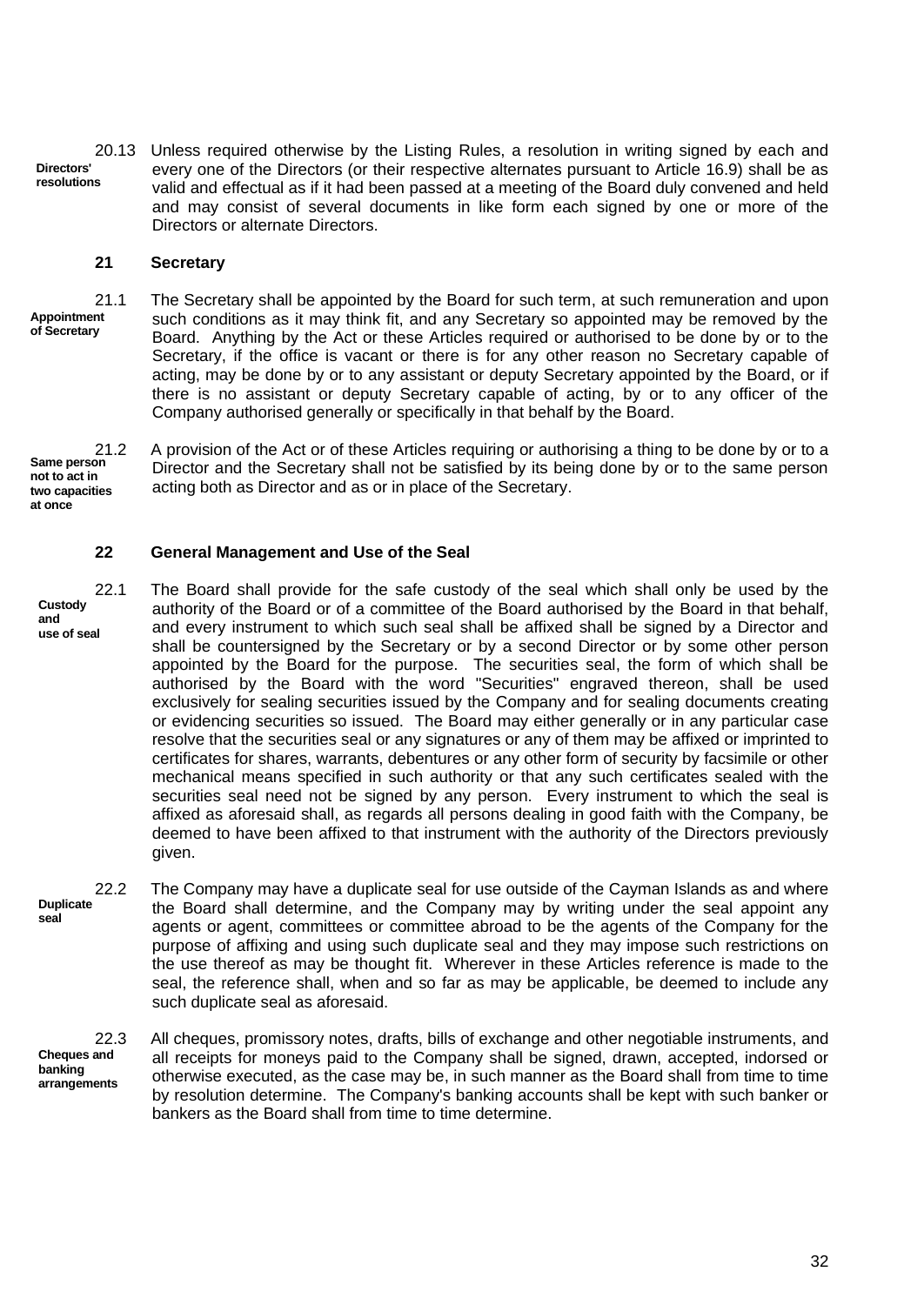**Power to appoint attorney** 22.4 The Board may from time to time and at any time, by power of attorney under the seal, appoint any company, firm or person or any fluctuating body of persons, whether nominated directly or indirectly by the Board, to be the attorney or attorneys of the Company for such purposes and with such powers, authorities and discretions (not exceeding those vested in or exercisable by the Board under these Articles) and for such period and subject to such conditions as it may think fit, and any such power of attorney may contain such provisions for the protection and convenience of persons dealing with any such attorney as the Board may think fit, and may also authorise any such attorney to sub-delegate all or any of the powers, authorities and discretions vested in him.

**Execution of deeds by attorney**

22.5 The Company may, by writing under its seal, empower any person, either generally or in respect of any specified matter, as its attorney to execute deeds and instruments on its behalf in any part of the world and to enter into contracts and sign the same on its behalf and every deed signed by such attorney on behalf of the Company and under his seal shall bind the Company and have the same effect as if it were under the seal of the Company.

**Regional or local boards** The Board may establish any committees, regional or local boards or agencies for managing any of the affairs of the Company, either in the Cayman Islands, Hong Kong, the People's Republic of China or elsewhere, and may appoint any persons to be members of such committees, regional or local boards or agencies and may fix their remuneration, and may delegate to any committee, regional or local board or agent any of the powers, authorities and discretions vested in the Board (other than its powers to make calls and forfeit shares), with power to sub-delegate, and may authorise the members of any local board or any of them to fill any vacancies therein and to act notwithstanding vacancies, and any such appointment or delegation may be upon such terms and subject to such conditions as the Board may think fit, and the Board may remove any person so appointed and may annul or vary any such delegation, but no person dealing in good faith and without notice of any such annulment or variation shall be affected thereby.

**Power to establish pension funds and employee share option schemes**

22.7 The Board may establish and maintain or procure the establishment and maintenance of any contributory or non-contributory pension or provident or superannuation funds or (with the sanction of an ordinary resolution) employee or executive share option schemes for the benefit of, or give or procure the giving of donations, gratuities, pensions, allowances or emoluments to any persons who are or were at any time in the employment or service of the Company, or of any company which is a subsidiary of the Company, or is allied or associated with the Company or with any such subsidiary company, or who are or were at any time directors or officers of the Company or of any such other company as aforesaid, and holding or who have held any salaried employment or office in the Company or such other company, and the wives, widows, families and dependents of any such persons. The Board may also establish and subsidise or subscribe to any institutions, associations, clubs or funds calculated to be for the benefit of or to advance the interests and well-being of the Company or of any such other company as aforesaid, and may make payments for or towards the insurance of any such persons as aforesaid, and subscribe or guarantee money for charitable or benevolent objects or for any exhibition or for any public, general or useful object. The Board may do any of the matters aforesaid, either alone or in conjunction with any such other company as aforesaid. Any Director holding any such employment or office shall be entitled to participate in and retain for his own benefit any such donation, gratuity, pension, allowance or emolument.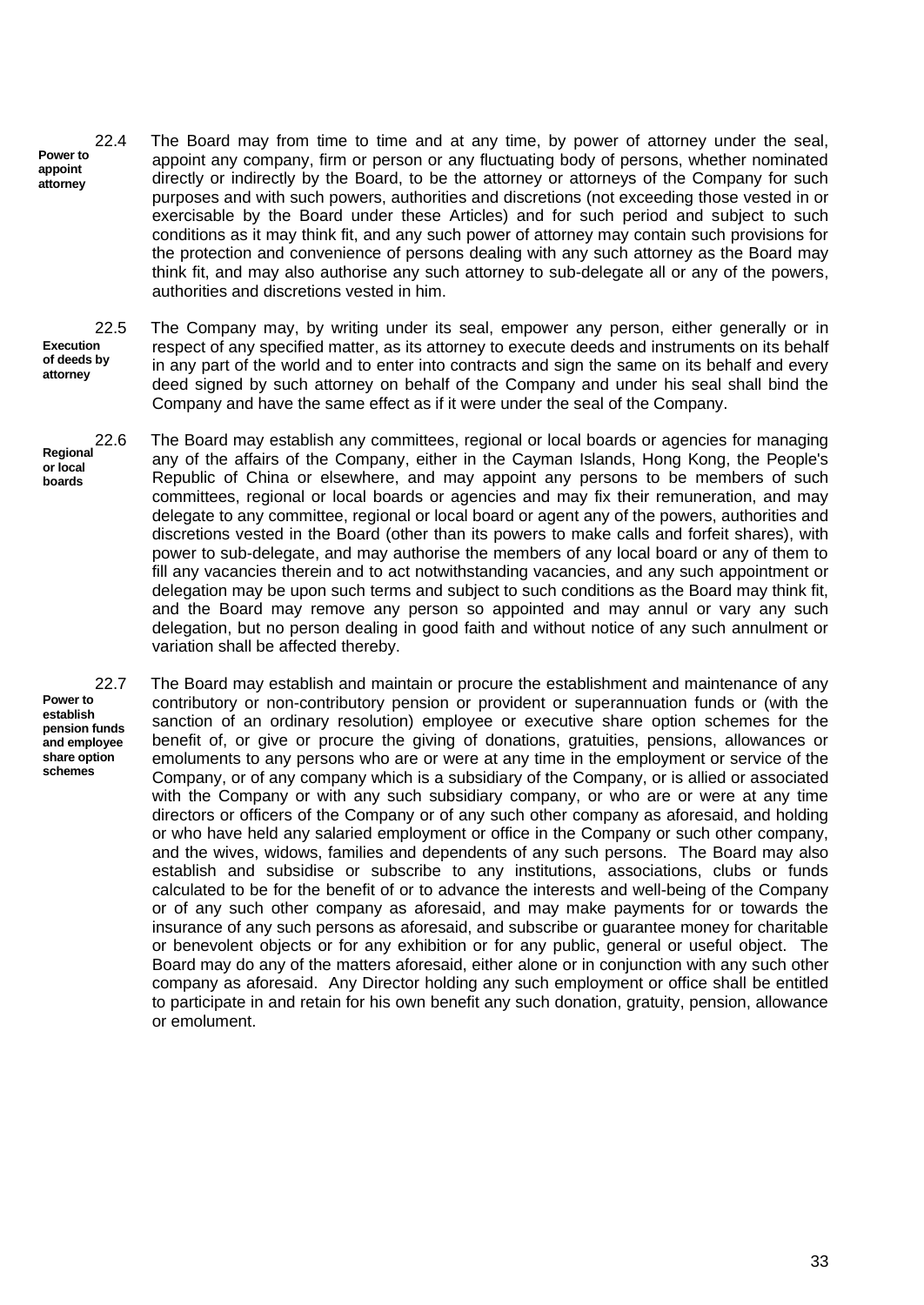## **23 Capitalisation of Reserves**

- **Power to capitalise** 23.1 The Company in general meeting may upon the recommendation of the Board by ordinary resolution resolve that it is desirable to capitalise all or any part of the amount for the time being standing to the credit of any of the Company's reserve accounts or funds or to the credit of the profit and loss account or otherwise available for distribution (and not required for the payment or provision of dividend on any shares with a preferential right to dividend) and accordingly that such sums be set free for distribution amongst the members who would have been entitled thereto if distributed by way of dividend and in the same proportion on condition that the same be not paid in cash but be applied either in or towards paying up any amounts for the time being unpaid on any shares held by such members respectively or paying up in full unissued shares, debentures or other securities of the Company to be allotted and distributed credited as fully paid up to and amongst such members in proportion aforesaid or partly in one way and partly in the other, and the Board shall give effect to such resolution, provided that a share premium account and a capital redemption reserve and any reserve or fund representing unrealised profits may, for the purposes of this Article, only be applied in paying up unissued shares to be issued to members of the Company as fully paid up shares or paying up calls or instalments due or payable on partly paid securities of the Company subject always to the provisions of the Act.
	- **Effect of resolution to capitalise** 23.2 Wherever such a resolution as referred to in Article 23.1 shall have been passed the Board shall make all appropriations and applications of the undivided profits resolved to be capitalised thereby, and all allotments and issues of fully paid up shares, debentures or other securities, if any, and generally shall do all acts and things required to give effect thereto, with full power to the Board:
		- (a) to make such provision by the issue of fractional certificates or by payment in cash or otherwise (including provisions whereby, in whole or in part, fractional entitlements are aggregated and sold and the net proceeds distributed to those entitled, or are disregarded or rounded up or down or whereby the benefit of fractional entitlements accrues to the Company rather than to the members concerned) as they think fit in cases where shares, debentures or other securities become distributable in fractions;
		- (b) to exclude the right of participation or entitlement of any member with a registered address outside any territory where in the absence of a registration statement or other special or onerous formalities the circulation of an offer of such right or entitlement would or might be unlawful or where the Board consider the costs, expense or possible delays in ascertaining the existence or extent of the legal and other requirements applicable to such offer or the acceptance of such offer out of proportion to the benefits of the Company; and
		- (c) to authorise any person to enter on behalf of all members entitled thereto into an agreement with the Company providing for the allotment to them respectively, credited as fully paid up, of any further shares, debentures or other securities to which they may be entitled upon such capitalisation, or, as the case may require, for the payment up by the Company on their behalf, by the application thereto of their respective proportions of the profits resolved to be capitalised, of the amounts or any part of the amounts remaining unpaid on their existing shares, and any agreement made under such authority shall be effective and binding on all such members.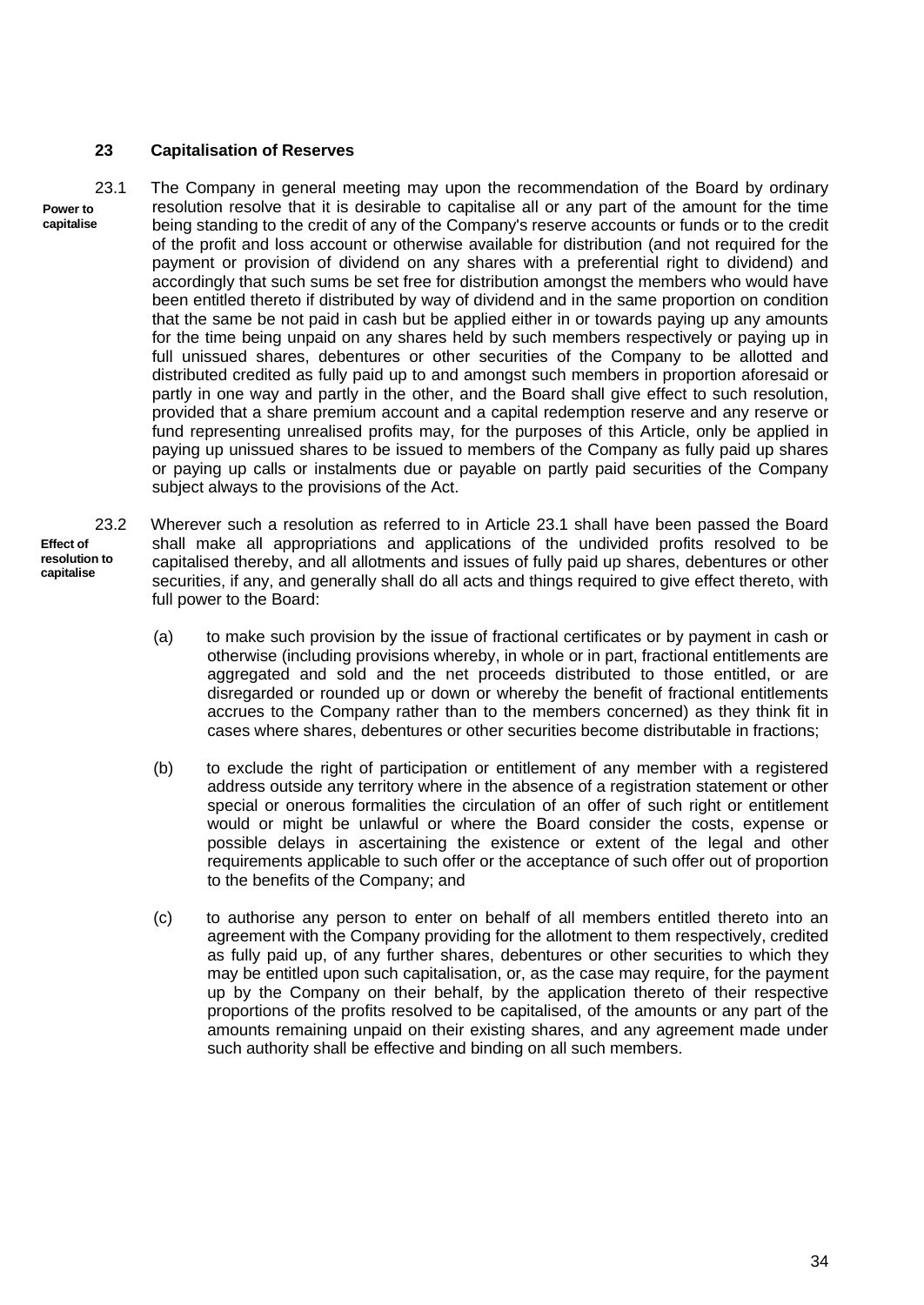23.3 The Board may, in relation to any capitalisation sanctioned under Article 23.2 in its absolute discretion specify that, and in such circumstances and if directed so to do by a member or members entitled to an allotment and distribution credited as fully paid up of unissued shares or debentures in the Company pursuant to such capitalisation, the unissued shares, debentures or other securities to which that member is entitled shall be allotted and distributed credited as fully paid up to such person or persons as that member may nominate by notice in writing to the Company, such notice to be received not later than the day for which the general meeting of the Company to sanction the capitalisation is convened.

### **24 Dividends and Reserves**

**Power to declare dividends** Subject to the Act and these Articles, the Company in general meeting may declare dividends in any currency but no dividends shall exceed the amount recommended by the Board.

- 24.2 The dividends, interest and bonuses and any other benefits and advantages in the nature of income receivable in respect of the Company's investments, and any commissions, trusteeship, agency, transfer and other fees and current receipts of the Company shall, subject to the payment thereout of the expenses of management, interest upon borrowed money and other expenses which in the opinion of the Board are of a revenue nature, constitute the profits of the Company available for distribution.
- **Board's power to pay interim dividends** 24.3 The Board may from time to time pay to the members such interim dividends as appear to the Board to be justified by the profits of the Company and, in particular (but without prejudice to the generality of the foregoing), if at any time the share capital of the Company is divided into different classes, the Board may pay such interim dividends in respect of those shares in the capital of the Company which confer on the holders thereof deferred or non-preferential rights as well as in respect of those shares which confer on the holders thereof preferential rights with regard to dividend and provided that the Board acts bona fide, the Board shall not incur any responsibility to the holders of shares conferring any preferential rights.
	- 24.4 The Board may also pay half-yearly or at other intervals to be selected by it any dividend which may be payable at a fixed rate if the Board is of the opinion that the profits available for distribution justify the payment.

**Powers of Directors to declare and pay special dividends** 24.5 The Board may in addition from time to time declare and pay special dividends on shares of any class of such amounts and on such dates as they think fit, and the provisions of Article 24.3 as regards the powers and the exemption from liability of the Board as relate to declaration and payment of interim dividends shall apply, mutatis mutandis, to the declaration and payment of any such special dividends.

**Dividends not to be paid out of capital**

24.6 No dividend shall be declared or payable except out of the profits and reserves of the Company lawfully available for distribution including share premium. No dividend shall carry interest against the Company.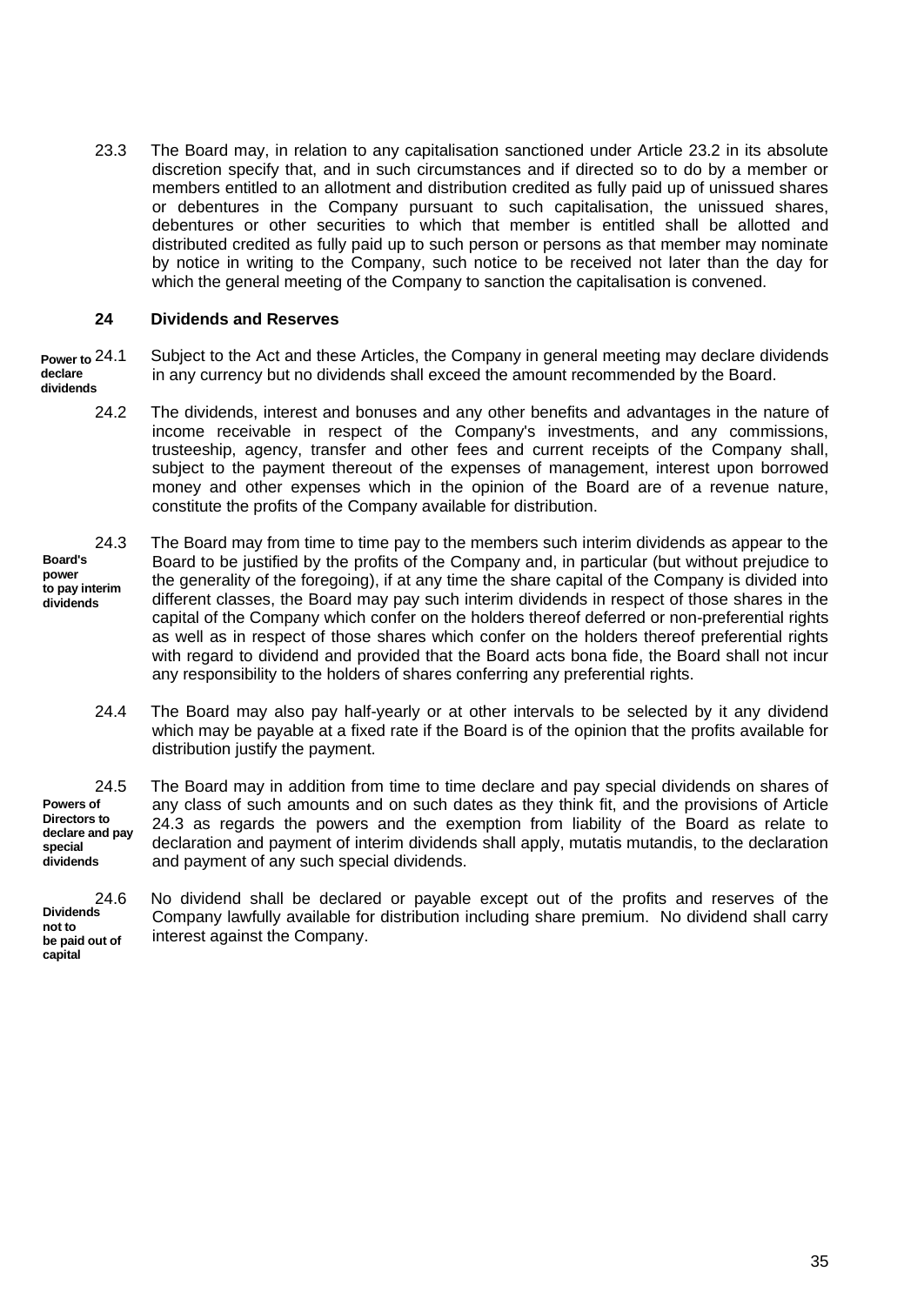**Scrip dividends** 24.7 Whenever the Board or the Company in general meeting has resolved that a dividend be paid or declared on the share capital of the Company, the Board may further resolve:

EITHER

- **As to cash election** (a) that such dividend be satisfied wholly or in part in the form of an allotment of shares credited as fully paid up, provided that the members entitled thereto will be entitled to elect to receive such dividend (or part thereof) in cash in lieu of such allotment. In such case, the following provisions shall apply:
	- (i) the basis of any such allotment shall be determined by the Board;
	- (ii) the Board, after determining the basis of allotment, shall give not less than two weeks' notice in writing to the members of the right of election accorded to them and shall send with such notice forms of election and specify the procedure to be followed and the place at which and the latest date and time by which duly completed forms of election must be lodged in order to be effective;
	- (iii) the right of election may be exercised in respect of the whole or part of that portion of the dividend in respect of which the right of election has been accorded;
	- (iv) the dividend (or that part of the dividend to be satisfied by the allotment of shares as aforesaid) shall not be payable in cash on shares in respect whereof the cash election has not been duly exercised (the "**non-elected shares**") and in satisfaction thereof shares shall be allotted credited as fully paid to the holders of the non-elected shares on the basis of allotment determined as aforesaid and for such purpose the Board shall capitalise and apply out of any part of the undivided profits of the Company or any part of any of the Company's reserve accounts (including any special account, share premium account and capital redemption reserve (if there be any such reserve)) or profit or loss account or amounts otherwise available for distribution as the Board may determine, a sum equal to the aggregate nominal amount of the shares to be allotted on such basis and apply the same in paying up in full the appropriate number of shares for allotment and distribution to and amongst the holders of the non-elected shares on such basis;

OR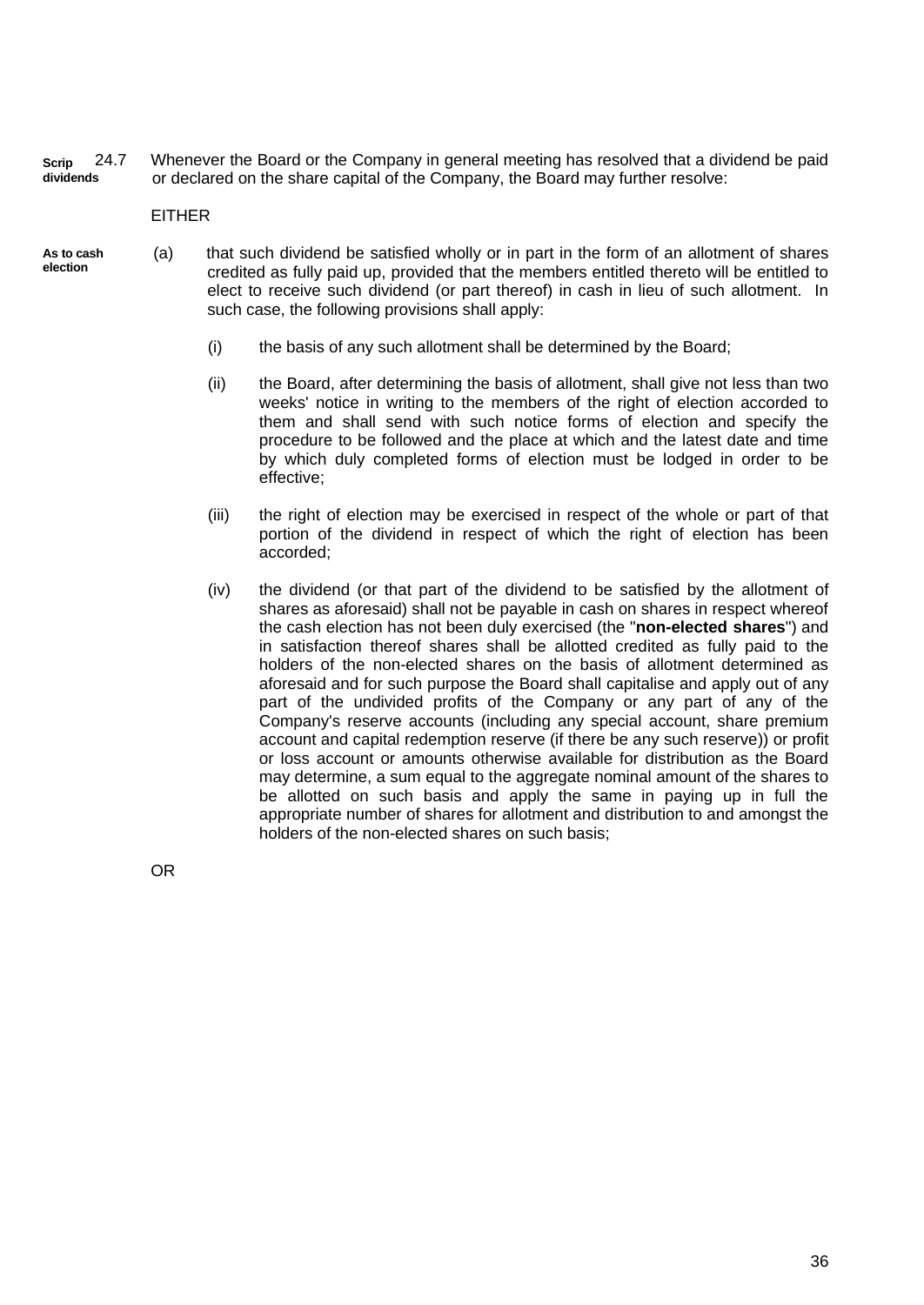- (b) that members entitled to such dividend shall be entitled to elect to receive an allotment of shares credited as fully paid up in lieu of the whole or such part of the dividend as the Board may think fit. In such case, the following provisions shall apply: **As to scrip election**
	- (i) the basis of any such allotment shall be determined by the Board;
	- (ii) the Board, after determining the basis of allotment, shall give not less than two weeks' notice in writing to members of the right of election accorded to them and shall send with such notice forms of election and specify the procedure to be followed and the place at which and the latest date and time by which duly completed forms of election must be lodged in order to be effective;
	- (iii) the right of election may be exercised in respect of the whole or part of that portion of the dividend in respect of which the right of election has been accorded;
	- (iv) the dividend (or that part of the dividend in respect of which a right of election has been accorded) shall not be payable on shares in respect whereof the share election has been duly exercised (the "**elected shares**") and in lieu thereof shares shall be allotted credited as fully paid to the holders of the elected shares on the basis of allotment determined as aforesaid and for such purpose the Board shall capitalise and apply out of any part of the undivided profits of the Company's reserve accounts (including any special account, share premium account and capital redemption reserve (if there be any such reserve)) or profit and loss account or amounts otherwise available for distribution as the Board may determine, a sum equal to the aggregate nominal amount of the shares to be allotted on such basis and apply the same in paying up in full the appropriate number of shares for allotment and distribution to and amongst the holders of the elected shares on such basis.
	- 24.8 The shares allotted pursuant to the provisions of Article 24.7 shall be of the same class as the class of, and shall rank pari passu in all respects with the shares then held by the respective allottees save only as regards participation:
		- (a) in the relevant dividend (or share or cash election in lieu thereof as aforesaid); or
		- (b) in any other distributions, bonuses or rights paid, made, declared or announced prior to or contemporaneously with the payment or declaration of the relevant dividend, unless contemporaneously with the announcement by the Board of its proposal to apply the provisions of Article 24.7(a) or 24.7(b) in relation to the relevant dividend or contemporaneously with its announcement of the distribution, bonus or rights in question, the Board shall specify that the shares to be allotted pursuant to the provisions of Article 24.7 shall rank for participation in such distributions, bonuses or rights.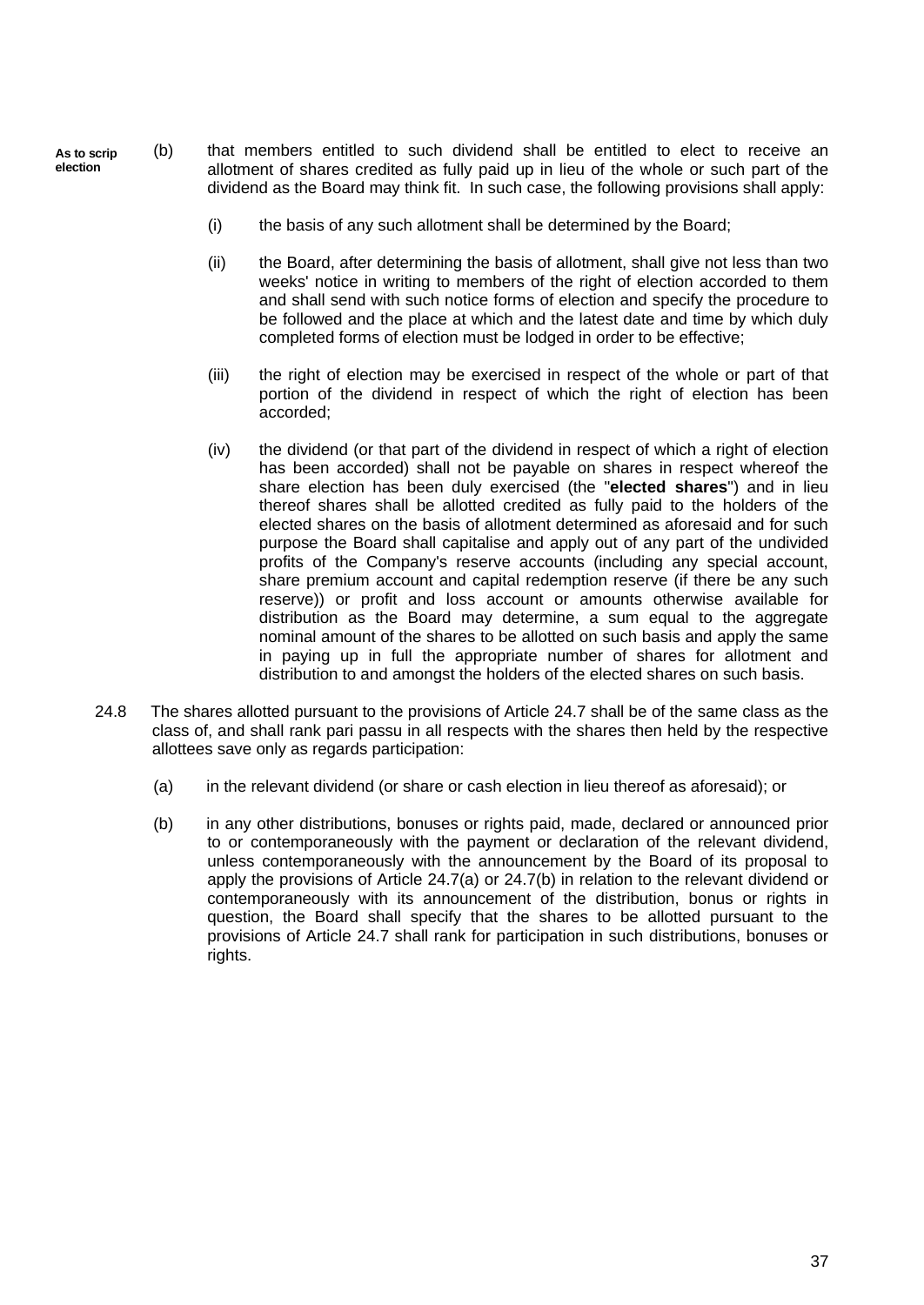- 24.9 The Board may do all acts and things considered necessary or expedient to give effect to any capitalisation pursuant to the provisions of Article 24.8 with full power to the Board to make such provisions as it thinks fit in the case of shares becoming distributable in fractions (including provisions whereby, in whole or in part, fractional entitlements are aggregated and sold and the net proceeds distributed to those entitled, or are disregarded or rounded up or down or whereby the benefit of fractional entitlements accrues to the Company rather than to the members concerned). The Board may authorise any person to enter into on behalf of all members interested, an agreement with the Company providing for such capitalisation and matters incidental thereto and any agreement made pursuant to such authority shall be effective and binding on all concerned.
- 24.10 The Company may upon the recommendation of the Board by ordinary resolution resolve in respect of any one particular dividend of the Company that notwithstanding the provisions of Article 24.7 a dividend may be satisfied wholly in the form of an allotment of shares credited as fully paid without offering any right to members to elect to receive such dividend in cash in lieu of such allotment.
- 24.11 The Board may on any occasion determine that rights of election and the allotment of shares under Article 24.7 shall not be made available or made to any members with registered addresses in any territory where in the absence of a registration statement or other special formalities the circulation of an offer of such rights of election or the allotment of shares would or might be unlawful, or where the Board considers the costs, expenses or possible delays in ascertaining the existence or extent of the legal and other requirements applicable to such offer or the acceptance of such offer out of proportion to the benefit of the Company, and in any such case the provisions aforesaid shall be read and construed subject to such determination.
- **Share premium and reserves** 24.12 The Board shall establish an account to be called the share premium account and shall carry to the credit of such account from time to time a sum equal to the amount or value of the premium paid on the issue of any share in the Company. The Company may apply the share premium account in any manner permitted by the Companies Act. The Company shall at all times comply with the provisions of the Companies Act in relation to the share premium account.
	- 24.13 The Board may, before recommending any dividend, set aside out of the profits of the Company such sums as it thinks fit as a reserve or reserves which shall, at the discretion of the Board, be applicable for meeting claims on or liabilities of the Company or contingencies or for paying off any loan capital or for equalising dividends or for any other purpose to which the profits of the Company may be properly applied, and pending such application may, at the like discretion, either be employed in the business of the Company or be invested in such investments (including shares, warrants and other securities of the Company) as the Board may from time to time think fit, and so that it shall not be necessary to keep any reserves separate or distinct from any other investments of the Company. The Board may also without placing the same to reserve carry forward any profits which it may think prudent not to distribute by way of dividend.
	- **Dividends to be paid in proportion to paid up capital** Unless and to the extent that the rights attached to any shares or the terms of issue thereof otherwise provide, all dividends shall (as regards any shares not fully paid throughout the period in respect of which the dividend is paid) be apportioned and paid pro rata according to the amounts paid up on the shares during any portion or portions of the period in respect of which the dividend is paid. For the purpose of this Article no amount paid up on a share in advance of calls shall be treated as paid up on the share.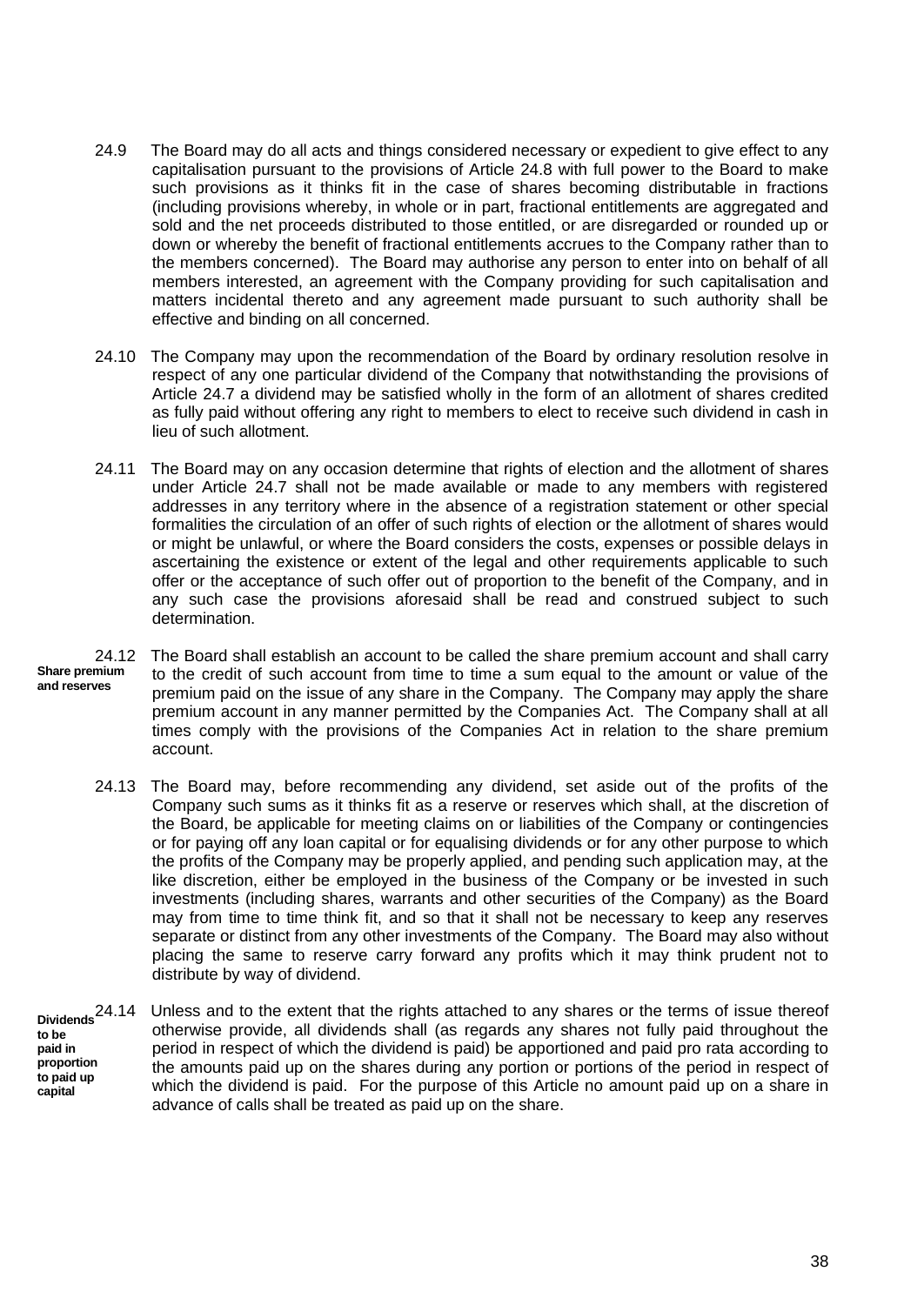**Retention of dividends, etc.** 24.15 The Board may retain any dividends or other moneys payable on or in respect of a share upon which the Company has a lien, and may apply the same in or towards satisfaction of the debts, liabilities or engagements in respect of which the lien exists.

- 24.16 The Board may retain any dividends or other monies payable upon shares in respect of which any person is, under the provisions as to the transmission of shares hereinbefore contained, entitled to become a member, or in respect of which any person is under those provisions entitled to transfer, until such person shall become a member in respect of such shares or shall transfer the same.
- **Deduction of debts** The Board may deduct from any dividend or other monies payable to any member all sums of money (if any) presently payable by him to the Company on account of calls, instalments or otherwise.
- **Dividend and call together** 24.18 Any general meeting sanctioning a dividend may make a call on the members of such amount as the meeting resolves, but so that the call on each member shall not exceed the dividend payable to him, and so that the call be made payable at the same time as the dividend, and the dividend may, if so arranged between the Company and the member, be set off against the call.
- **Dividend in specie** 24.19 The Board, with the sanction of the members in general meeting, may direct that any dividend be satisfied wholly or in part by the distribution of specific assets of any kind and in particular of paid up shares, debentures or warrants to subscribe securities of any other company, or in any one or more of such ways, and where any difficulty arises in regard to the distribution the Board may settle the same as it thinks expedient, and in particular may disregard fractional entitlements, round the same up or down or provide that the same shall accrue to the benefit of the Company, and may fix the value for distribution of such specific assets, or any part thereof, and may determine that cash payments shall be made to any members upon the footing of the value so fixed in order to adjust the rights of all parties, and may vest any such specific assets in trustees as may seem expedient to the Board and may appoint any person to sign any requisite instruments of transfer and other documents on behalf of the persons entitled to the dividend and such appointment shall be effective. Where required, a contract shall be filed in accordance with the provisions of the Act and the Board may appoint any person to sign such contract on behalf of the persons entitled to the dividend and such appointment shall be effective.
- **Effect of transfer** 24.20 A transfer of shares shall not pass therewith the right to any dividend or bonus declared thereon before the registration of the transfer.
	- 24.21 Any resolution declaring or resolving upon the payment of a dividend or other distribution on shares of any class, whether a resolution of the Company in general meeting or a resolution of the Board, may specify that the same shall be payable or made to the persons registered as the holders of such shares at the close of business on a particular date, notwithstanding that it may be a date prior to that on which the resolution is passed, and thereupon the dividend or other distribution shall be payable or made to them in accordance with their respective holdings so registered, but without prejudice to the rights inter se in respect of such dividend of transferors and transferees of any such shares.

**Receipt for dividends by joint holders of share** 24.22 If two or more persons are registered as joint holders of any shares, any one of such persons may give effectual receipts for any dividends, interim and special dividends or bonuses and other moneys payable or rights or property distributable in respect of such shares.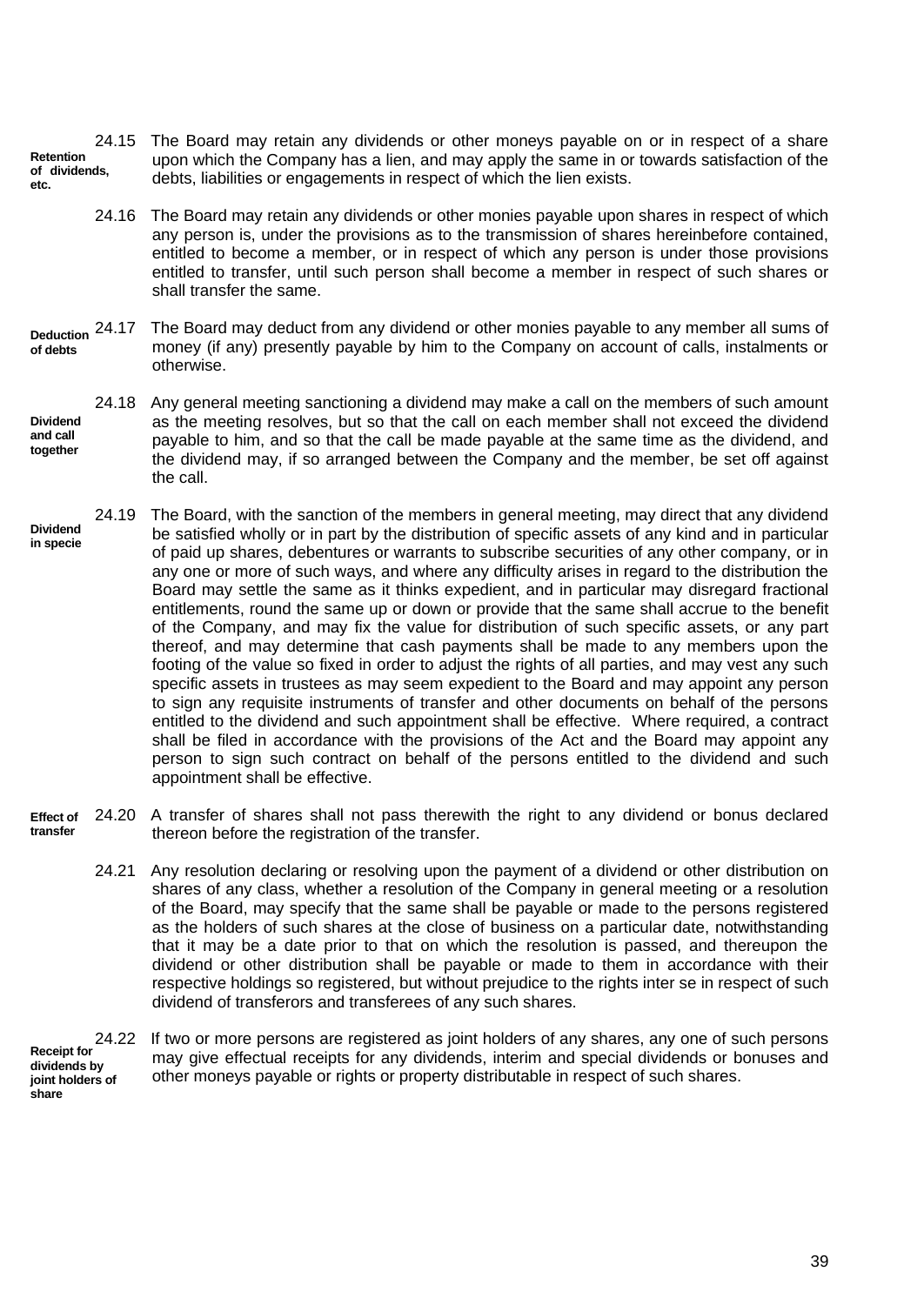- **Payment by post** 24.23 Unless otherwise directed by the Board, any dividend, interest or other sum payable in cash to a holder of shares may be paid by cheque or warrant sent through the post to the registered address of the member entitled, or, in case of joint holders, to the registered address of the person whose name stands first in the register in respect of the joint holding or to such person and to such address as the holder or joint holders may in writing direct. Every cheque or warrant so sent shall be made payable to the order of the holder or, in the case of joint holders, to the order of the holder whose name stands first on the register in respect of such shares and shall be sent at his or their risk, and the payment of any such cheque or warrant by the bank on which it is drawn shall operate as a good discharge to the Company in respect of the dividend and/or bonus represented thereby, notwithstanding that it may subsequently appear that the same has been stolen or that any endorsement thereon has been forged.
	- 24.24 The Company may cease sending such cheques for dividend entitlements or dividend warrants by post if such cheques or warrants have been left uncashed on two consecutive occasions. However, the Company may exercise its power to cease sending cheques for dividend entitlements or dividend warrants after the first occasion on which such a cheque or warrant is returned undelivered.
- **Unclaimed dividend** 24.25 All dividends or bonuses unclaimed for one year after having been declared may be invested or otherwise made use of by the Board for the exclusive benefit of the Company until claimed and the Company shall not be constituted a trustee in respect thereof or be required to account for any money earned thereon. All dividends or bonuses unclaimed for six years after having been declared may be forfeited by the Board and shall revert to the Company and after such forfeiture no member or other person shall have any right to or claim in respect of such dividends or bonuses.

## **25 Untraceable Members**

- 25.1 The Company shall be entitled to sell any shares of a member or the shares to which a person is entitled by virtue of transmission on death or bankruptcy or operation of law if and provided that:
	- (a) all cheques or warrants, not being less than three in number, for any sums payable in cash to the holder of such shares have remained uncashed for a period of 12 years;
	- (b) the Company has not during that time or before the expiry of the three month period referred to in Article 25.1(d) below received any indication of the whereabouts or existence of the member or person entitled to such shares by death, bankruptcy or operation of law;
	- (c) during the 12-year period, at least three dividends in respect of the shares in question have become payable and no dividend during that period has been claimed by the member; and
	- (d) upon expiry of the 12-year period, the Company has caused an advertisement to be published in the newspapers, or, subject to the Listing Rules, by electronic communication in the manner in which notices may be served by the Company by electronic means as herein provided, giving notice of its intention to sell such shares, and a period of three months has elapsed since such advertisement and the Exchange has been notified of such intention.

**Sale of shares of untraceable members**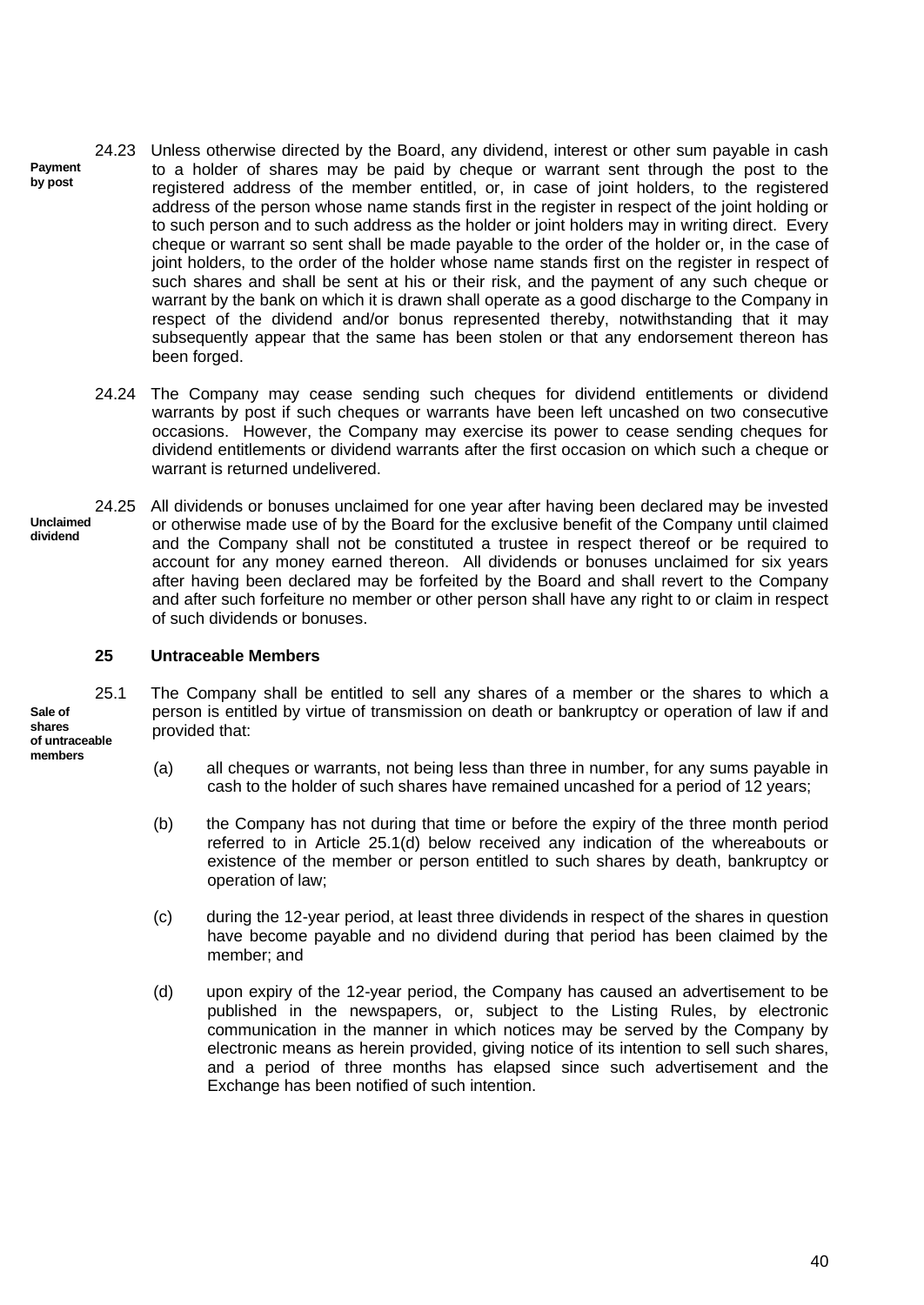The net proceeds of any such sale shall belong to the Company and upon receipt by the Company of such net proceeds it shall become indebted to the former member for an amount equal to such net proceeds.

25.2 To give effect to any sale contemplated by Article 25.1 the Company may appoint any person to execute as transferor an instrument of transfer of the said shares and such other documents as are necessary to effect the transfer, and such documents shall be as effective as if it had been executed by the registered holder of or person entitled by transmission to such shares and the title of the transferee shall not be affected by any irregularity or invalidity in the proceedings relating thereto. The net proceeds of sale shall belong to the Company which shall be obliged to account to the former member or other person previously entitled as aforesaid for an amount equal to such proceeds and shall enter the name of such former member or other person in the books of the Company as a creditor for such amount. No trust shall be created in respect of the debt, no interest shall be payable in respect of the same and the Company shall not be required to account for any money earned on the net proceeds, which may be employed in the business of the Company or invested in such investments (other than shares or other securities in or of the Company or its holding company if any) or as the Board may from time to time think fit.

#### **26 Document Destruction**

**Destruction of registrable documents, etc.**

26.1 The Company shall be entitled to destroy all instruments of transfer, probate, letters of administration, stop notices, powers of attorney, certificates of marriage or death and other documents relating to or affecting title to securities in or of the Company ("**Registrable Documents**") which have been registered at any time after the expiration of six years from the date of registration thereof and all dividend mandates and notifications of change of address at any time after the expiration of two years from the date of recording thereof and all share certificates which have been cancelled at any time after the expiration of one year from the date of the cancellation thereof and it shall conclusively be presumed in favour of the Company that every entry in the register if purporting to have been made on the basis of an instrument of transfer or Registrable Document so destroyed was duly and properly made and every instrument of transfer or Registrable Document so destroyed was a valid and effective instrument or document duly and properly registered and every share certificate so destroyed was a valid and effective certificate duly and properly cancelled and every other document hereinbefore mentioned so destroyed was a valid and effective document in accordance with the recorded particulars thereof in the books or records of the Company, provided always that:

- (a) the provisions aforesaid shall apply only to the destruction of a document in good faith and without express notice of the Company of any claim (regardless of the parties thereto) to which the document might be relevant;
- (b) nothing herein contained shall be construed as imposing upon the Company any liability in respect of the destruction of any such document earlier than as aforesaid or in any other circumstances which would not attach to the Company in the absence of this Article; and
- (c) references herein to the destruction of any document include references to the disposal thereof in any manner.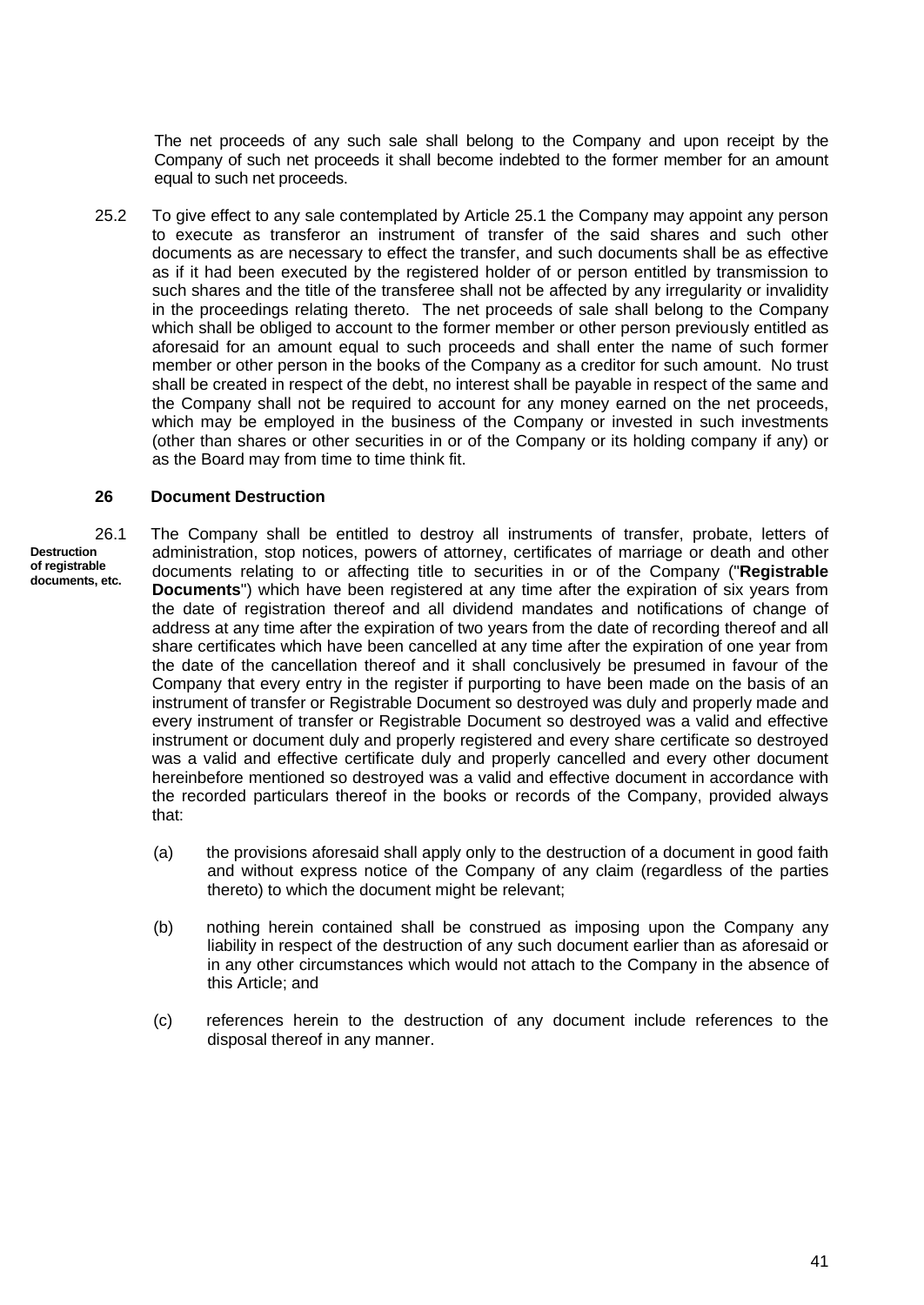Notwithstanding any provision contained in these Articles, the Directors may, if permitted by applicable law, authorise the destruction of any documents referred to in this Article or any other documents in relation to share registration which have been microfilmed or electronically stored by the Company or by the share registrar on its behalf provided always that this Article shall apply only to the destruction of a document in good faith and without express notice to the Company that the preservation of such document might be relevant to a claim.

## **27 Annual Returns and Filings**

**Annual returns and filings** The Board shall make the requisite annual returns and any other requisite filings in accordance with the Act.

#### **28 Accounts**

**Accounts to be kept** 28.1 The Board shall cause to be kept such books of account as are necessary to give a true and fair view of the state of the Company's affairs and to show and explain its transactions and otherwise in accordance with the Act.

- **Where accounts are to be kept** 28.2 The books of account shall be kept at the Company's principal place of business in Hong Kong or, subject to the provisions of the Act, at such other place or places as the Board thinks fit and shall always be open to the inspection of the Directors.
- **Inspection by members** 28.3 The Board shall from time to time determine whether, to what extent, at what times and places and under what conditions or regulations, the accounts and books of the Company, or any of them, shall be open to the inspection of the members (other than officers of the Company) and no member shall have any right of inspecting any accounts or books or documents of the Company except as conferred by the Act or any other relevant law or regulation or as authorised by the Board or by the Company in general meeting.

**Annual profit and loss account and balance sheet** 28.4 The Board shall, commencing with the first annual general meeting cause to be prepared and to be laid before the members of the Company at every annual general meeting a profit and loss account for the period, in the case of the first account, since the incorporation of the Company and, in any other case, since the preceding account, together with a balance sheet as at the date to which the profit and loss account is made up and a Directors' report with respect to the profit or loss of the Company for the period covered by the profit and loss account and the state of the Company's affairs as at the end of such period, an Auditors' report on such accounts prepared pursuant to Article 29.1 and such other reports and accounts as may be required by law.

**Annual report of Directors and balance sheet to be sent to members etc.**

28.5 Copies of those documents to be laid before the members of the Company at an annual general meeting shall not less than 21 days before the date of the meeting be sent in the manner in which notices may be served by the Company as provided herein to every member of the Company and every holder of debentures of the Company, provided that the Company shall not be required to send copies of those documents to any person of whose address the Company is not aware or to more than one of the joint holders of any shares or debentures.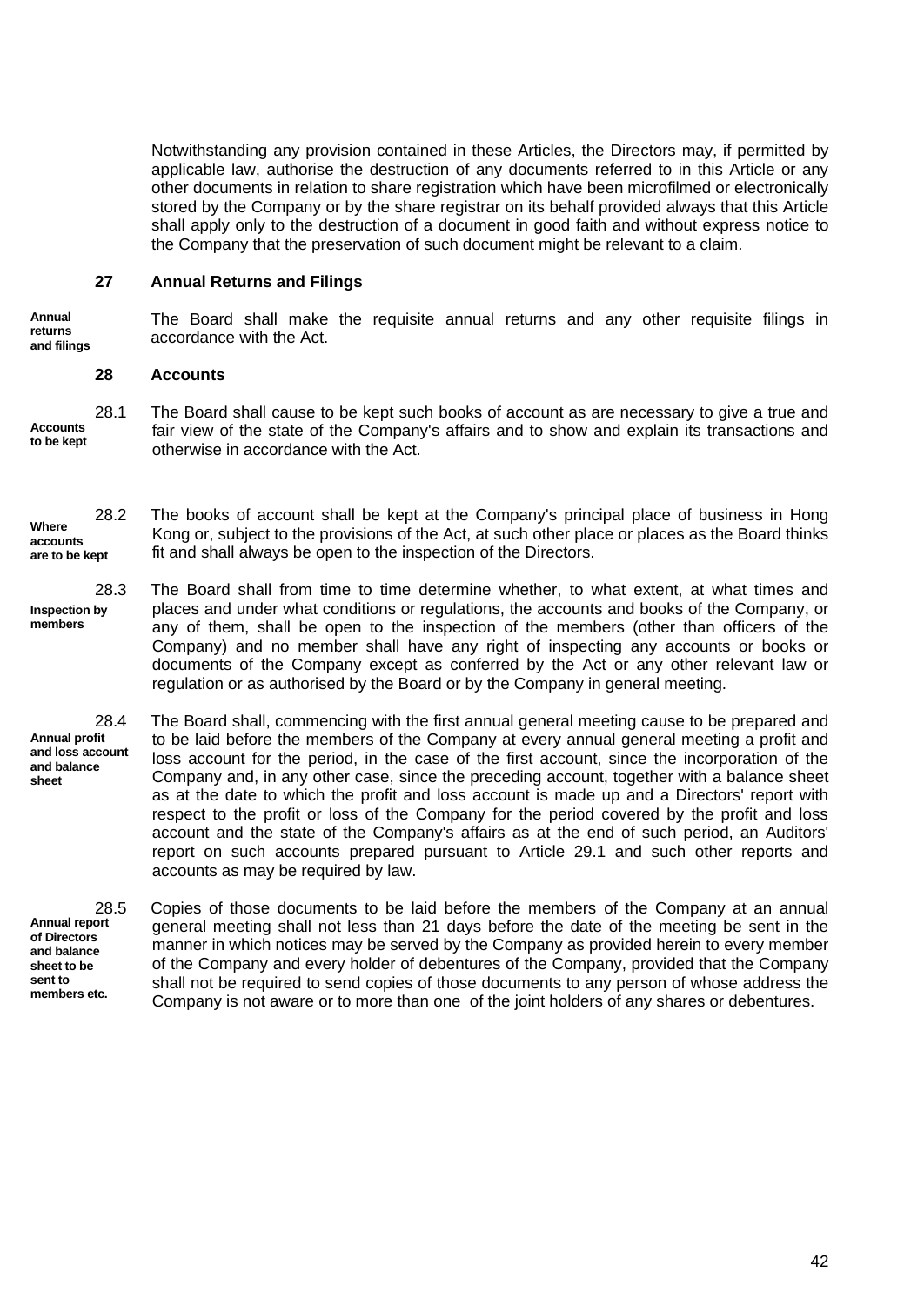28.6 To the extent permitted by and subject to due compliance with these Articles, the Act and all applicable rules and regulations, including, without limitation, the rules of the Exchange, and to obtaining all necessary consents, if any, required thereunder, the requirements of Article 28.5 shall be deemed satisfied in relation to any member or any holder of debentures of the Company by sending to such person instead of such copies, not less than 21 days before the date of the annual general meeting, in any manner not prohibited by these Articles and the Act, a summary financial statement derived from the Company's annual accounts, together with the Directors' report and the Auditors' report on such accounts, which shall be in the form and containing the information required by these Articles, the Act and all applicable laws and regulations, provided that any person who is otherwise entitled to the annual accounts of the Company, together with the Director's report and the Auditor's report thereon may, if he so requires, by notice in writing served on the Company, demand that the Company sends to him, in addition to the summary financial statement, a complete printed copy of the Company's annual accounts, together with the Directors' report and the Auditor's report thereon.

#### **29 Audit**

**Auditors** 29.1 The Auditors shall audit the profit and loss account and balance sheet of the Company in each year and shall prepare a report thereon to be annexed thereto. Such report shall be laid before the Company at its annual general meeting in each year and shall be open to inspection by any member. The Auditors shall at the next annual general meeting following their appointment and at any other time during their term of office, upon request of the Board or any general meeting of the members, make a report on the accounts of the Company in general meeting during their tenure of office.

**Appointment and remuneration of Auditors** App 3 r.17

29.2 At the annual general meeting or at a subsequent extraordinary general meeting in each year, the members of the Company shall by ordinary resolution appoint an auditor or auditors of the Company who shall hold office until the next annual general meeting. The removal of an Auditor before the expiration of his period of office shall require the approval of an ordinary resolution of the members in general meeting. The remuneration of the Auditors shall be fixed by the Company in general meeting or in such manner as the members of the Company may determine by ordinary resolution. No person may be appointed as the, or an, Auditor, unless he is independent of the Company. Subject to compliance with the Listing Rules, the Board may fill any casual vacancy in the office of Auditor but while any such vacancy continues the surviving or continuing Auditor or Auditors, if any, may act. Subject to compliance with the Listing Rules, an Auditor appointed by the Board shall hold office until the first annual general meeting of the Company after its appointment and shall then be subject to appointment by the members at such remuneration to be determined by the members under this Article.

**When accounts to be deemed settled**

29.3 Every statement of accounts audited by the Auditors and presented by the Board at an annual general meeting shall after approval at such meeting be conclusive except as regards any error discovered therein within three months of the approval thereof. Whenever any such error is discovered within that period, it shall forthwith be corrected, and the statement of account amended in respect of the error shall be conclusive.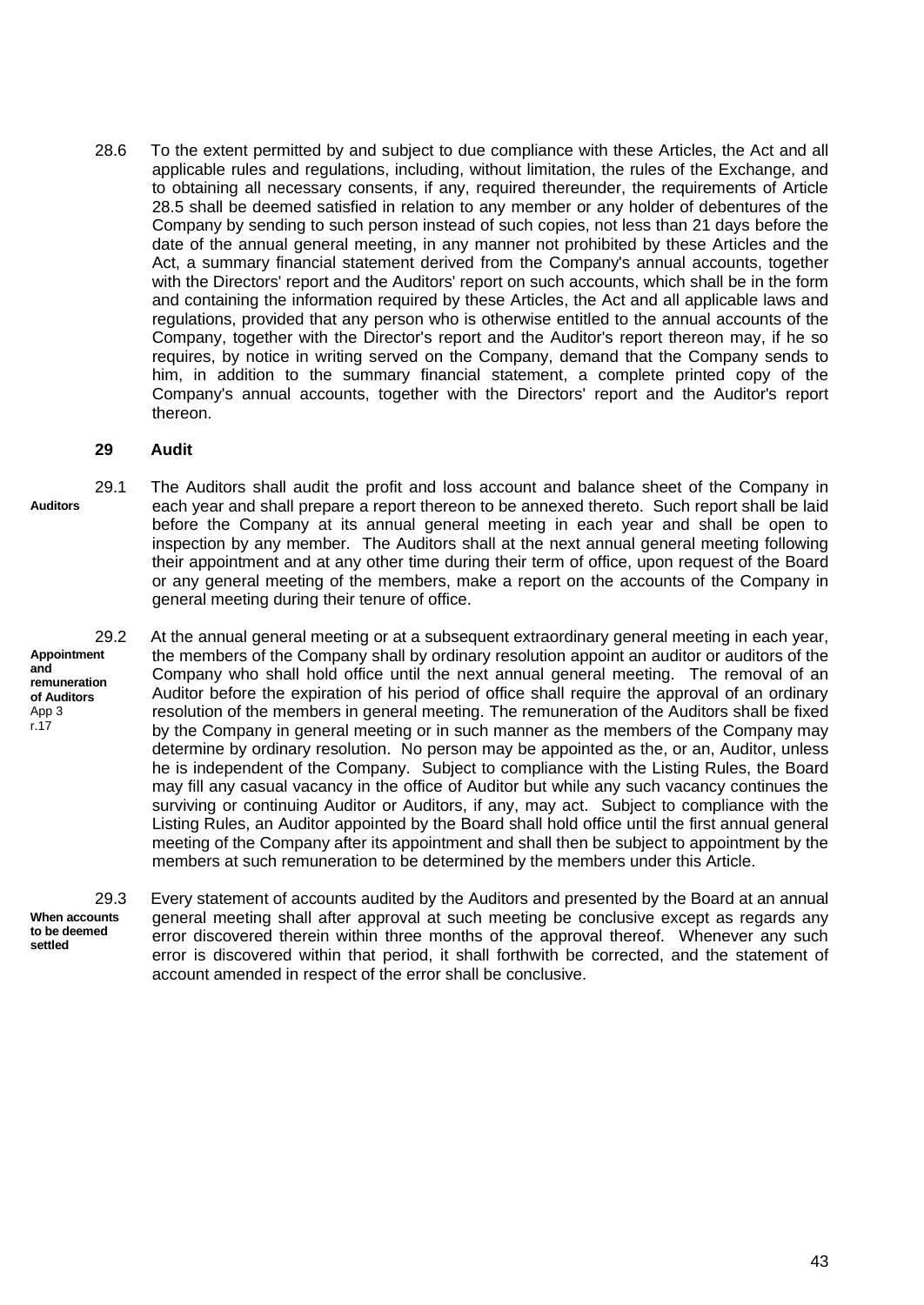#### **30 Notices**

- **Service of notices** 30.1 Except as otherwise provided in these Articles, any notice or document may be served by the Company and any notices may be served by the Board on any member either personally or by sending it through the post in a prepaid letter addressed to such member at his registered address as appearing in the register or, to the extent permitted by the Listing Rules and all applicable laws and regulations, by electronic means by transmitting it to any electronic number or address or website supplied by the member to the Company or by placing it on the Company's Website provided that the Company has obtained either (a) the member's prior express positive confirmation in writing or (b) the member's deemed consent, in the manner specified in the Listing Rules to receive or otherwise have made available to him notices and documents to be given or issued to him by the Company by such electronic means, or (in the case of notice) by advertisement published in the manner prescribed under the Listing Rules. In the case of joint holders of a share, all notices shall be given to that holder for the time being whose name stands first in the register and notice so given shall be sufficient notice to all the joint holders.
	- 30.2 Notice of every general meeting shall be given in any manner hereinbefore authorised to:
		- (a) every person shown as a member in the register of members as of the record date for such meeting except that in the case of joint holders the notice shall be sufficient if given to the joint holder first named in the register of members;
		- (b) every person upon whom the ownership of a share devolves by reason of his being a legal personal representative or a trustee in bankruptcy of a member of record where the member of record but for his death or bankruptcy would be entitled to receive notice of the meeting;
		- (c) the Auditors;
		- (d) each Director and alternate Director;
		- (e) the Exchange; and
		- (f) such other person to whom such notice is required to be given in accordance with the Listing Rules.
	- 30.3 No other person shall be entitled to receive notices of general meetings.

**Members out of Hong Kong** 30.4 A member shall be entitled to have notice served on him at any address within Hong Kong. Any member who has not given an express positive confirmation in writing to the Company in the manner specified in the Listing Rules to receive or otherwise have made available to him notices and documents to be given or issued to him by the Company by electronic means and whose registered address is outside Hong Kong may notify the Company in writing of an address in Hong Kong which for the purpose of service of notice shall be deemed to be his registered address. A member who has no registered address in Hong Kong shall be deemed to have received any notice which shall have been displayed at the transfer office and shall have remained there for a period of 24 hours and such notice shall be deemed to have been received by such member on the day following that on which it shall have been first so displayed, provided that, without prejudice to the other provisions of these Articles, nothing in this Article shall be construed as prohibiting the Company from sending, or entitling the Company not to send, notices or other documents of the Company to any member whose registered address is outside Hong Kong.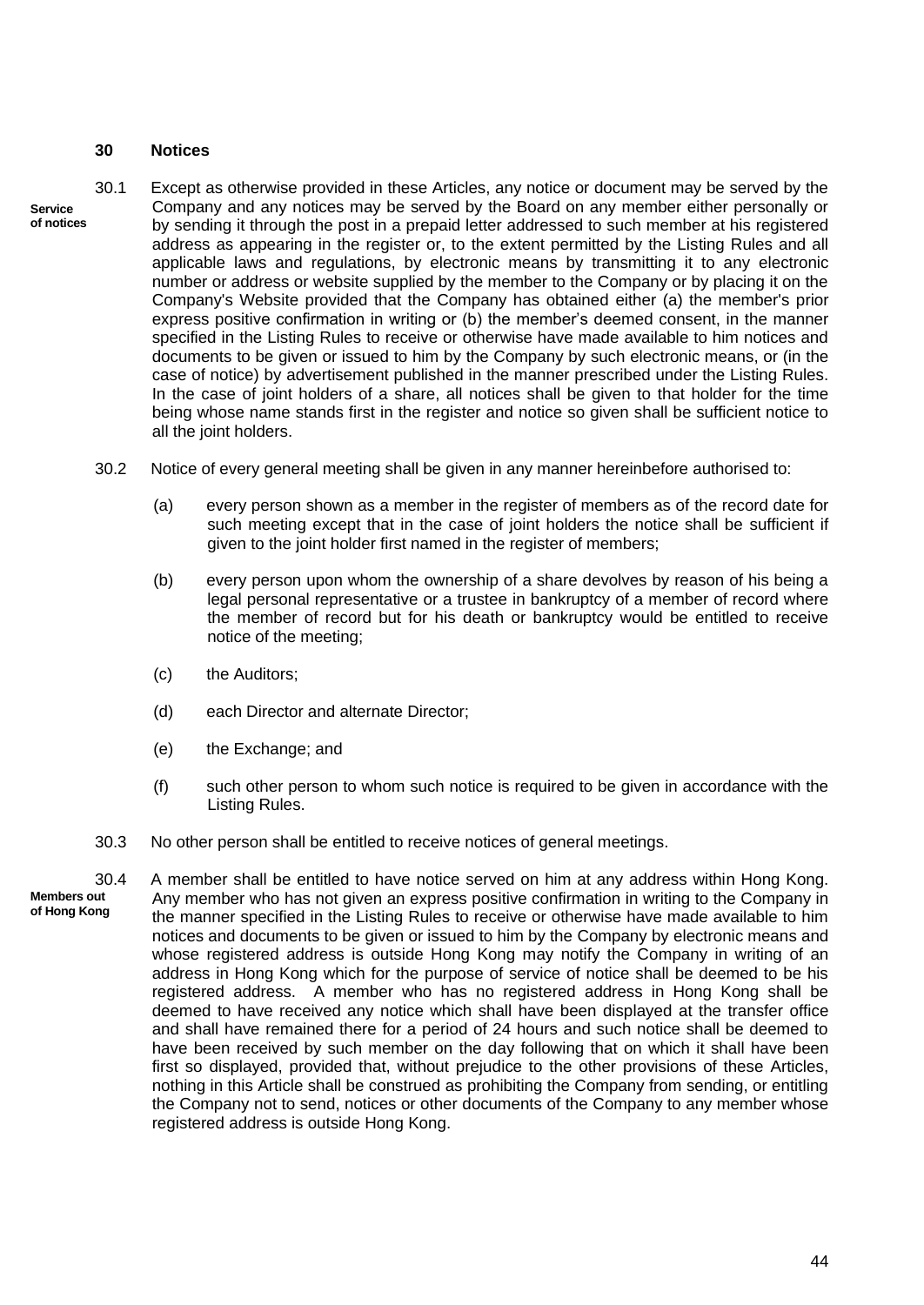**When notice deemed to be served** 30.5 Any notice or document sent by post shall be deemed to have been served on the day following that on which it is put into a post office situated within Hong Kong and in proving such service it shall be sufficient to prove that the envelope or wrapper containing the notice or document was properly prepaid, addressed and put into such post office and a certificate in writing signed by the Secretary or other person appointed by the Board that the envelope or wrapper containing the notice or document was so addressed and put into such post office shall be conclusive evidence thereof.

- 30.6 Any notice or other document delivered or left at a registered address otherwise than by post shall be deemed to have been served or delivered on the day it was so delivered or left.
- 30.7 Any notice served by advertisement shall be deemed to have been served on the day of issue of the official publication and/or newspaper(s) in which the advertisement is published (or on the last day of issue if the publication and/or newspaper(s) are published on different dates).
- 30.8 Any notice given by electronic means as provided herein shall be deemed to have been served and delivered on the day following that on which it is successfully transmitted or at such later time as may be prescribed by the Listing Rules or any applicable laws or regulations.

**Service of notice to persons entitled on death, mental disorder or bankruptcy of a member**

30.9 A notice may be given by the Company to the person or persons entitled to a share in consequence of the death, mental disorder or bankruptcy of a member by sending it through the post in a prepaid letter addressed to him or them by name, or by the title of representative of the deceased, or trustee of the bankrupt, or by any like description, at the address, if any, within Hong Kong supplied for the purpose by the person claiming to be so entitled, or (until such an address has been so supplied) by giving the notice in any manner in which the same might have been given if the death, mental disorder or bankruptcy had not occurred.

**Transferee bound by prior notices**

30.10 Any person who by operation of law, transfer or other means whatsoever shall become entitled to any share shall be bound by every notice in respect of such share which prior to his name and address being entered on the register shall have been duly given to the person from whom he derives his title to such share.

**Notice valid though member deceased** 30.11 Any notice or document delivered or sent to any member in pursuance of these Articles, shall notwithstanding that such member be then deceased and whether or not the Company has notice of his death be deemed to have been duly served in respect of any registered shares whether held solely or jointly with other persons by such member until some other person be registered in his stead as the holder or joint holder thereof, and such service shall for all purposes of these Articles be deemed a sufficient service of such notice or document on his personal representatives and all persons (if any) jointly interested with him in any such shares.

**How notice to be signed** 30.12 The signature to any notice to be given by the Company may be written or printed by means of facsimile or, where relevant, by Electronic Signature.

45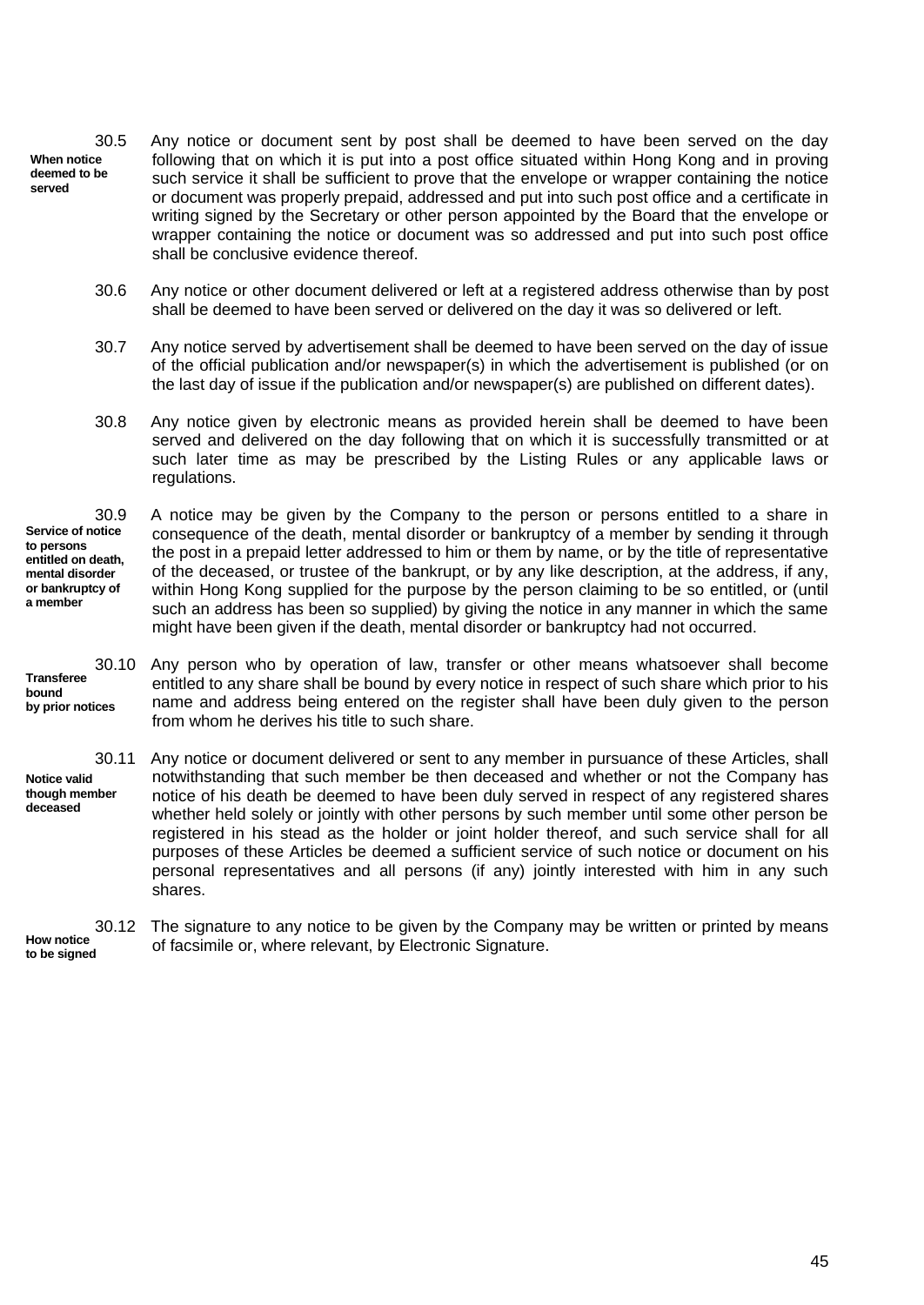### **31 Information**

**Member not entitled to information**

31.1 No member shall be entitled to require discovery of or any information in respect of any detail of the Company's trading or any matter which is or may be in the nature of a trade secret or secret process which may relate to the conduct of the business of the Company and which in the opinion of the Board would not be in the interests of the members or the Company to communicate to the public.

**Directors entitled to disclose information** 31.2 The Board shall be entitled to release or disclose any information in its possession, custody or control regarding the Company or its affairs to any of its members including, without limitation, information contained in the register of members and transfer books of the Company.

## **32 Winding Up**

**Power to distribute assets** *in specie* **following liquidation** App 3

r.21

32.1 Subject to the Companies Act and the Listing Rules, the Company may by special resolution resolve that the Company be wound up voluntarily.

If the Company shall be wound up (whether the liquidation is voluntary, under supervision or by the court) the liquidator may, with the authority of a special resolution of the Company and any other sanction required by the Act divide among the members *in specie* or kind the whole or any part of the assets of the Company (whether the assets shall consist of property of one kind or shall consist of properties of different kinds) and may for such purpose set such value as he deems fair upon any property to be divided and may determine how such division shall be carried out as between the members or different classes of members. The liquidator may, with the like authority or sanction vest the whole or any part of such assets in trustees upon such trusts for the benefit of the members as the liquidator, with the like authority or sanction and subject to the Act, shall think fit, and the liquidation of the Company may be closed and the Company dissolved, but so that no member shall be compelled to accept any assets, shares or other securities in respect of which there is a liability.

**Distribution of assets in liquidation**

If the Company shall be wound up, and the assets available for distribution amongst the members as such shall be insufficient to repay the whole of the paid-up capital, such assets shall be distributed so that, as nearly as may be, the losses shall be borne by the members in proportion to the capital paid up, or which ought to have been paid up, at the commencement of the winding up on the shares held by them respectively. And if in a winding up the assets available for distribution amongst the members shall be more than sufficient to repay the whole of the capital paid up at the commencement of the winding up, the excess shall be distributed amongst the members in proportion to the capital paid up at the commencement of the winding up on the shares held by them respectively. This Article is to be without prejudice to the rights of the holders of shares issued upon special terms and conditions.